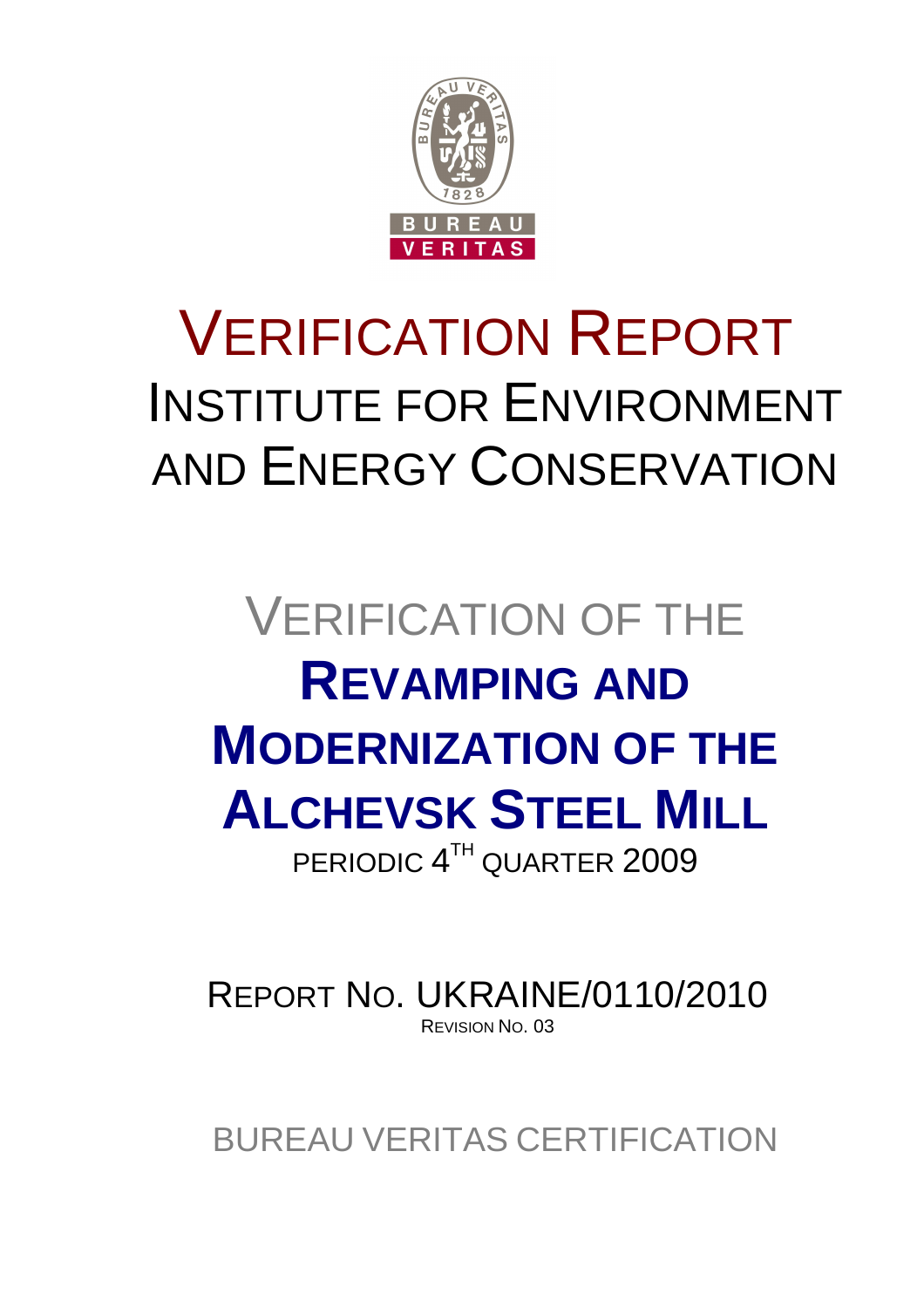

 $\overline{\phantom{a}}$ 

| Date of first issue:<br>27.05.2010                                                                                                                                                                                                                                                                                                                                                                                                                                                                                                                                                                                                                                                                 | Organizational unit:          | <b>Bureau Veritas Certification</b> |                                          |                                                                                          |
|----------------------------------------------------------------------------------------------------------------------------------------------------------------------------------------------------------------------------------------------------------------------------------------------------------------------------------------------------------------------------------------------------------------------------------------------------------------------------------------------------------------------------------------------------------------------------------------------------------------------------------------------------------------------------------------------------|-------------------------------|-------------------------------------|------------------------------------------|------------------------------------------------------------------------------------------|
|                                                                                                                                                                                                                                                                                                                                                                                                                                                                                                                                                                                                                                                                                                    | <b>Holding SAS</b>            |                                     |                                          |                                                                                          |
| Client:<br>Institute for Environment and Energy                                                                                                                                                                                                                                                                                                                                                                                                                                                                                                                                                                                                                                                    | Client ref.:<br>Vasyl Vovchak |                                     |                                          |                                                                                          |
| Conservation<br>Summary:                                                                                                                                                                                                                                                                                                                                                                                                                                                                                                                                                                                                                                                                           |                               |                                     |                                          |                                                                                          |
| Bureau Veritas Certification has made the verification of the "Revamping and Modernization of the                                                                                                                                                                                                                                                                                                                                                                                                                                                                                                                                                                                                  |                               |                                     |                                          |                                                                                          |
| Alchevsk Steel Mill" project of OJSC "Alchevsk Iron and Steel Mill" located in Alchevsk, Ukraine on the basis                                                                                                                                                                                                                                                                                                                                                                                                                                                                                                                                                                                      |                               |                                     |                                          |                                                                                          |
| of UNFCCC criteria for the JI, as well as criteria given to provide for consistent project operations, monitoring<br>and reporting, as well as the host country criteria under Track 1 procedure.                                                                                                                                                                                                                                                                                                                                                                                                                                                                                                  |                               |                                     |                                          |                                                                                          |
| The verification scope is defined as a periodic independent review and post determination by the Independent<br>Accredited Entity of the monitored reductions in GHG emissions during defined verification period, and<br>consisted of the following three phases: i) desk review of the Monitoring Report, Project Design Document and<br>the baseline and monitoring plan; ii) follow-up interviews with project stakeholders; iii) resolution of outstanding<br>issues and the issuance of the final verification report and opinion. The overall verification, from Contract<br>Review to Verification Report & Opinion, was conducted using Bureau Veritas Certification internal procedures. |                               |                                     |                                          |                                                                                          |
| The first output of the verification process is a list of Clarification Requests, Corrective Actions Requests,<br>Forward Actions Requests (CL, CAR and FAR), presented in Appendix A.                                                                                                                                                                                                                                                                                                                                                                                                                                                                                                             |                               |                                     |                                          |                                                                                          |
| In summary, Bureau Veritas Certification confirms that the project is implemented as planned and described in<br>validated and registered project design documents. Installed equipment being essential for generating<br>emission reduction runs reliably and is calibrated appropriately. The monitoring system is in place and the<br>project is generating GHG emission reductions. The GHG emission reduction is calculated without material<br>misstatements.                                                                                                                                                                                                                                |                               |                                     |                                          |                                                                                          |
| Our opinion relates to the project's GHG emissions and resulting GHG emissions reductions reported and<br>related to the valid and registered project baseline and monitoring, and its associated documents. Based on<br>information seen and evaluated we confirm that the implementation of the project has resulted in 181 310 t<br>$CO2e$ reductions during period from 01/10/2009 up to 31/12/2009.                                                                                                                                                                                                                                                                                           |                               |                                     |                                          |                                                                                          |
| Report No.:<br>Subject Group:<br>UKRAINE/0110/2010<br>JI                                                                                                                                                                                                                                                                                                                                                                                                                                                                                                                                                                                                                                           |                               | <b>Indexing terms</b>               |                                          |                                                                                          |
| Project title:<br>Revamping and Modernization of the Alchevsk Steel<br>Mill                                                                                                                                                                                                                                                                                                                                                                                                                                                                                                                                                                                                                        |                               |                                     | Climate Change, Kyoto Protocol, JI,      |                                                                                          |
| Work approved by:                                                                                                                                                                                                                                                                                                                                                                                                                                                                                                                                                                                                                                                                                  |                               |                                     | <b>Emission Reductions, Verification</b> |                                                                                          |
| Flavio Gomes - Global Product Manager                                                                                                                                                                                                                                                                                                                                                                                                                                                                                                                                                                                                                                                              |                               |                                     |                                          |                                                                                          |
| Work carried out by:<br>Nadiia Kaiiun - Team Leader<br>Kateryna Zinevych - Team member, Verifier<br>Oleg Skoblyk - Team member, Verifier                                                                                                                                                                                                                                                                                                                                                                                                                                                                                                                                                           |                               | $\boxtimes$                         |                                          | No distribution without permission from the<br>Client or responsible organizational unit |
| Work verified by:<br>Ivan Sokolov                                                                                                                                                                                                                                                                                                                                                                                                                                                                                                                                                                                                                                                                  |                               |                                     | Limited distribution                     |                                                                                          |
| Date of this revision:<br>Rev. No.:<br>27.08.2010<br>3                                                                                                                                                                                                                                                                                                                                                                                                                                                                                                                                                                                                                                             | Number of pages:<br>62        |                                     | Unrestricted distribution                |                                                                                          |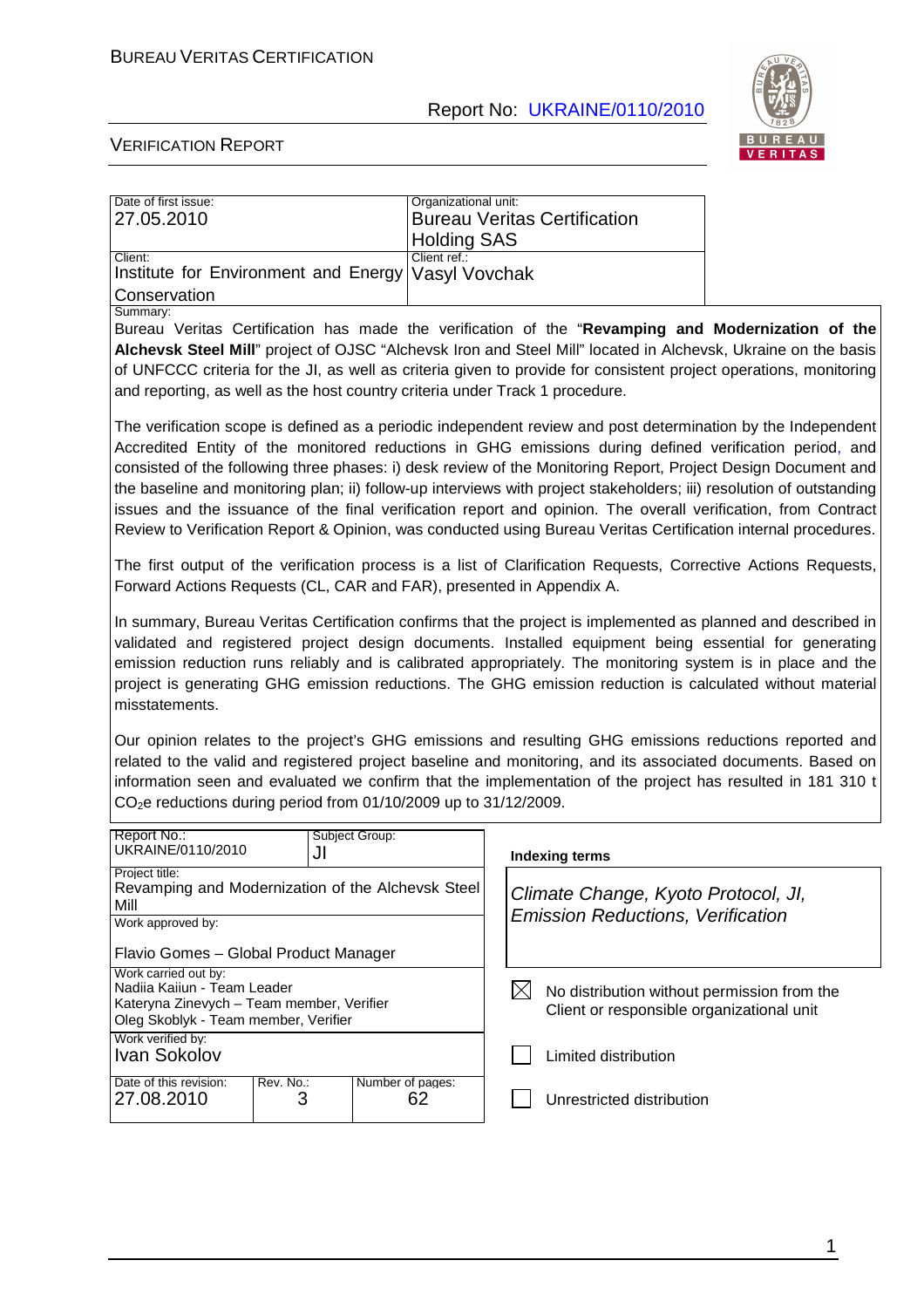

VERIFICATION REPORT

# **Abbreviations**

| <b>AIE</b>      | <b>Accredited Independent Entity</b>                  |
|-----------------|-------------------------------------------------------|
| <b>BVCH</b>     | <b>Bureau Veritas Certification Holding SAS</b>       |
| <b>CAR</b>      | <b>Corrective Action Request</b>                      |
| CL              | <b>Clarification Request</b>                          |
| CO <sub>2</sub> | <b>Carbon Dioxide</b>                                 |
| ERU             | <b>Emission Reduction Unit</b>                        |
| <b>FAR</b>      | <b>Forward Action Request</b>                         |
| <b>GHG</b>      | Green House Gas(es)                                   |
| <b>IETA</b>     | International Emissions Trading Association           |
| <b>IEEC</b>     | Institute for Environment and Energy Conservation     |
| <b>FER</b>      | <b>Fuel and Energy Resources</b>                      |
| JI              | Joint Implementation                                  |
| <b>JISC</b>     | <b>JI Supervisory Committee</b>                       |
| MoV             | <b>Means of Verification</b>                          |
| МP              | <b>Monitoring Plan</b>                                |
| <b>PCF</b>      | <b>Prototype Carbon Fund</b>                          |
| <b>PDD</b>      | <b>Project Design Document</b>                        |
| <b>UNFCCC</b>   | United Nations Framework Convention on Climate Change |
|                 |                                                       |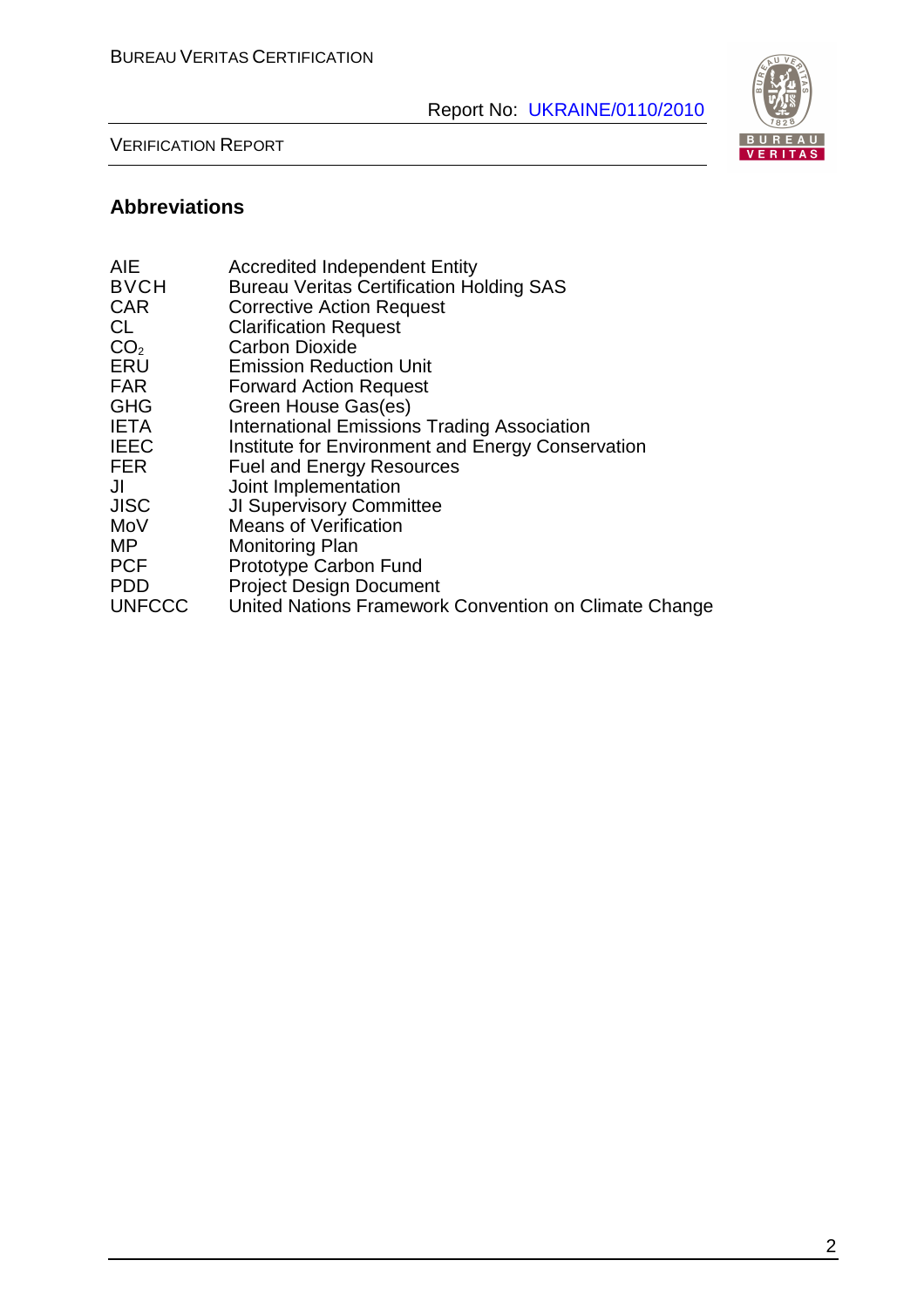

VERIFICATION REPORT

# **Table of Contents Page 2018**

| $\mathbf{1}$<br>1.1<br>1.2<br>1.3   | Objective<br>Scope<br><b>GHG Project Description</b>                                                                         | $\overline{4}$<br>5<br>6 |
|-------------------------------------|------------------------------------------------------------------------------------------------------------------------------|--------------------------|
| $\overline{2}$<br>2.1<br>2.2<br>2.3 | <b>Review of Documents</b><br>Follow-up Interviews<br>Resolution of Clarification, Corrective and Forward Action<br>Requests | 12<br>12<br>13           |
| 3                                   | 4 <sup>TH</sup><br>QUARTER OF 2009 PERIODIC VERIFICATION                                                                     | 14                       |
| 3.1                                 | Remaining issues CAR's, FAR's from previous<br>determination/verification                                                    | 14                       |
| 3.2                                 | <b>Project Implementation</b>                                                                                                | 14                       |
| 3.3                                 | <b>Internal and External Data</b>                                                                                            | 17                       |
| 3.4                                 | <b>Environmental and Social Indicators</b>                                                                                   | 22                       |
| 3.5                                 | <b>Management and Operational System</b>                                                                                     | 22                       |
| 3.6                                 | <b>Completeness of Monitoring</b>                                                                                            | 23                       |
| 3.7                                 | <b>Accuracy of Emission Reduction Calculations</b>                                                                           | 25                       |
| 3.8                                 | Quality Evidence to Determine Emissions Reductions                                                                           | 26                       |
| 3.9                                 | <b>Management System and Quality Assurance</b>                                                                               | 27                       |
| 4                                   |                                                                                                                              |                          |
| 5                                   | 4 <sup>TH</sup><br>QUARTER OF 2009 PERIODIC VERIFICATION                                                                     |                          |
| 6                                   |                                                                                                                              |                          |
|                                     | APPENDIX A: COMPANY JI PROJECT VERIFICATION PROTOCOL  32                                                                     |                          |
|                                     |                                                                                                                              |                          |
|                                     | APPENDIX C: DOCUMENTS CHECKED DURING VERIFICATION                                                                            | 58                       |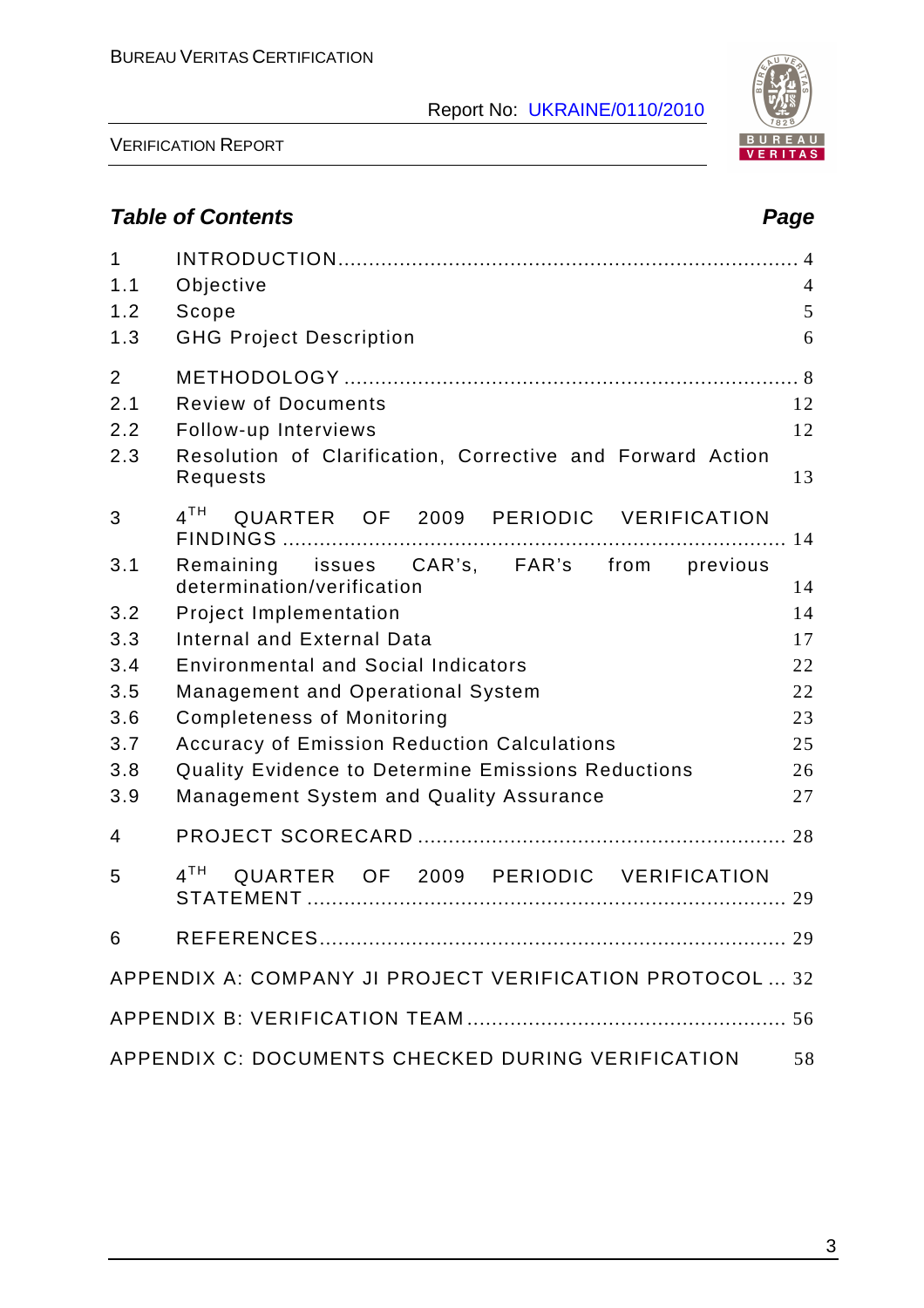

VERIFICATION REPORT

### **1. INTRODUCTION**

Institute for Environment and Energy Conservation has commissioned Bureau Veritas Certification to verify the emissions reductions of its JI project "Revamping and Modernization of the Alchevsk Steel Mill" (hereafter called "the project") at Alchevsk, Ukraine, UNFCCC JI Reference Number UA1000022 (Track 1).

This report summarizes the findings for the period 01/10/2009 up  $31/12/2009$  (4<sup>th</sup> quarter of 2009) periodic verification of the project, performed on the basis of criteria given to provide for consistent project operations, monitoring and reporting, and contains a statement for the verified emission reductions.

The Verification Report is based on the Periodic Verification Report Template Version 3.0, December 2003, both part of the Validation and Verification Manual (VVM) published by International Emission Trading Association (IETA).

Current periodic verification has been performed with the account of findings and conclusions reflected in the following determination and verification reports:

Determination performed by "Climate and Energy" of TÜV Süddeutschland, Report No. 947241 dated 23.04.2008.

"Early Credit" Verification performed by BVCH, report No. UKRAINE/0007/2008 dated 02.12.2008,

Initial and first periodic of 2008 verification performed by BVCH, report No. UKRAINE/0024/2008, dated 29.05.2009,

 $1<sup>st</sup>$ quarter of 2009 verification performed by BVCH, report No. UKRAINE/0051/2009, dated 19.10.2009,

2<sup>nd</sup> quarter of 2009 verification performed by BVCH, report No. UKRAINE/0051/2009, dated 15.01.2010,

 $3<sup>rd</sup>$ quarter of 2009 verification performed by BVCH, report No. UKRAINE/0089/2010, dated 16.02.2010.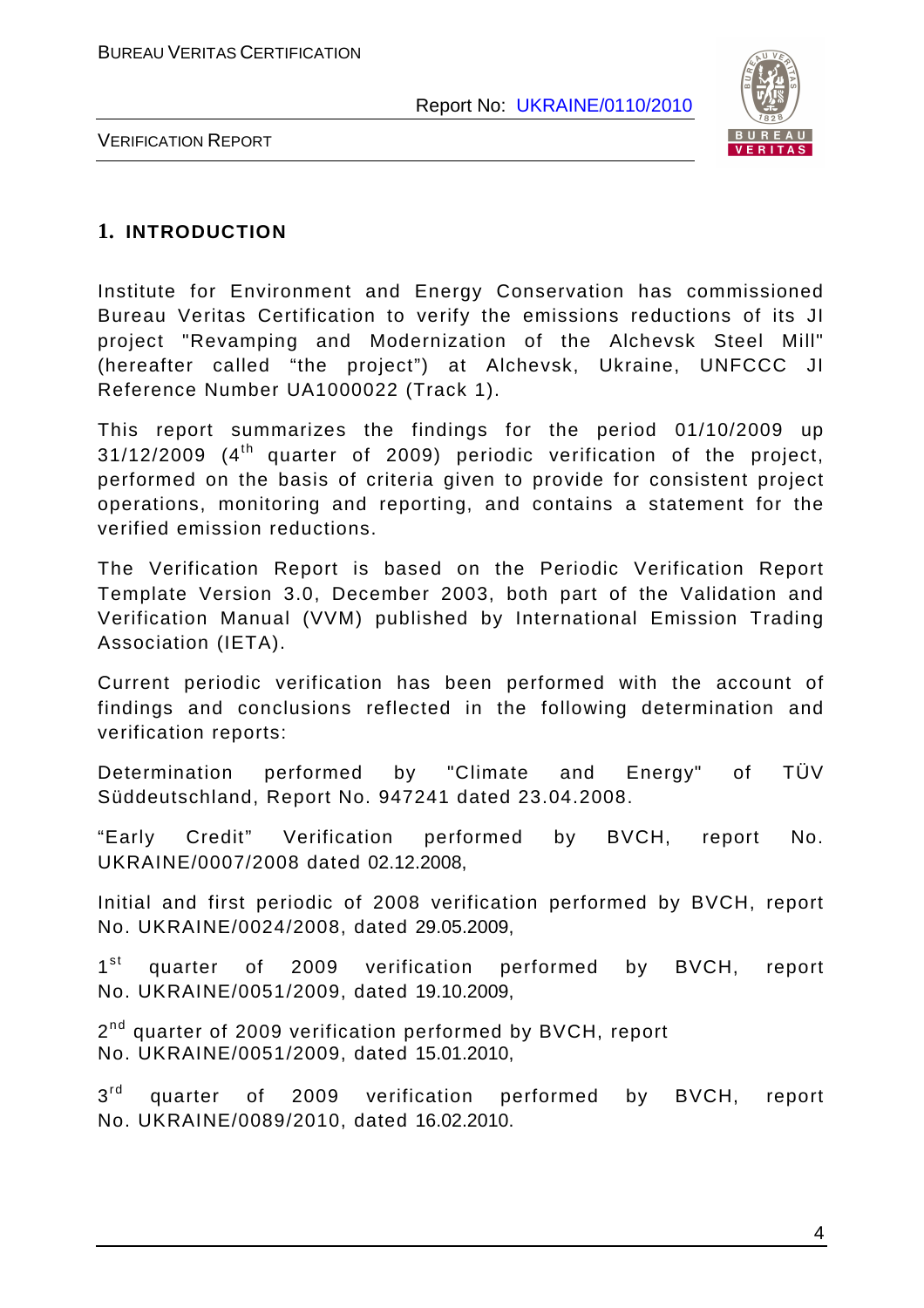

#### VERIFICATION REPORT

The project is approved by the National Environmental Investment Agency of Ukraine and Ministry of Economical Affairs in Netherlands (Letters of approval are presented, see Section 6) and registered under Track 1.

#### **1.1. Objective**

Verification is the periodic independent review and ex post determination by the AIE of the monitored reductions in GHG emissions during defined verification period.

The objective of verification can be divided in Initial Verification and Periodic Verification.

Initial Verification: The objective of an initial verification is to verify that the project is implemented as planned, to confirm that the monitoring system is in place and fully functional, and to assure that the project will generate verifiable emission reductions. A separate initial verification prior to the project entering into regular operations is not a mandatory requirement.

Periodic Verification: The objective of the periodic verification is to verify that actual monitoring systems and procedures are in compliance with the monitoring systems and procedures described in the monitoring plan; furthermore the periodic verification evaluates the GHG emission reduction data and express a conclusion with a high, but not absolute, level of assurance about whether the reported GHG emission reduction data is free of material misstatements; and verifies that the reported GHG emission data is sufficiently supported by evidence, i.e. monitoring records.

The verification follows UNFCCC criteria referring to the Kyoto Protocol criteria, the JI/CDM rules and modalities, and the subsequent decisions by the JISC, as well as the host country criteria.

### **1.2. Scope**

Verification scope is defined as an independent and objective review and ex post determination by the Independent Accredited Entity of the monitored reductions in GHG emissions. The verification is based on the submitted monitoring report and the determined project design document including the project's baseline study and monitoring plan and other relevant documents. The information in these documents is reviewed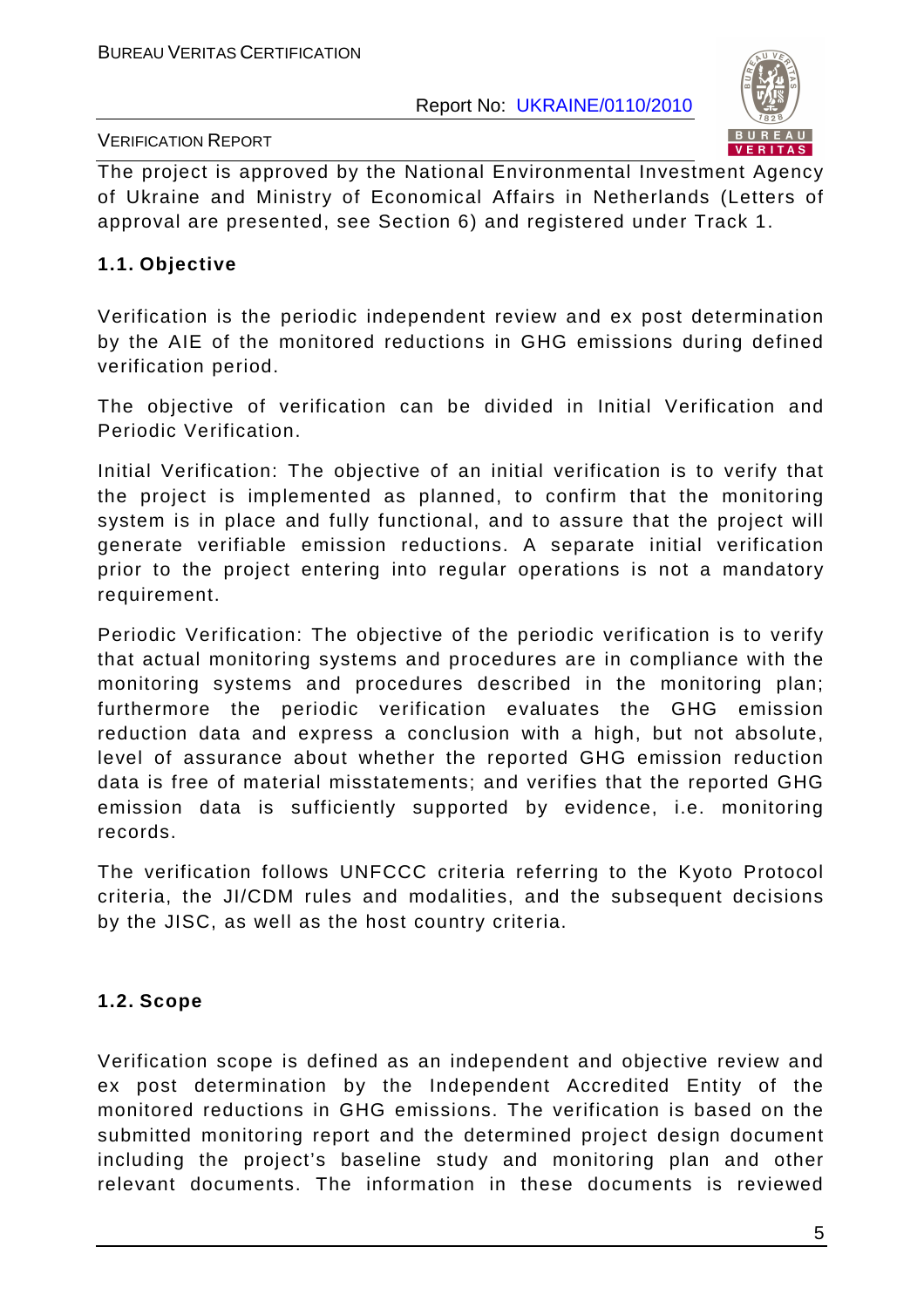

VERIFICATION REPORT

against Kyoto Protocol requirements, UNFCCC rules and associated interpretations. Bureau Veritas Certification has, based on the recommendations in the Validation and Verification Manual employed a risk-based approach in the verification, focusing on the identification of significant risks of the project implementation and the generation of ERUs.

The verification is not meant to provide any consulting towards the Client. However, stated requests for forward actions and/or corrective actions may provide input for improvement of the project monitoring towards reductions in the GHG emissions.

The audit team has been provided with a Monitoring Report and underlying data records, covering the period from 01 October 2009 to 31 December 2009 inclusive (see Section 6).

### **1.3. GHG Project Description**

OJSC Alchevsk Iron and Steel Works (AISW) is currently the 5th largest integrated iron and steel plant in Ukraine. It is located in the city of Alchevsk in Lugansk Oblast, Eastern Ukraine. It is part of the Industrial Union of Donbass (IUD), an industrial group that is a major shareholder in a number of metallurgical enterprises in Ukraine as well as in Poland and Hungary.

While one of the more modern integrated steel works in Ukraine, AISW was fairly typical of the Ukrainian iron and steel sector up to 2004 in terms of the vintage of technologies. The current facilities are mainly built in the 1950s and 1960s with the exception of new Open Hearth Furnace (TSU 1,2) commissioned in 2005. The plant has high energy intensity. AISW has a Sinter Plant, Lime Kilns, four Blast Furnaces, four old Open Hearth Furnaces and one recent Tandem Open Hearth Furnace, Ingot Casting, Blooming Mill and several other mills.

IUD is implementing a US\$1.5 billion capital investment program to modernize operations in its two Ukrainian plants including AISW over the period of 2004 - 2010 with financing of currently committed components in part being supplied by IFC through a US\$100 million direct loan and participation in a syndicated loan facility in the amount of US\$250 million. The rest of the financing is being sourced from commercial banks.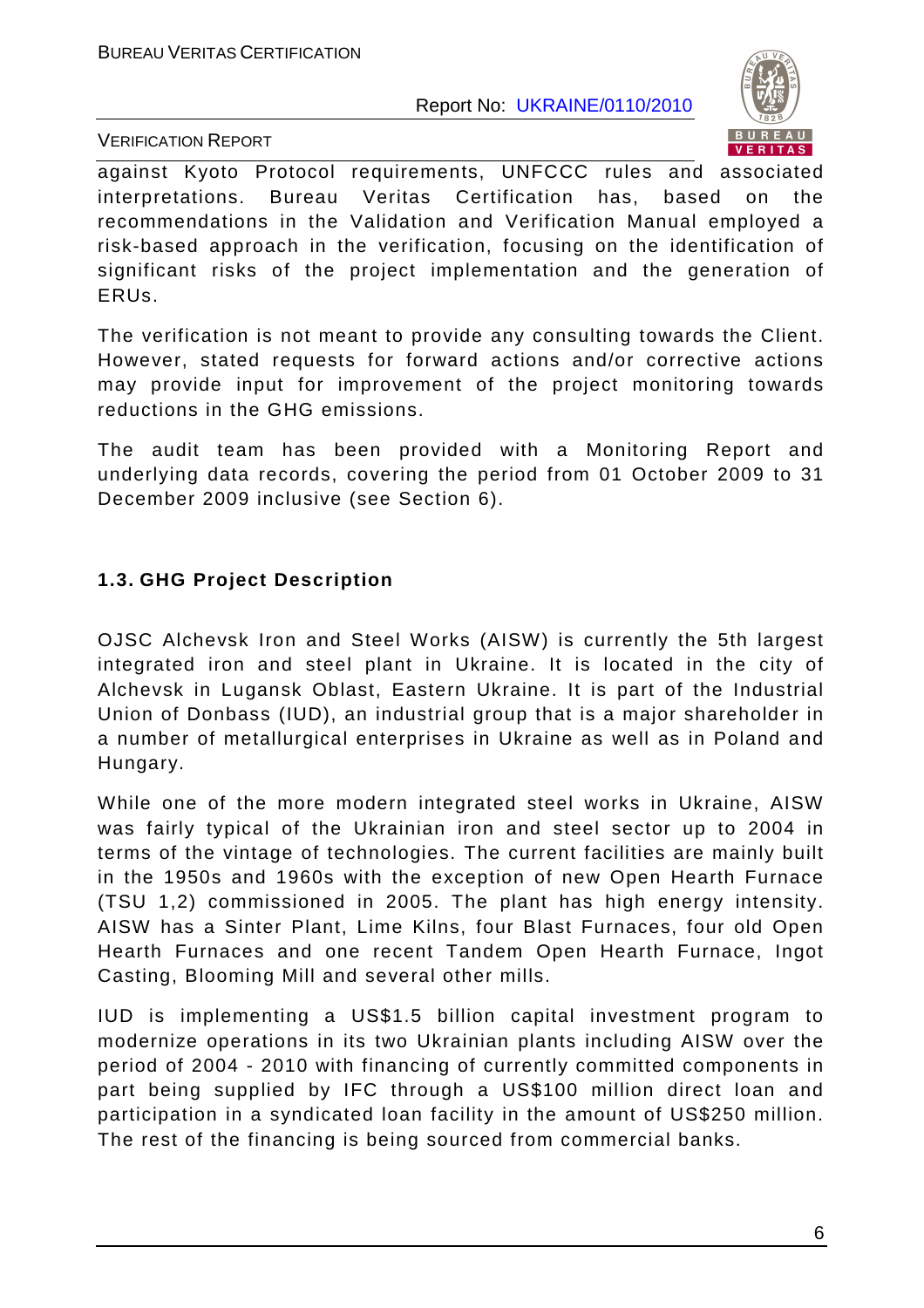

VERIFICATION REPORT

Beginning in 2004 and now coming on stream, modernization program at AISW has the integrated objectives of applying more efficient technology, improving environmental performance, increasing capacity and therefore competitiveness (reducing costs per tone of steel produced). This modernization program is planned to involve technology replacement or upgrade of all major components of the iron and steel making and finishing processes.

The program's initial focus at AISW has been on steel production with the replacement of the old OHFs with two modern basic oxygen furnaces (Converters) integrated with continuous Slab Casters to replace the existing Blooming Mill utilizing Joint Implementation with the total investment costs of US\$ 944 million as described in PDD.

Planned but as yet uncommitted due to lack of financing and other impediments are other upstream investments including replacement of the existing sinter machines and upgrading of Blast Furnaces on a progressive basis. These activities could be subject to additional JI projects. The overall capacity of the plant expressed as steel production will be increased approximately from 3.6 Mt/a to 6.9 Mt/a.

When the discussions concerning modernization and capacity increases at AISW were initiated in order to increase competitiveness, the businessas-usual choice would have been to base the project on the existing technology as occurred during a similar upgrade commissioned in 2005 as a result of an investment decision made in 2002. OHF technology was available, well known at the company and had considerably lower initial investment costs than other more efficient technologies. OHF, Ingot Casting, and Blooming Mills might not be state of art in some parts in the world, but it is still prevalent in Ukraine, i.e. competitiveness could have been increased with traditional technology.

As documented in minutes of Meeting of the Technical Council of the Plant, 26th May, 2003, possibility to utilize Kyoto mechanisms provided the incentive to invest in more energy efficient technology. In the baseline

scenario, the AISW would add new facilities using the recent OHF technology. The project, however, will replace the old OHF process by modern Linz-Donawitz Method (LD) Converters, as well as the substitution of the current Ingot Casting and Blooming Mill by a modern Slab Caster. Due to the improvement in technology, less fossil fuels and material inputs (pig iron) will be needed after implementation of the project compared to the baseline case and therefore carbon dioxide emissions are reduced.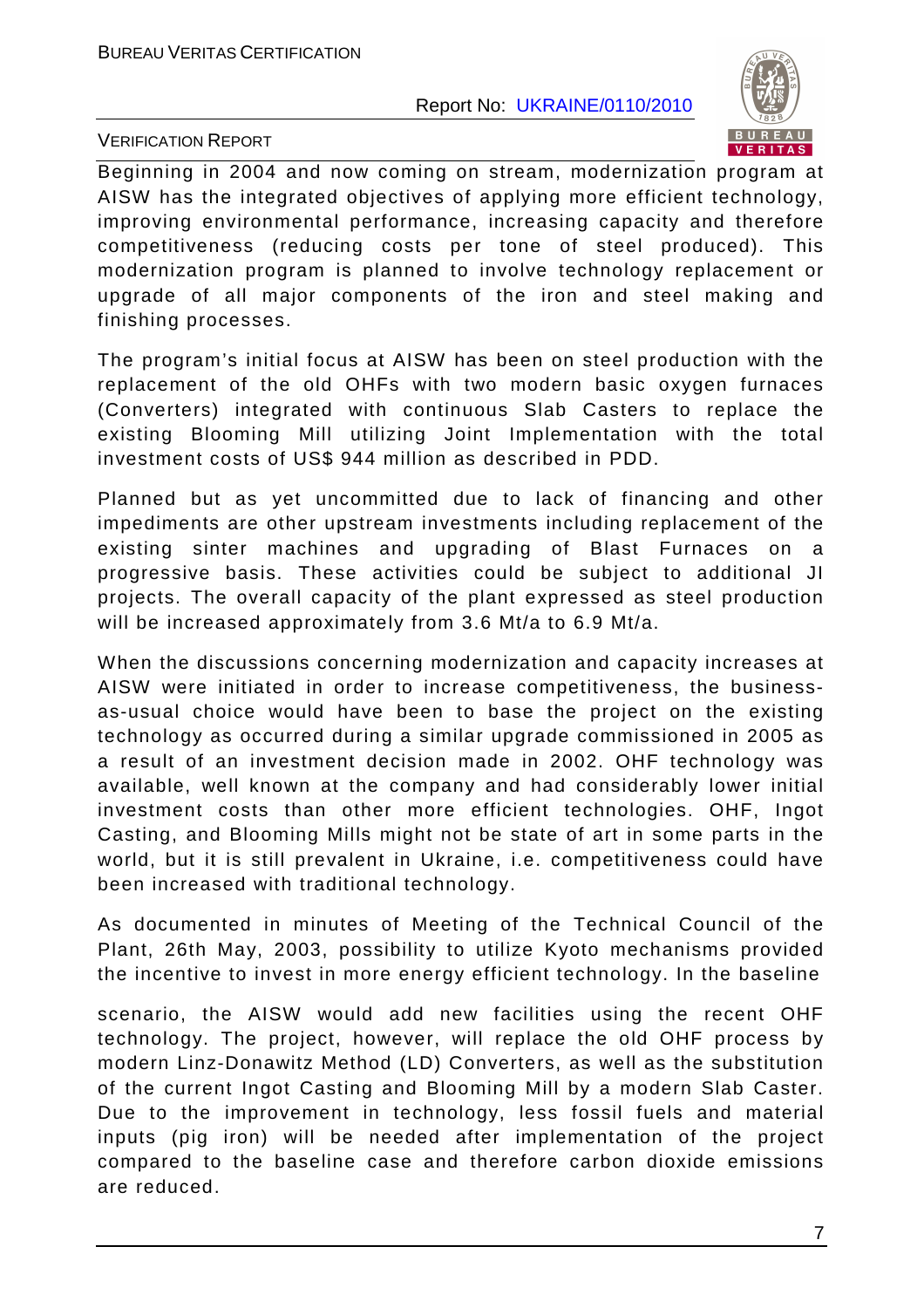

VERIFICATION REPORT

#### **Steel making process**

Steel is a metal alloy whose major component is iron, with carbon content between 0.02% and 1.7% by weight. Carbon and other elements act as hardening agents. The first part of the process of producing steel is to combine the main ingredients of coal (coke), iron ore in the pelletized form of sinter and lime in Blast Furnaces to produce pig iron. Pig iron is the immediate product of smelting iron ore with coke and limestone in a blast furnace. It has a very high carbon content, typically 3.5%, which makes it very brittle and not useful directly as a material except for limited applications.

In the basic oxygen process proposed in this project, molten pig iron and some scrap steel are placed in a ladle, and 99% pure oxygen are blown onto the steel and iron, causing the temperature to rise to about 1700°C. This melts the scrap, lowers the carbon content of the molten iron and helps remove unwanted chemical elements. Fluxes (like lime) are fed into the vessel to form slag which absorbs impurities of the steelmaking process. Steel is further refined in the Ladle Furnace and cast into slabs in a Continuous Caster.

AISW has used a traditional steel making technology - Open Hearth Furnaces (OHF), Ingot Casting, and Blooming Mills to produce semifinished products. The pig iron, limestone and iron ore go into an Open Hearth Furnace which has a wide, saucer-shaped hearth and a low roof. It is heated to about 1600  $\mathcal{F}$  (871 °C). The limestone and ore forms a slag that floats on the surface. Impurities, including carbon, are oxidized and float out of the iron into the slag.

#### **2. METHODOLOGY**

The verification is as a desk review and field visit including discussions and interviews with selected experts and stakeholders.

In order to ensure transparency, a verification protocol was customized for the project, according to the Validation and Verification Manual (IETA/PCF) a verification protocol is used as part of the verification (see Section 6). The protocol shows, in a transparent manner, criteria (requirements), means of verification and the results from verifying the identified criteria. The verification protocol serves the following purposes: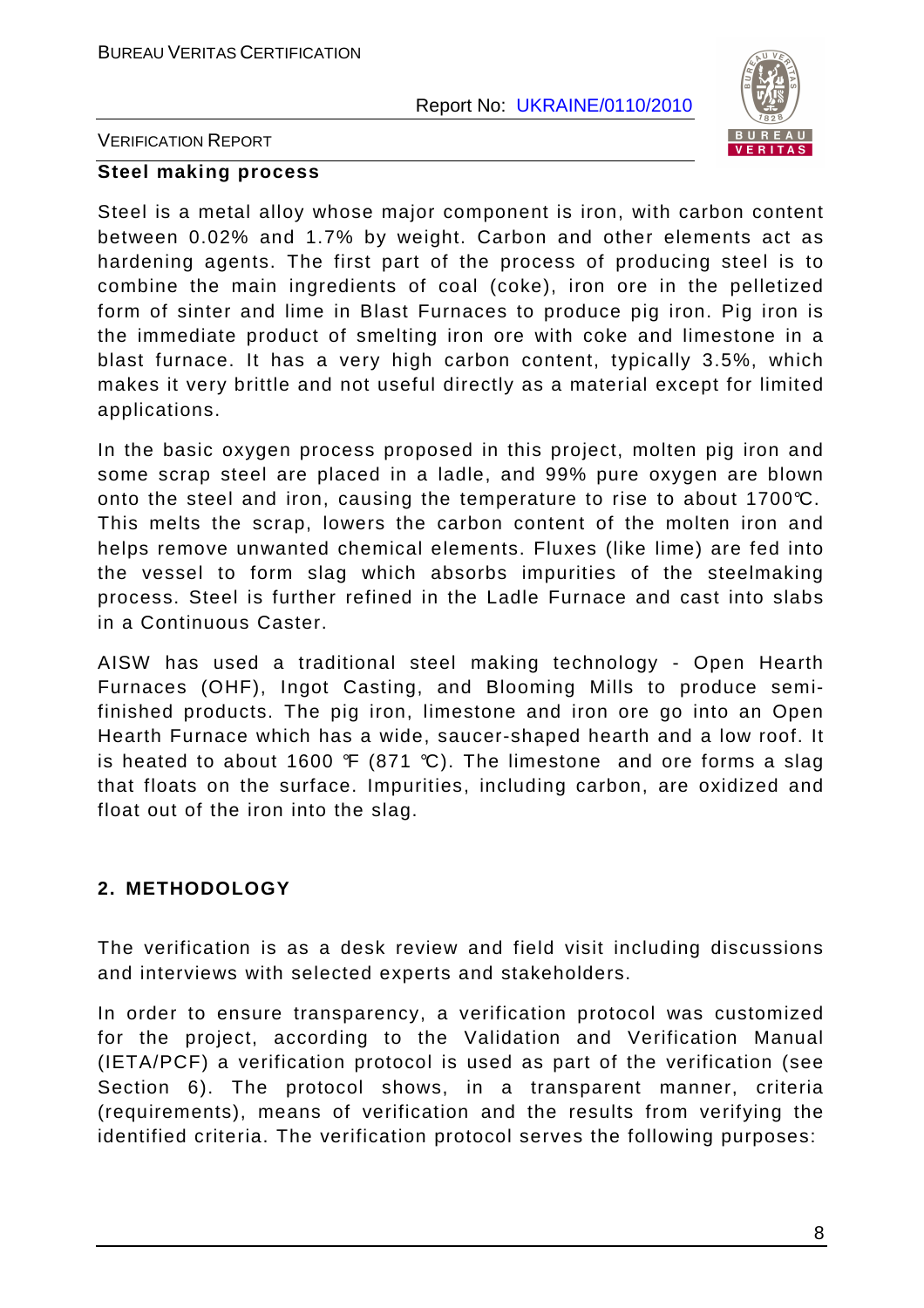

VERIFICATION REPORT

It organizes, details and clarifies the requirements the project is expected to meet; and

It ensures a transparent verification process where the verifier will document how a particular requirement has been verified and the result of the verification;

The verification protocol consists of one table under Initial Verification checklist and four tables under Periodic verification checklist. The different columns in these tables are described in Figure 1.

The overall verification, from Contract Review to Verification Report & Opinion, was conducted using Bureau Veritas Certification procedures.

The completed verification protocol is enclosed in Appendix A to this report.

| <b>Initial Verification Protocol Table 1</b> |                                                                   |                                                                                    |                                                                                                                                                                                                                                                                          |  |  |
|----------------------------------------------|-------------------------------------------------------------------|------------------------------------------------------------------------------------|--------------------------------------------------------------------------------------------------------------------------------------------------------------------------------------------------------------------------------------------------------------------------|--|--|
| Objective                                    | <b>Reference</b>                                                  | <b>Comments</b>                                                                    | <b>Conclusion (CARs/FARs)</b>                                                                                                                                                                                                                                            |  |  |
| The requirements the<br>project must meet    | Gives reference to<br>where<br>the<br>is<br>requirement<br>found. | Description<br>οf<br>circumstances and<br>further<br>comments<br>on the conclusion | This is either acceptable based on<br>evidence provided (OK), or a<br>Corrective Action Request (CAR)<br>of risk or non-compliance of the<br>requirements. Forward<br>stated<br>Action Request (FAR) indicates<br>essential risks for further periodic<br>verifications. |  |  |

| Periodic Verification Checklist Protocol Table 2: Data Management System/Controls                                                                                                                                                                                                                                                                           |                                                                                                                                                                                                                                                                                                                                                  |                                                                                                                                                                                                                                                                                                                                                                                                                                                                                                                                 |  |
|-------------------------------------------------------------------------------------------------------------------------------------------------------------------------------------------------------------------------------------------------------------------------------------------------------------------------------------------------------------|--------------------------------------------------------------------------------------------------------------------------------------------------------------------------------------------------------------------------------------------------------------------------------------------------------------------------------------------------|---------------------------------------------------------------------------------------------------------------------------------------------------------------------------------------------------------------------------------------------------------------------------------------------------------------------------------------------------------------------------------------------------------------------------------------------------------------------------------------------------------------------------------|--|
| <b>Identification of potential</b><br>reporting risk                                                                                                                                                                                                                                                                                                        | Identification,<br>assessment and testing<br>of management controls                                                                                                                                                                                                                                                                              | Areas of residual risks                                                                                                                                                                                                                                                                                                                                                                                                                                                                                                         |  |
| The project operator's data<br>management system/controls<br>identify<br>assessed to<br>are<br>reporting risks and to assess<br>data<br>the<br>management<br>system's/control's ability to<br>mitigate reporting risks. The<br><b>GHG</b><br>data<br>management<br>system/controls are assessed<br>the<br>against<br>expectations<br>detailed in the table. | A score is assigned as<br>follows:<br>Full - all best-<br>$\bullet$<br>practice<br>expectations are<br>implemented.<br>Partial<br>a<br>proportion of the<br>practice<br>best<br>expectations<br><b>is</b><br>implemented<br>Limited<br>this<br>$\overline{\phantom{a}}$<br>$\bullet$<br>should be given if<br>little or none of<br>the<br>system | Description of circumstances and further<br>commendation to the conclusion. This is<br>either acceptable based on evidence<br>provided (OK), or a Corrective Action<br>Request (CAR) of risk or non compliance<br>with stated requirements. The corrective<br>action<br>requests are numbered<br>and<br>presented to the client in the verification<br>Verification<br>The<br>Initial<br>report.<br>has<br>additional Forward Action<br>Requests<br>(FAR). FAR indicates essential risks for<br>further periodic verifications. |  |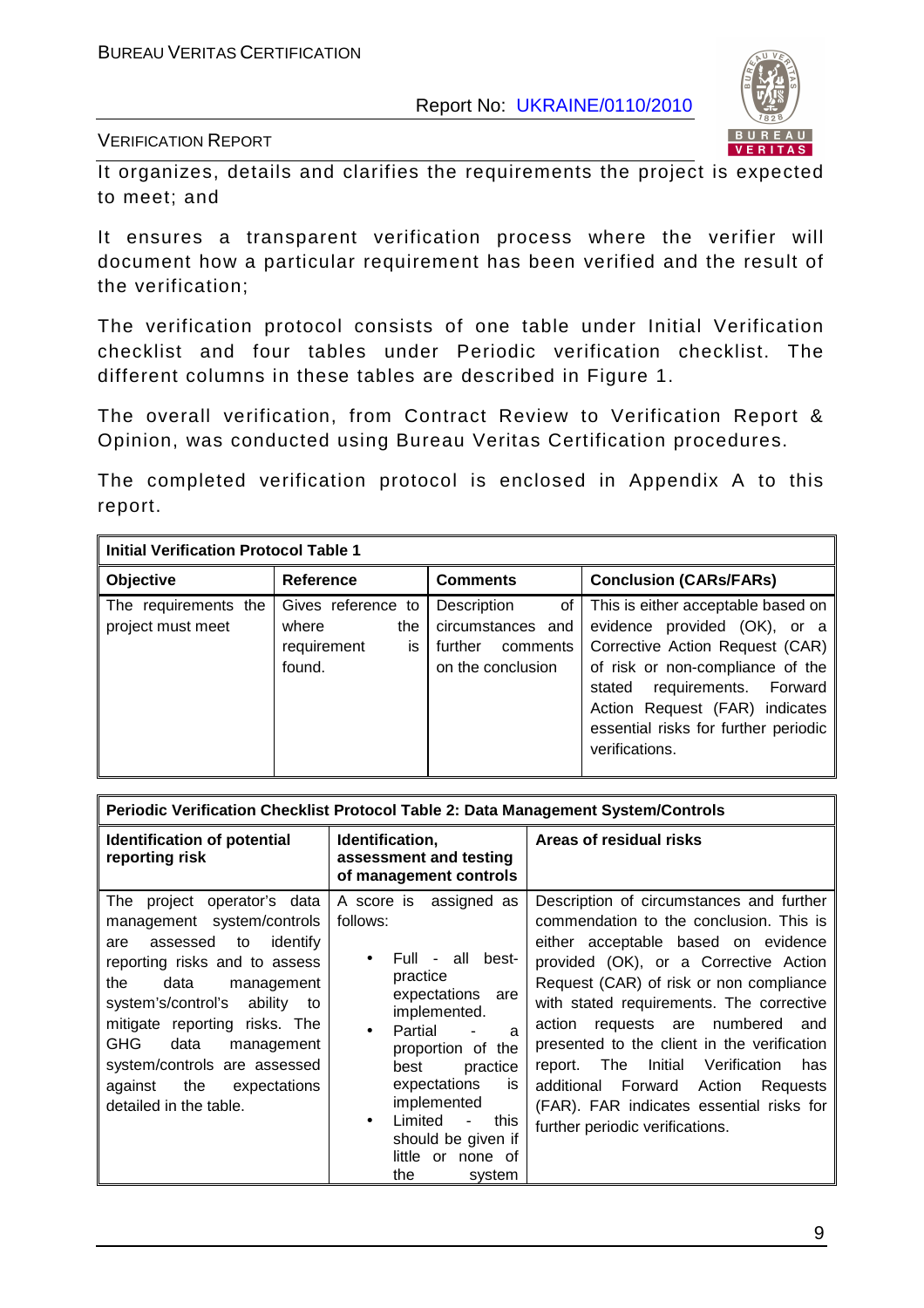

VERIFICATION REPORT

|                                                                                                                                                                                                                                                                                                                                                                                                                                                                                                                                                                                                                                                                                                                                                                                                                                                                                                                                                                                                                                                                                                                                                                                                                            | place.                                                                                                                                                                                                                                                                                                                                                                                                                                                                                                                                                                                                                                                                                                                                                                                                                                                                                                                                                                                                                                                                                                                                   |                                                                                                                                                                                                                                                                                                                           |
|----------------------------------------------------------------------------------------------------------------------------------------------------------------------------------------------------------------------------------------------------------------------------------------------------------------------------------------------------------------------------------------------------------------------------------------------------------------------------------------------------------------------------------------------------------------------------------------------------------------------------------------------------------------------------------------------------------------------------------------------------------------------------------------------------------------------------------------------------------------------------------------------------------------------------------------------------------------------------------------------------------------------------------------------------------------------------------------------------------------------------------------------------------------------------------------------------------------------------|------------------------------------------------------------------------------------------------------------------------------------------------------------------------------------------------------------------------------------------------------------------------------------------------------------------------------------------------------------------------------------------------------------------------------------------------------------------------------------------------------------------------------------------------------------------------------------------------------------------------------------------------------------------------------------------------------------------------------------------------------------------------------------------------------------------------------------------------------------------------------------------------------------------------------------------------------------------------------------------------------------------------------------------------------------------------------------------------------------------------------------------|---------------------------------------------------------------------------------------------------------------------------------------------------------------------------------------------------------------------------------------------------------------------------------------------------------------------------|
| testing                                                                                                                                                                                                                                                                                                                                                                                                                                                                                                                                                                                                                                                                                                                                                                                                                                                                                                                                                                                                                                                                                                                                                                                                                    | Periodic Verification Protocol Table 3: GHG calculation procedures and management control                                                                                                                                                                                                                                                                                                                                                                                                                                                                                                                                                                                                                                                                                                                                                                                                                                                                                                                                                                                                                                                |                                                                                                                                                                                                                                                                                                                           |
| <b>Identification</b><br>of<br>potential<br>reporting risk                                                                                                                                                                                                                                                                                                                                                                                                                                                                                                                                                                                                                                                                                                                                                                                                                                                                                                                                                                                                                                                                                                                                                                 | Identification,<br>and<br>assessment<br>testing of management controls                                                                                                                                                                                                                                                                                                                                                                                                                                                                                                                                                                                                                                                                                                                                                                                                                                                                                                                                                                                                                                                                   | Areas of residual risks                                                                                                                                                                                                                                                                                                   |
| Identify and list potential reporting<br>risks based on an assessment of<br>emission<br>estimation<br>the<br>procedures, i.e.<br>the calculation methods,<br>≻<br>raw data collection and<br>⋗<br>of<br>supporting<br>sources<br>documentation,<br>reports/databases/informat<br>➤<br>ion systems from which<br>data is obtained.<br>Identify key source data. Examples<br>of source data include metering<br>monitors.<br>records,<br>process<br>operational<br>logs,<br>laboratory/analytical<br>data,<br>accounting records, utility data and<br>vendor data. Check appropriate<br>calibration and maintenance of<br>equipment, and assess the likely<br>accuracy of data supplied.<br>Focus on those risks that impact<br>the accuracy, completeness and<br>consistency of the reported data.<br>Risks are weakness in the GHG<br>calculation<br>systems<br>and<br>may<br>include:<br>transfer<br>0f<br>⋗<br>manual<br>data/manual calculations,<br>unclear origins of data,<br>➤<br>due<br>➤<br>accuracy<br>to<br>technological limitations,<br>lack of appropriate data<br>➤<br>protection measures? For<br>example,<br>protected<br>calculation<br>cells<br>in.<br>and/or<br>spreadsheets<br>password restrictions. | Identify the key controls for each area<br>with potential reporting risks. Assess<br>the adequacy of the key controls and<br>eventually test that the key controls are<br>actually in operation.<br>Internal<br>controls<br>include<br>(not<br>exhaustive):<br>of<br>➤<br>Understanding<br>responsibilities and roles<br>Reporting, reviewing<br>➤<br>and<br>formal<br>management<br>approval of data;<br>Procedures<br>for<br>ensuring<br>➤<br>completeness,<br>data<br>conformance with reporting<br>guidelines, maintenance of<br>data trails etc.<br>➤<br>Controls<br>to<br>the<br>ensure<br>arithmetical accuracy of the<br>GHG data generated<br>and<br>accounting<br>records<br>e.g.<br>audits,<br>internal<br>and<br>checking/<br>review<br>procedures;<br>Controls over the computer<br>➤<br>information systems;<br>$\blacktriangleright$<br>Review<br>processes<br>for<br>identification<br>and<br>understanding<br>of<br>key<br>process parameters<br>and<br>implementation of calibration<br>maintenance regimes<br>Comparing and analysing<br>➤<br>the GHG data with previous<br>periods,<br>targets<br>and<br>benchmarks. | Identify areas of residual<br>risks,<br>i.e.<br>areas<br>0t<br>potential reporting risks<br>where<br>there<br>are<br>no<br>adequate<br>management<br>controls<br>to<br>mitigate<br>potential reporting risks<br>where<br>Areas<br>data<br>accuracy, completeness<br>and consistency could be<br>improved are highlighted. |
|                                                                                                                                                                                                                                                                                                                                                                                                                                                                                                                                                                                                                                                                                                                                                                                                                                                                                                                                                                                                                                                                                                                                                                                                                            | When testing the specific internal<br>controls, the following questions are<br>considered:                                                                                                                                                                                                                                                                                                                                                                                                                                                                                                                                                                                                                                                                                                                                                                                                                                                                                                                                                                                                                                               |                                                                                                                                                                                                                                                                                                                           |
|                                                                                                                                                                                                                                                                                                                                                                                                                                                                                                                                                                                                                                                                                                                                                                                                                                                                                                                                                                                                                                                                                                                                                                                                                            | 1. Is the control designed properly to<br>ensure that it would either prevent<br>detect and<br>correct<br>or<br>any<br>significant misstatements?                                                                                                                                                                                                                                                                                                                                                                                                                                                                                                                                                                                                                                                                                                                                                                                                                                                                                                                                                                                        |                                                                                                                                                                                                                                                                                                                           |

component is in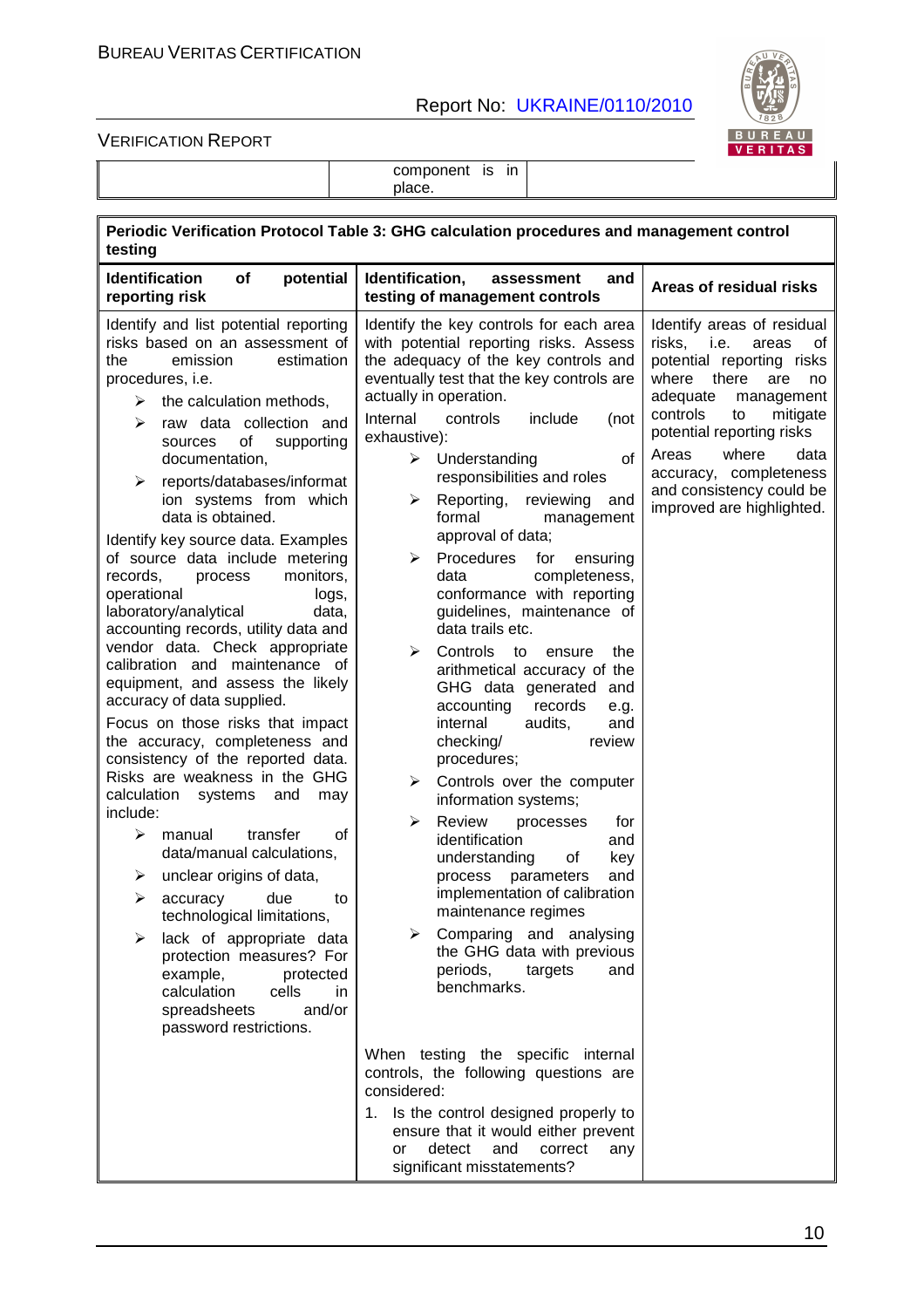

| 2. To what extent have the internal<br>controls been implemented<br>according to their design;                                                                 |
|----------------------------------------------------------------------------------------------------------------------------------------------------------------|
| 3. To what extent have the internal<br>controls (if existing) functioned<br>properly (policies and procedures<br>have been followed) throughout<br>the period? |
| 4. How does management assess<br>the internal control as reliable?                                                                                             |

| Periodic Verification Protocol Table 4: Detailed audit testing of residual risk areas and random<br>testing                                                                                   |                                                                                                                                                                                                                                                                                                                                                                                                                                                                                                                                            |                                                                                                                                                                                                                                                                                                                                                                                                                                                                                                                                                                                                                                                                                                                                                                                                                                                                                                                                                                                                                                                                                                                                                                                                                                                                                                                                                                                                                |  |  |
|-----------------------------------------------------------------------------------------------------------------------------------------------------------------------------------------------|--------------------------------------------------------------------------------------------------------------------------------------------------------------------------------------------------------------------------------------------------------------------------------------------------------------------------------------------------------------------------------------------------------------------------------------------------------------------------------------------------------------------------------------------|----------------------------------------------------------------------------------------------------------------------------------------------------------------------------------------------------------------------------------------------------------------------------------------------------------------------------------------------------------------------------------------------------------------------------------------------------------------------------------------------------------------------------------------------------------------------------------------------------------------------------------------------------------------------------------------------------------------------------------------------------------------------------------------------------------------------------------------------------------------------------------------------------------------------------------------------------------------------------------------------------------------------------------------------------------------------------------------------------------------------------------------------------------------------------------------------------------------------------------------------------------------------------------------------------------------------------------------------------------------------------------------------------------------|--|--|
| <b>of</b><br>residual<br>Areas<br>risks                                                                                                                                                       | verification<br><b>Additional</b><br>testing performed                                                                                                                                                                                                                                                                                                                                                                                                                                                                                     | <b>Conclusions</b><br><b>Requiring</b><br>and<br><b>Areas</b><br>Improvement<br>(including Forward Action Requests)                                                                                                                                                                                                                                                                                                                                                                                                                                                                                                                                                                                                                                                                                                                                                                                                                                                                                                                                                                                                                                                                                                                                                                                                                                                                                            |  |  |
| List the residual areas<br>of risks (Table 2 where<br>detailed audit testing<br>is necessary.<br>addition,<br>other<br>In<br>material areas may be<br>selected for detailed<br>audit testing. | The<br>additional<br>verification<br>testing performed is described.<br>Testing may include:<br>Sample cross checking of<br>1.<br>manual transfers of data<br>2.<br>Recalculation<br>3.<br>Spreadsheet<br>ʻwalk<br>throughs' to check links<br>and equations<br>Inspection of calibration<br>4.<br>and maintenance records<br>for key equipment<br>Check<br>⋗<br>sampling<br>analysis results<br><b>Discussions</b><br>⋗<br>with<br>engineers<br>process<br>detailed<br>who<br>have<br>knowledge of process<br>uncertainty/error<br>bands. | Having investigated the residual risks, the<br>conclusions should be noted here. Errors and<br>uncertainties should be highlighted.<br>Errors and uncertainty can be due to a<br>number of reasons:<br>$\triangleright$<br>Calculation errors. These may be due<br>to inaccurate manual transposition,<br>use of inappropriate emission factors<br>or assumptions etc.<br>Lack of clarity in the monitoring plan.<br>➤<br>This could lead to inconsistent<br>approaches to calculations or scope<br>of reported data.<br>Technological limitations. There may<br>≻<br>inherent<br>uncertainties<br>be<br>(error<br>bands) associated with the methods<br>used to measure emissions e.g. use<br>of particular equipment such as<br>meters.<br>Lack of source data. Data for some<br>$\blacktriangleright$<br>sources may not be cost effective or<br>practical to collect. This may result in<br>the use of default data which has<br>been derived based<br>on certain<br>assumptions/conditions<br>and which<br>will<br>therefore<br>have<br>varying<br>applicability in different situations.<br>The second two categories are explored with<br>the site personnel, based on their knowledge<br>and experience of the processes. High risk<br>process parameters or source data (i.e. those<br>with a significant influence on the reported<br>data, such as meters) are reviewed for these<br>uncertainties. |  |  |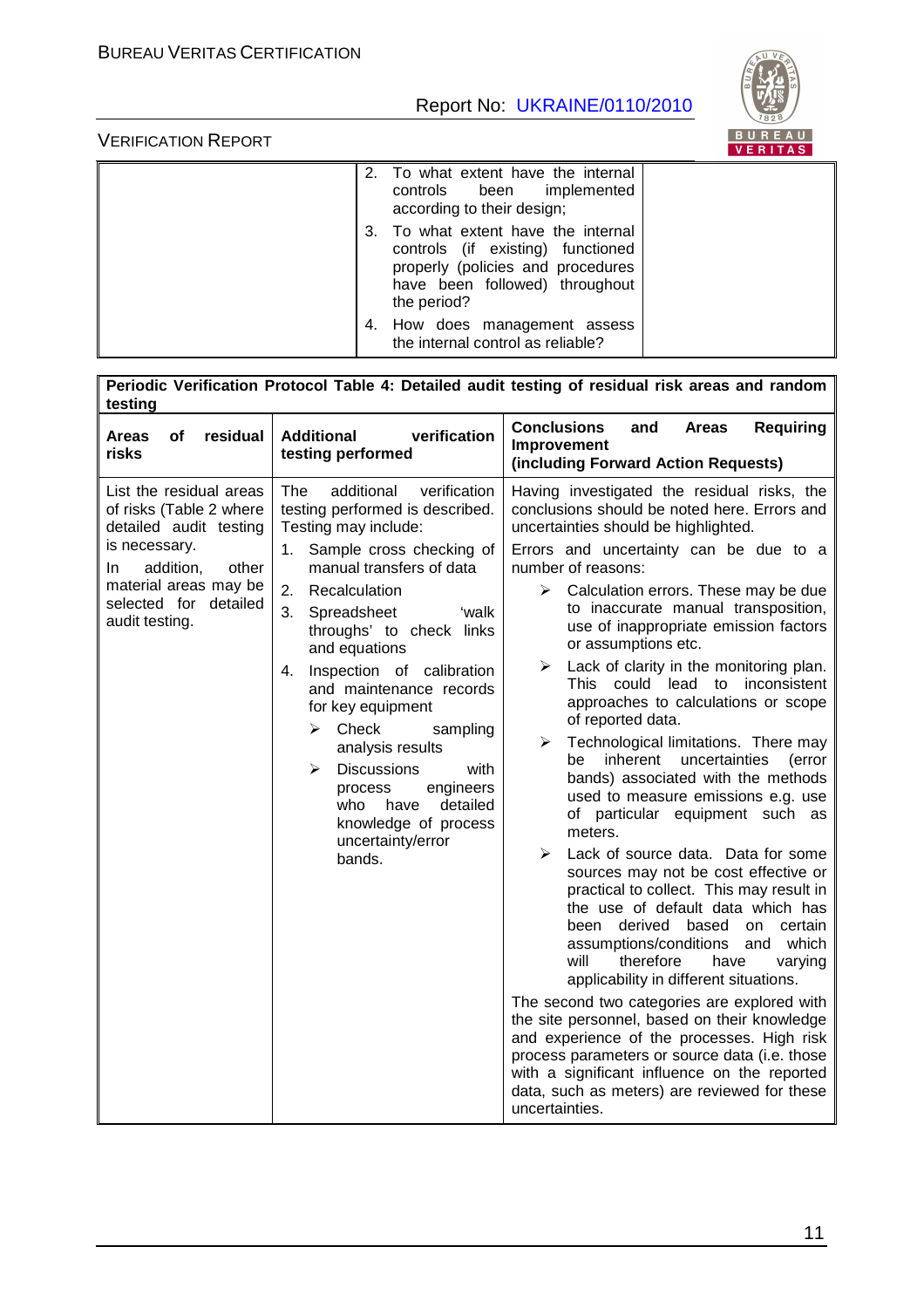

#### VERIFICATION REPORT

| Verification Protocol Table 5: Resolution of Corrective Action and Clarification Requests                                                                                            |                                                                                                                                                                                               |                                                                                                                                                                                             |                                                                                                                                                                                                                         |  |
|--------------------------------------------------------------------------------------------------------------------------------------------------------------------------------------|-----------------------------------------------------------------------------------------------------------------------------------------------------------------------------------------------|---------------------------------------------------------------------------------------------------------------------------------------------------------------------------------------------|-------------------------------------------------------------------------------------------------------------------------------------------------------------------------------------------------------------------------|--|
| clarifications<br>Report<br>and corrective action<br>requests                                                                                                                        | Ref. to checklist<br>question in tables<br>2/3                                                                                                                                                | Summary of project<br>owner response                                                                                                                                                        | <b>Verification conclusion</b>                                                                                                                                                                                          |  |
| If the conclusions from<br>Verification<br>the<br>are<br>either a<br>Corrective<br>Request or a<br>Action<br>Clarification<br>Request,<br>these should be listed in<br>this section. | Reference<br>the<br>to<br>checklist<br>question<br>number in Tables 2, 3<br>where<br>and $4$<br>the<br>Corrective<br>Action<br>Request<br>0r<br><b>Clarification Request</b><br>is explained. | The responses given<br>by the Client or other<br>project<br>participants<br>during<br>the<br>communications<br>with<br>verification team<br>the<br>should be summarized<br>in this section. | <b>This</b><br>should<br>section<br>summarize the verification<br>team's responses and final<br>conclusions.<br><b>The</b><br>conclusions should also be<br>included in Tables 2, 3 and<br>4, under "Final Conclusion". |  |

**Figure 1 Verification protocol tables** 

#### **2.1. Review of Documents**

The Monitoring Report (MR) for the  $4<sup>th</sup>$  quarter 2009 submitted by IEEC and additional background documents related to the project design and baseline, i.e. country Law, Project Design Document (PDD), applied methodology, Kyoto Protocol, Clarifications on Verification Requirements to be checked were reviewed.

The verification findings presented in this report relate to the project as described in the PDD version 4 and Monitoring Report version 1 modified.

#### **2.2. Follow-up Interviews**

On 28/04/2010 Bureau Veritas Certification performed interviews with project stakeholders to confirm selected information and to resolve issues identified in the document review. Representatives of OJSC "AISW" were interviewed (see References). The main topics of the interviews are summarized in Table 1.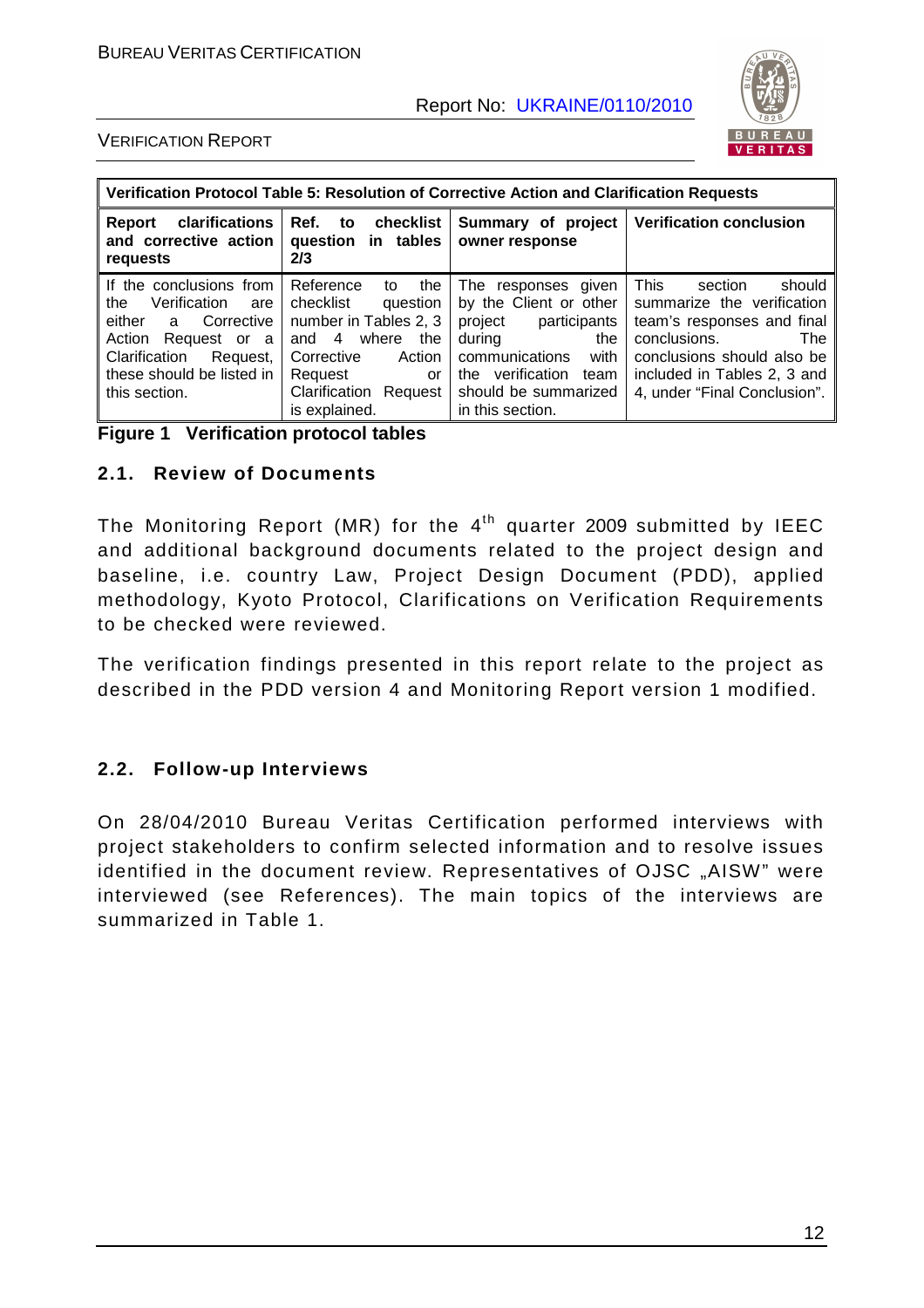

VERIFICATION REPORT

| Table 1 Interview topics                                            |                                                                                                                                                                                                                                                                 |  |  |  |
|---------------------------------------------------------------------|-----------------------------------------------------------------------------------------------------------------------------------------------------------------------------------------------------------------------------------------------------------------|--|--|--|
| <b>Interviewed organization</b>                                     | <b>Interview topics</b>                                                                                                                                                                                                                                         |  |  |  |
| OJSC "Alchevsk Steel Mill"                                          | Organizational structure.<br>Responsibilities and authorities.<br>Training of personnel.<br>Quality management procedures and technology.<br>Implementation of equipment (records).<br>Metering equipment control.<br>Metering record keeping system, database. |  |  |  |
| Local Stakeholder:<br><b>District State Administration</b>          | Social impacts.<br>Environmental impacts.                                                                                                                                                                                                                       |  |  |  |
| Consultant:<br>Institute for Environment and Energy<br>Conservation | Baseline methodology.<br>Monitoring plan.<br>Monitoring report.<br>Deviations from PDD.                                                                                                                                                                         |  |  |  |

#### **2.3. Resolution of Clarification, Corrective and Forward Action Requests**

The objective of this phase of the verification is to raise the requests for corrective actions and clarification and any other outstanding issues that needed to be clarified for Bureau Veritas Certification positive conclusion on the GHG emission reduction calculation.

Findings established during the initial verification can either be seen as a non-fulfilment of criteria ensuring the proper implementation of a project or where a risk to deliver high quality emission reductions is identified.

Corrective Action Requests (CAR) are issued, where:

i) there is a clear deviation concerning the implementation of the project as defined by the PDD;

ii) requirements set by the MP or qualifications in a verification opinion have not been met; or

iii) there is a risk that the project would not be able to deliver (high quality) ERUs.

Forward Action Requests (FAR) are issued, where:

iv) the actual status requires a special focus on this item for the next consecutive verification, or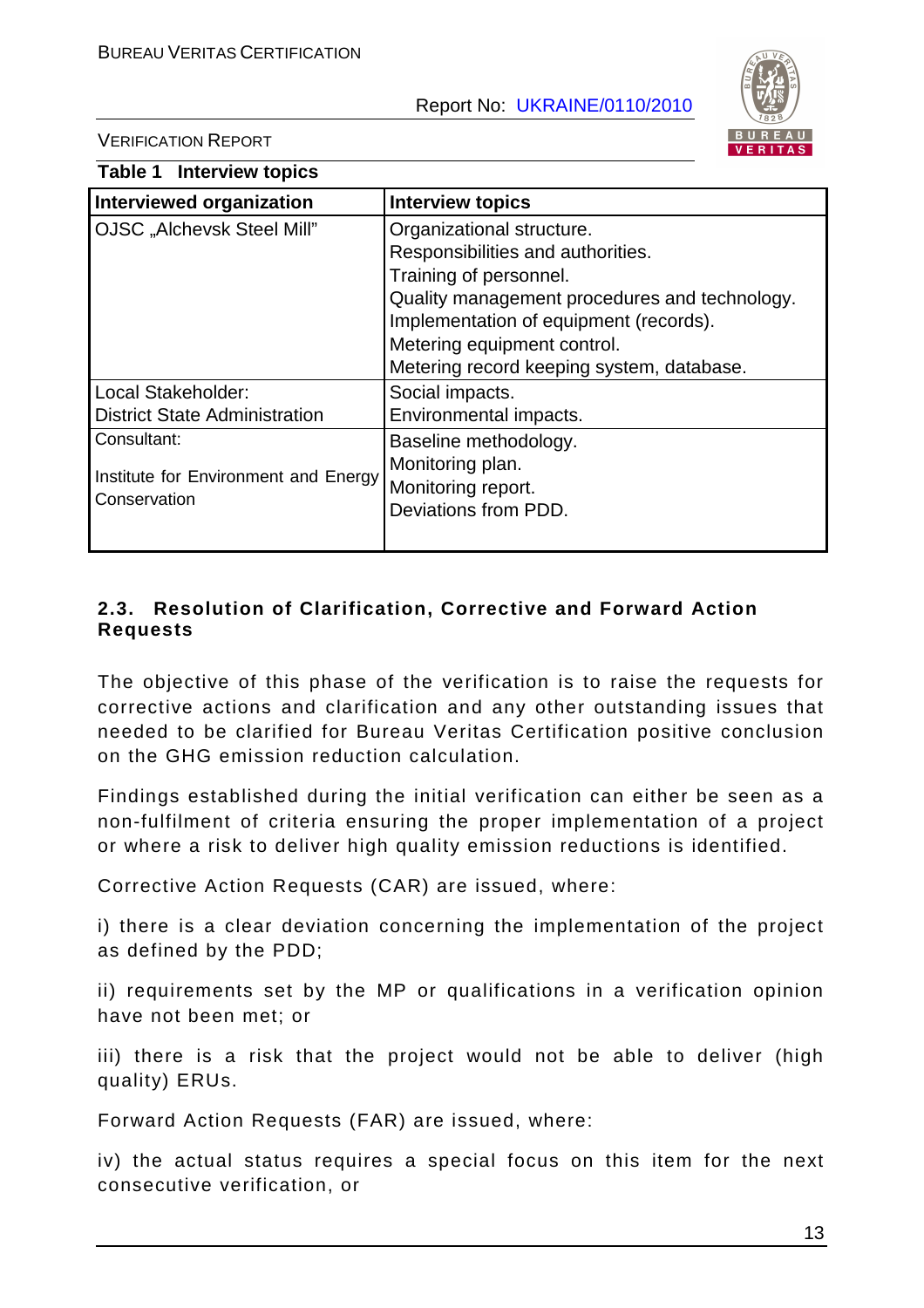

VERIFICATION REPORT

v) an adjustment of the MP is recommended.

The verification team may also use the term Clarification Request (CL), which would be where:

vi) additional information is needed to fully clarify an issue.

To guarantee the transparency of the verification process, the concerns raised are documented in more detail in the verification protocol in Appendix A.

# **3. 4TH QUARTER OF 2009 PERIODIC VERIFICATION FINDINGS**

In the following sections, the findings of the verification are stated. The verification findings for each verification subject are presented as follows:

1) The findings from the desk review of the original project activity documents and the findings from interviews during the follow up visit are summarized. A more detailed record of these findings can be found in the Verification Protocol in Appendix A.

2) The conclusions for verification subject are presented.

In the final verification report, the discussions and the conclusions that followed the preliminary verification report and possible corrective action requests are encapsulated in this section.

#### **3.1 Remaining issues CAR's, FAR's from previous determination/verification**

One task of the verification is to check the remaining issues from the previous determination and verification or issues which are clearly defined for assessment in the PDD. The verification report prepared by Bureau Veritas Holding SAS for the 3<sup>rd</sup> quarter 2009 does not note any open issues.

### **3.2 Project Implementation**

# **3.2.1 Discussion**

The modernization program of Open Joint Stock Company "Alchevsk Iron and Steel Mill" (OJSC "AISW"), which was started in 2004, pursues complex goals: implementation of energy efficient technologies to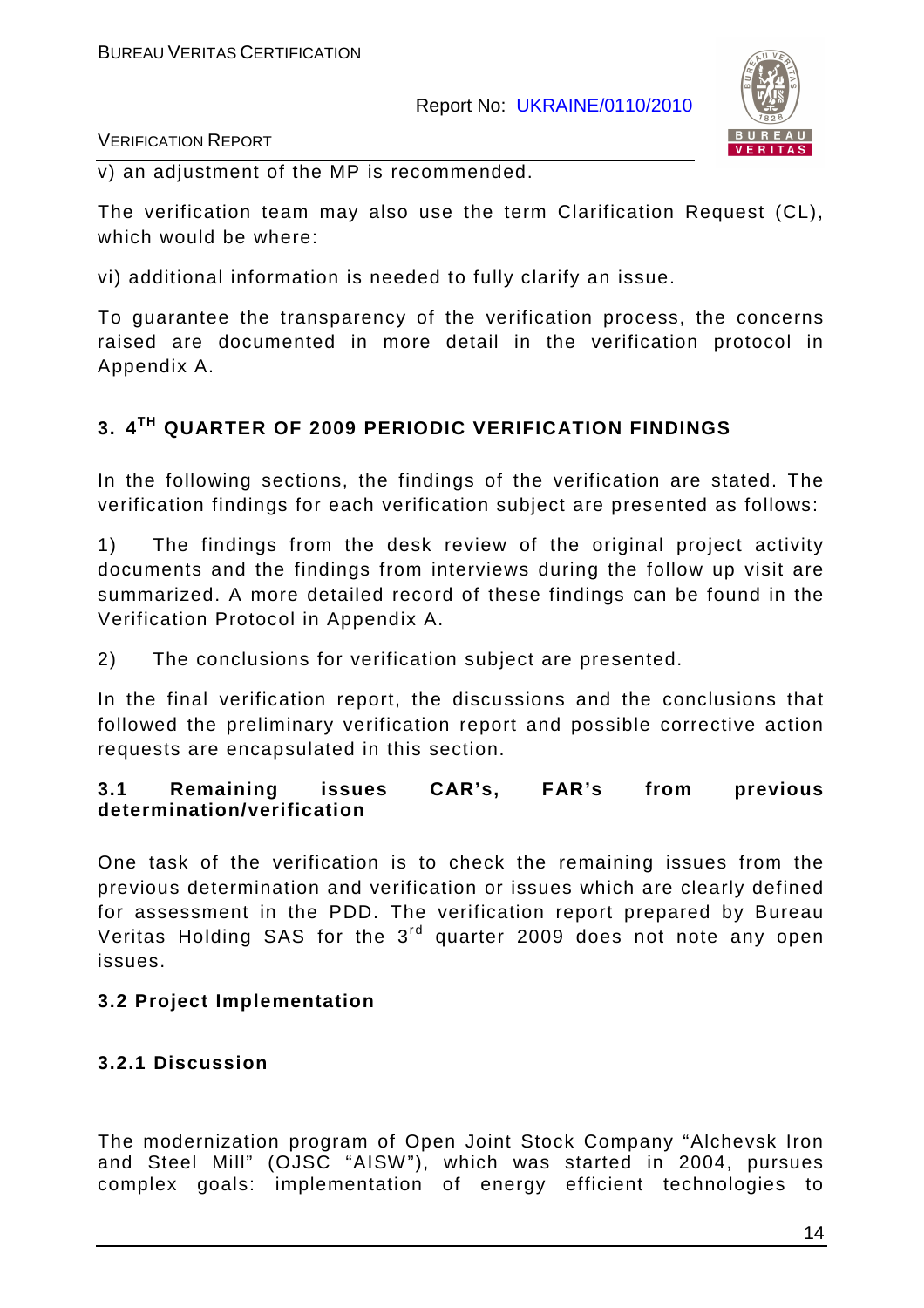

VERIFICATION REPORT

increase competitiveness of the plant, improvement of ecological impacts, and also expansion of market presence due to increase of manufacture capacity.

The realization of the technical revamping and modernization of the steel manufacturing process, which envisaged displacement old Open-Hearth Furnaces (OHF's) by the complex of oxygen-converter shop with two new LD Converters, was the top priority task of the project. LD Converters are joined together into one cycle with two Slab Casters, with Ladle-Furnaces (LF's) and Vacuumator (VD Plant), which together displaces the Blooming Mills. From the beginning it was envisaged that the project will be implemented as Joint Implementation (JI) project under the Kyoto protocol on climate change.

Before the project implementation OJSC "AISW" was using a traditional steel making technology: OHF's, Ingot Casting and Blooming Mills. According to this technology, around 20-21% of produced slabs in cutoff pieces were returned back to the OHF's.

According to the investment plan the project envisages the following basic Phases:

#1 – installation of Slab Caster #1 along with LF;

#2 – installation of Slab Caster #2 along with VD Plant;

#3 – installation of LD Converter #2

#4 – installation of LD Converter #1

#5 – reconstruction of Oxygen Plant #4

#6 – installation of Oxygen Plant #7

#7 – installation of Oxygen Plant #8

Phases 5-7 aimed to reconstruction and introduction of Oxygen Plants are indissolubly linked with the operation of main steel facilities (Phases #1- 4).

With the project implementation, generally with introduction of new Slab Casters with LF's and VD Plant, only around 3% of steel in cutoff pieces returns back to OHF's or to the LD Converters for recasting. As a result, such a difference between projectline and baseline scenarios leads to economy of pig iron, natural gas and also blast furnace gas, which is then used as the result of project activity, for blast furnace blowing production at the existing power plant. However the project leads to increase of electricity consumption in comparison with the baseline.

In general the JI project leads to reduction of fuel and energy resources (FER) consumption and, therefore, to GHG emission reductions.

Phases #1 and #2 were implemented: Slab Caster #1 was implemented in August 2005 and Slab Caster # 2 – in March 2007.

The implementation of LD Converter #2 (Phase #3) was completed in January 2008 (it had to be finished in the third quarter of 2007). Such a delay was caused by the financial, technical and customs difficulties and also by the delay of equipment supply.

LD Converter #1 was implemented in September 2008 (completion of Phase #4). However then, in about a month, the operation of LD Converter #1 was suspended because of financial and economic crisis. LD Converter #1 was launched again in March 2009.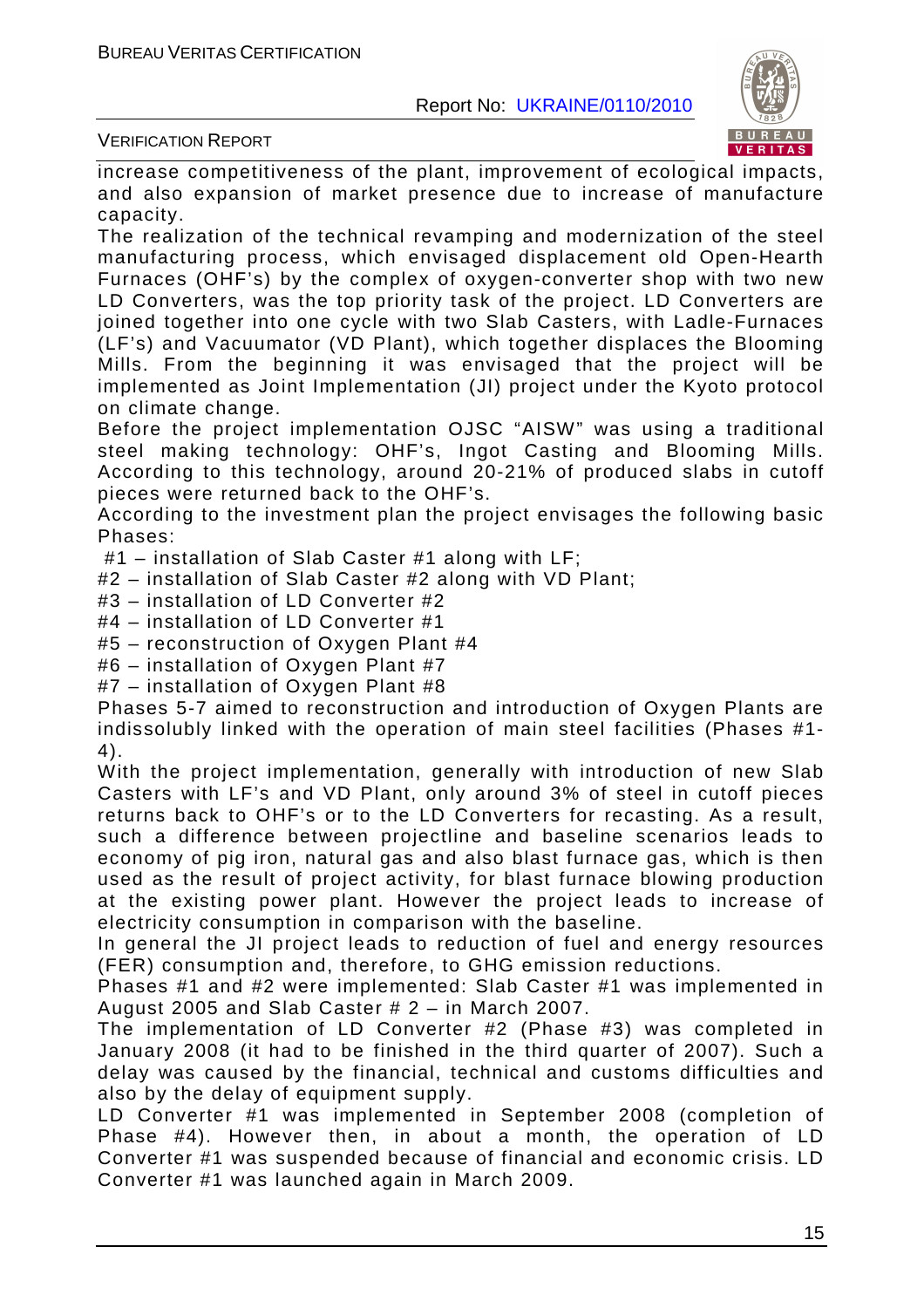

VERIFICATION REPORT

The reconstruction of Oxygen Plant #4 (Phase #5) was completed on  $30<sup>th</sup>$ of September 2005 (almost together with Slab Caster #1).

The installation of Oxygen Plant #7 (Phase #6) was completed on 19<sup>th</sup> of March 2008 (according to the previous plan it should have been completed in the third quarter of 2007). The delay was caused by the same reasons (financial, technical and customs difficulties), which were mentioned for the Phase #3, because Oxygen Plant #7 supplies oxygen for LD Converter #2.

The installation of Oxygen Plant #8 (Phase #7) was completed on 10th of December 2009 (according to the previous plan it should have been completed in the third quarter of 2009). Such a delay was caused by a lack of money for balancing and commissioning of the facility, which was caused by global financial and economic crisis.

Thereby, all basic units, mentioned in Phases of project implementation, were operational in the reporting period.

During reporting monitoring period the level of OHF steel and rolledformed slabs output (baseline slabs) was decreased. The main volume of slabs was manufactured at Slab Casters #1,2. The productivity decrease in the baseline has caused the increase of constant FER consumption data (increase of specific FER per 1 ton of steel output). At the same time, the productivity increase in the projectline (at LD Converters and Slab Casters instead of OHF's) has caused the decrease of specific FER consumption data.

The emission reductions, examined in this monitoring report, were generated during the whole monitoring period. The monitoring was based on actual data (mentioned in the reporting documents) of output production and FER consumption in projectline and in baseline scenarios as it is required by the Joint Implementation Project Design Document (PDD).

#### **3.2.2 Findings**

None.

#### **Conclusion of the verification team**

The project complies with the requirements.

#### **3.2.3 Conclusion**

The project complies with the requirements.

#### **3.3 Internal and External Data**

#### **3.3.1 Discussion**

The monitoring approach in the Monitoring Plan of the PDD version 4 requires monitoring and measurement of variables and parameters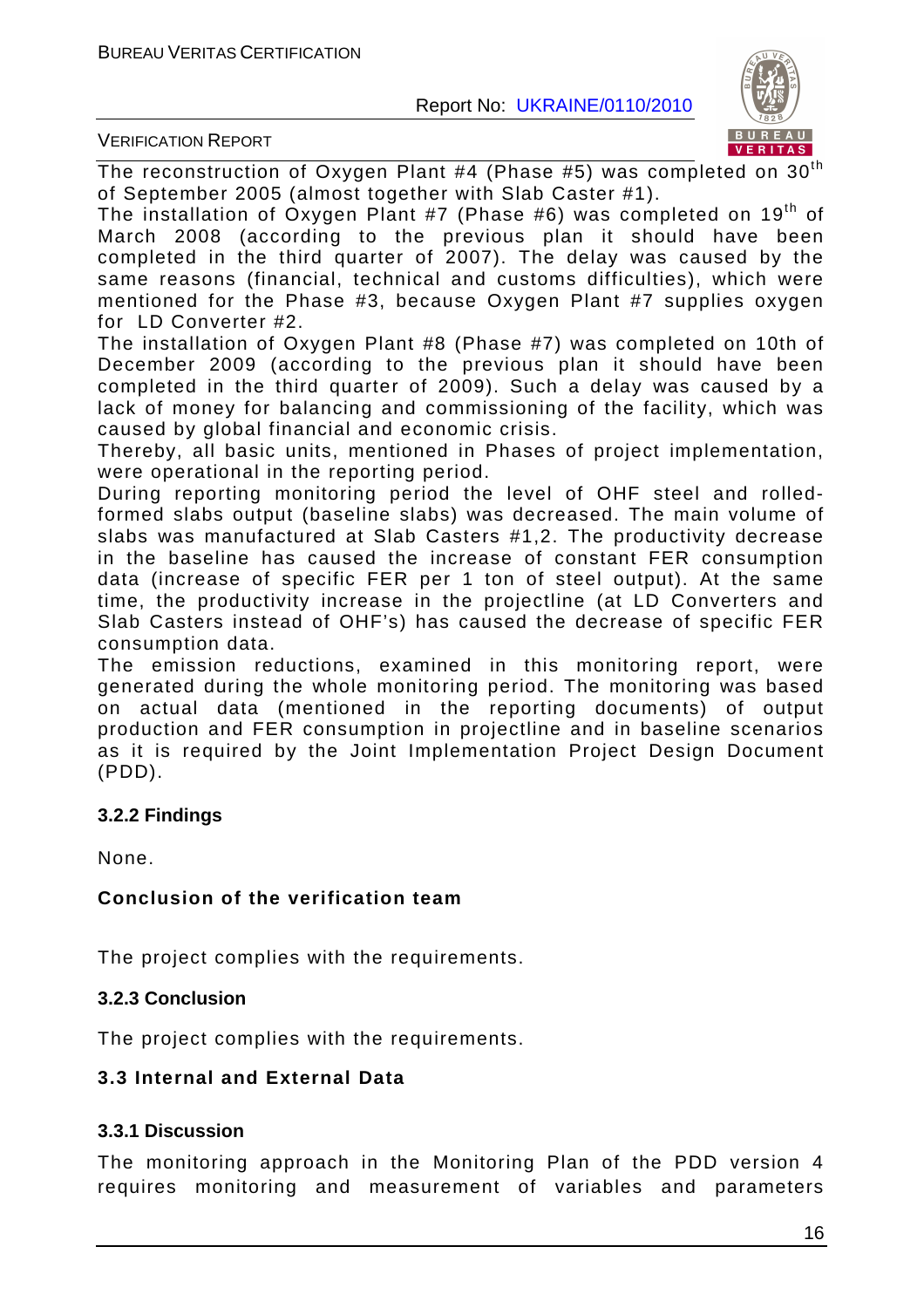

VERIFICATION REPORT

necessary to quantify the baseline emissions and project emissions in a conservative and transparent way.

The parameters that are determined to quantify the baseline and project emissions are presented in the Table 1.

Table 1. Baseline and projectline parameters

| <b>ID Number</b> | Data variable                                                                                     | <b>Units</b>                        |
|------------------|---------------------------------------------------------------------------------------------------|-------------------------------------|
|                  | Emissions<br>$(BE)$ ,<br><b>Baseline</b><br>Emissions (PE)                                        | Project   Tonnes $CO2$              |
| $B-1, P-1$       | <b>Total Steel Output (TSO)</b>                                                                   | <b>Tonnes</b>                       |
| $B-2, P-2$       | Total CO2 of Pig Iron (TCPI)                                                                      | Tonnes $CO2$                        |
| $B-3, P-3$       | Total CO2 from Fuel Consumption in Pig Tonnes $CO2$<br>Iron production (TCFCPI)                   |                                     |
| $B-4, P-4$       | Percentage of Total amount of Pig Iron<br>Produced Used in project Steel Making<br>Activity (PII) | share                               |
| $B-5, P-5$       | Total Pig Iron Input into Steel Making<br>Process (TPII)                                          | Tonnes                              |
| $B-6, P-6$       | <b>Total Pig Iron Produced (TPIP)</b>                                                             | Tonnes                              |
| $B-7, P-7$       | Quantity of each fuel (fpi) used in making<br>Pig Iron $(Q_{\text{foi}})$                         | $m^3$ , 1000 m <sup>3</sup>         |
| $B-8, P-8$       | Emission factor of each fuel (fpi) EF <sub>fpi</sub>                                              | Tonnes CO2<br>per<br>m <sup>3</sup> |
| B-9, P-9         | Total CO2 from Electricity used in Pig Iron   Tonnes $CO2$<br>production (TCEPI)                  |                                     |
| $B-10, P-10$     | Electricity Consumed in producing Pig Iron<br>(ECPI)                                              | <b>MWh</b>                          |
| B-11, P-11       | Emissions<br>Factor<br>for<br>Consumption in making Pig Iron (EFECPI)                             | Electricity   Tonnes $CO2/Mwh$      |
| B-12, P-12       | Total CO <sub>2</sub><br>from<br>inputs<br>into Pig<br>Iron<br>(TCIPI)                            | Tonnes $CO2$                        |
| B-13, P-13       | Total Carbon from Fuel Consumption in<br>Sintering (TCFIO)                                        | Tonnes $CO2$                        |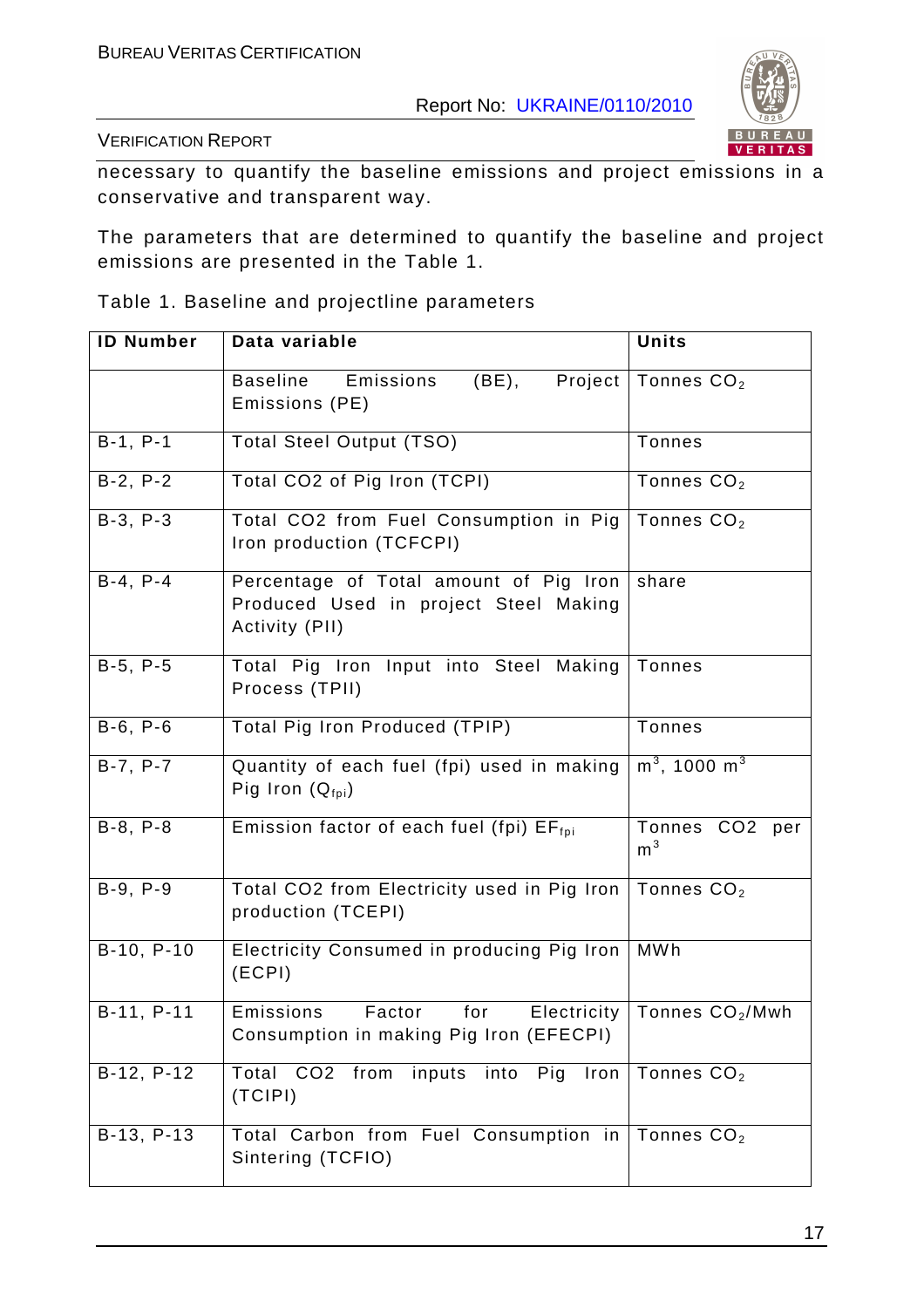

|              |                                                                                                             | <u>VENIIAS</u>                        |
|--------------|-------------------------------------------------------------------------------------------------------------|---------------------------------------|
| $B-14, P-14$ | (fio)<br>Quantity of each fuel<br>used<br>in.<br>Sintering (Q <sub>fio</sub> )                              | m <sup>3</sup>                        |
| B-15, P-15   | Emission factor of each fuel in Sintering<br>$(fio) EF_{fio}$                                               | m <sup>3</sup>                        |
| $B-16, P-16$ | CO2 from Electricity used<br>Total<br>Sintering (TCEIO)                                                     | in   Tonnes $CO2$                     |
| B-17, P-17   | Electricity Consumed in Sintering (ECIO)                                                                    | <b>MWh</b>                            |
| B-18, P-18   | Factor<br>Emissions<br>Electricity<br>for<br>Consumption in Sintering (EFECIO)                              | Tonnes $CO2/MWh$                      |
| B-19, P-19   | CO <sub>2</sub><br>Total<br>Reducing<br>Agents<br>from<br>(TCRAPI)                                          | Tonnes $CO2$                          |
| B-20, P-20   | Total CO2 from limestone (TCLPI) in Pig Tonnes $CO2$<br>Iron production                                     |                                       |
| B-21, P-21   | Total CO2 from steam production in Pig Tonnes $CO2$<br>Iron Production (TCSPI)                              |                                       |
| B-22, P-22   | Quantity of each fuel (fspi) used in steam<br>production in Pig Iron Production $(Q_{fspi})$                | m <sup>3</sup>                        |
| B-23, P-23   | Emission factor of each fuel in steam<br>production (fspi) EF <sub>fspi</sub>                               | Tonnes<br>$CO2$ per<br>m <sup>3</sup> |
| B-24, P-24   | Total CO2 emissions from the furnace<br>process (TCFP)                                                      |                                       |
| B-25, P-25   | emissions<br>Total<br>CO <sub>2</sub><br>from<br>consumptions in the furnace process<br>(TCFCFP)            | fuel   Tonnes $CO2$                   |
| B-26, P-26   | Quantity of each fuel (ffp) used in furnace<br>process $(Q_{ffp})$                                          | m <sup>3</sup>                        |
| B-27, P-27   | Emission factor of each fuel in furnace<br>process (ffp) $EF_{\text{ffp}}$                                  | Tonnes<br>$CO2$ per<br>m <sup>3</sup> |
| B-28, P-28   | Total CO2<br>electricity<br>emissions<br>from<br>consumption<br>in<br>the<br>furnace<br>process<br>(TCECFP) | Tonnes $CO2$                          |
| B-29, P-29   | Electricity Consumed in furnace process<br>(ECFP)                                                           | <b>MWh</b>                            |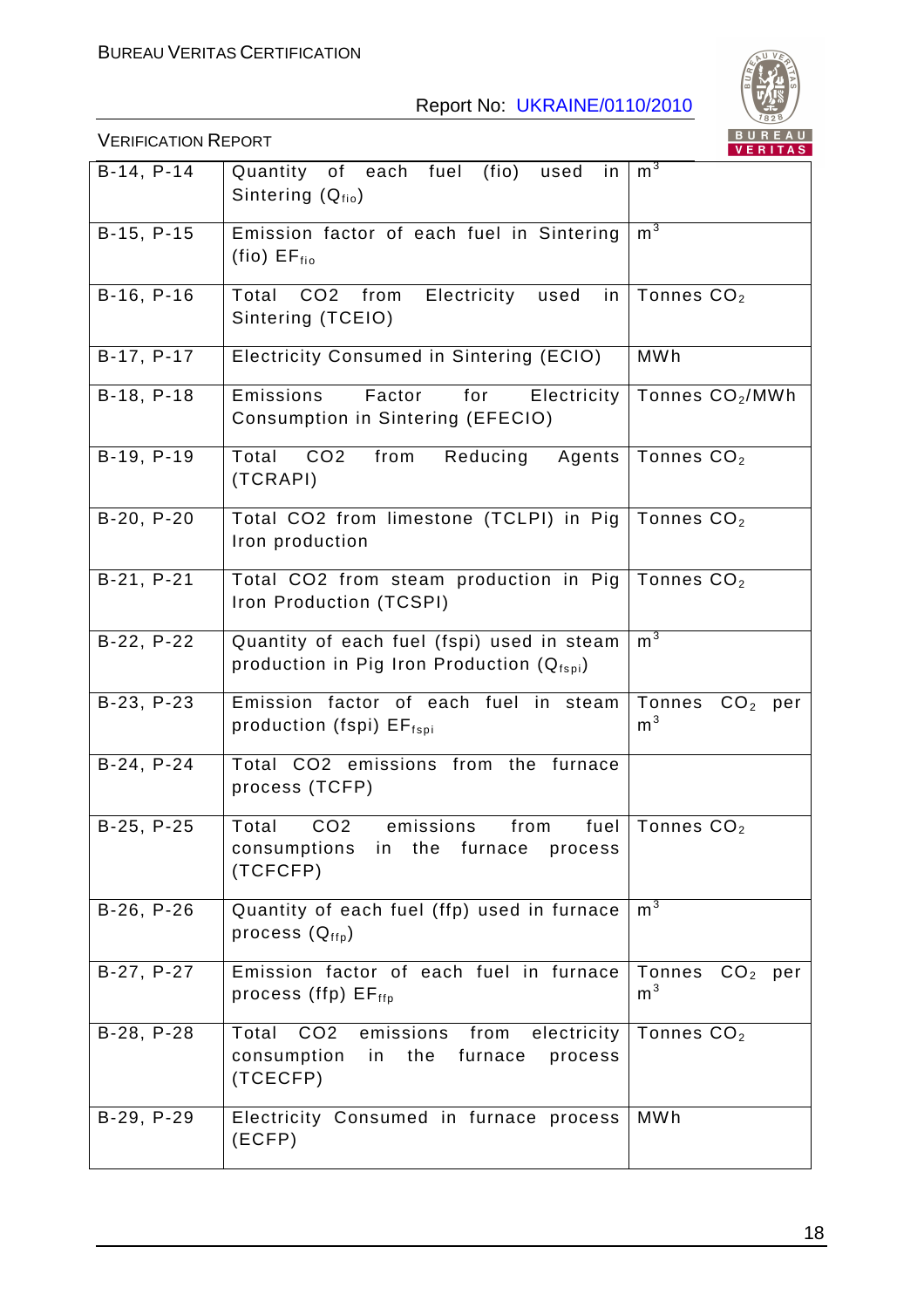

|              |                                                                                                           | <u>VERITAS</u>                        |
|--------------|-----------------------------------------------------------------------------------------------------------|---------------------------------------|
| B-30, P-30   | for<br>Factor<br>Emissions<br>Consumption<br>in<br>furnace<br>process<br>(EFECFP)                         | Electricity   Tonnes $CO2/MWh$        |
| B-31, P-31   | Total CO2 emissions from inputs to the Tonnes $CO2$<br>furnace process (TCIFP)                            |                                       |
| B-32, P-32   | Total CO2 from Argon entering the furnace Tonnes $CO2$<br>(TCAFP)                                         |                                       |
| B-33, P-33   | Total CO2 from steam<br>production<br>furnace process (TCSFP)                                             | in   Tonnes $CO2$                     |
| B-34, P-34   | Quantity of each fuel (fsp) used in steam<br>production in furnace process $(Q_{fsp})$                    | m <sup>3</sup>                        |
| $B-35, P-35$ | Emission factor of each fuel in furnace<br>process (fsp) $EF_{fsp}$                                       | Tonnes<br>$CO2$ per<br>m <sup>3</sup> |
| B-36, P-36   | Total CO2 from compressed air production<br>in furnace process (TCCAFP)                                   | Tonnes $CO2$                          |
| B-37, P-37   | Quantity of each fuel (fca) used in<br>compressed air production in furnace<br>process $(Q_{\text{fca}})$ | m <sup>3</sup>                        |
| B-38, P-38   | Emission factor for each fuel in furnace<br>process (fca) $EF_{\text{fca}}$                               | Tonnes $CO2$ per<br>m <sup>3</sup>    |
| <b>B-39</b>  | Electricity Consumed<br>making<br>in<br>compressed air for the furnace process in<br>steel making (ECCA)  | <b>MWh</b>                            |
| $B-40$       | Emissions<br>Factor<br>for<br>Consumption (EFECCA)                                                        | Electricity   Tonnes $CO2/MWh$        |
| B-41, P-41   | Total CO2<br>production<br>from<br>oxygen<br>(TCOFP)                                                      | Tonnes $CO2$                          |
| B-42, P-42   | Quantity of each fuel (fop) used in oxygen<br>production $(Q_{\text{fsp}})$                               | m <sup>3</sup>                        |
| B-43, P-43   | Emission factor of each fuel in oxygen<br>production (fop) $EF_{\text{top}}$                              | Tonnes $CO2$<br>per<br>m <sup>3</sup> |
| B-44, P-44   | Electricity Consumed in making oxygen<br>(ECOP)                                                           | <b>MWh</b>                            |
| B-45, P-45   | Electricity<br>Emissions<br>Factor<br>for                                                                 | Tonnes CO <sub>2</sub> /MWh           |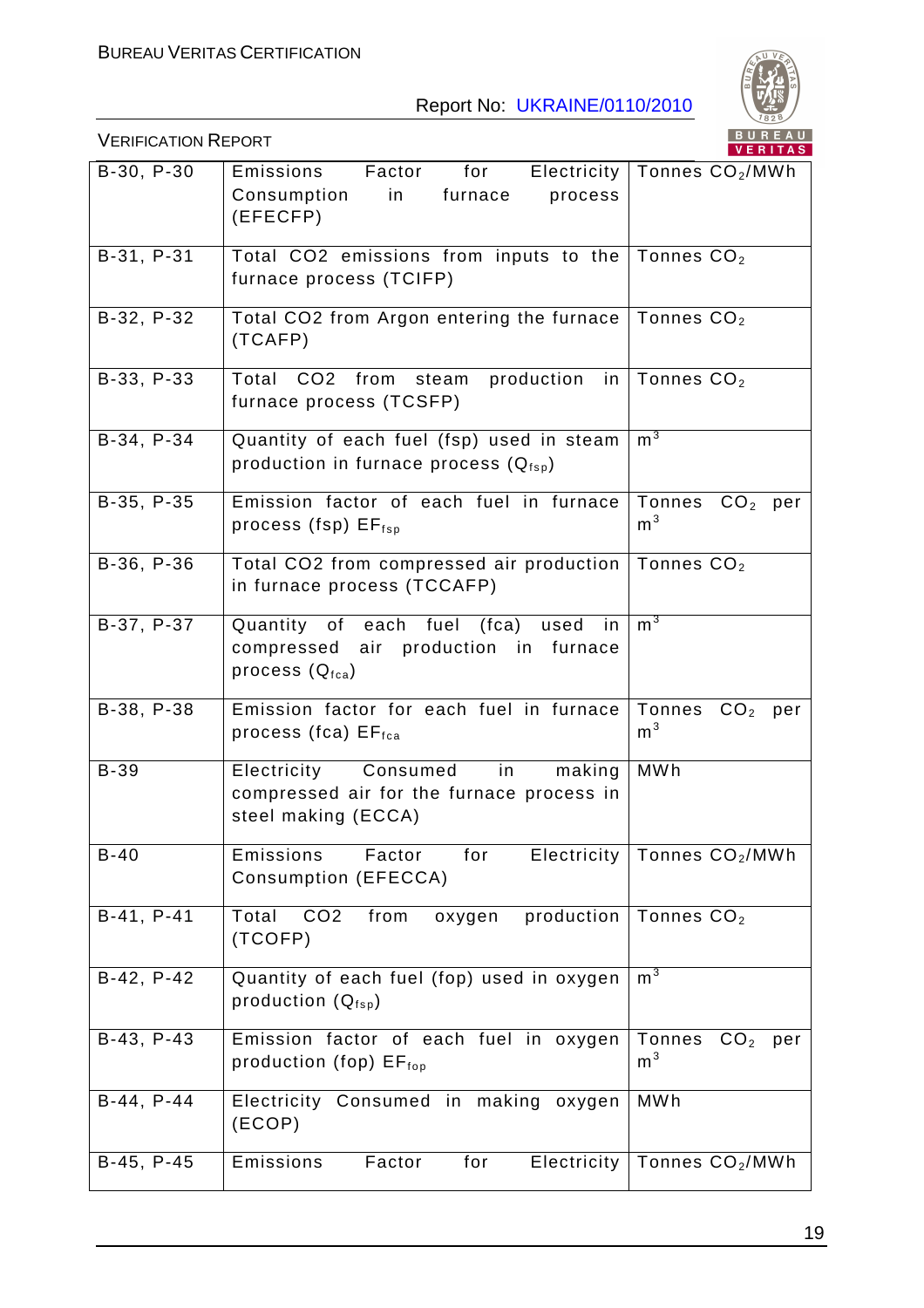

|            |                                                                                               | <b>VERITAS</b>                     |
|------------|-----------------------------------------------------------------------------------------------|------------------------------------|
|            | Consumption in making oxygen (EFECOP)                                                         |                                    |
| B-46, P-46 | Total CO2 from limestone for furnace<br>process (TCLFP)                                       | Tonnes $CO2$                       |
| $B-47$     | Total CO2 from blooming (TCBM)                                                                | Tonnes $CO2$                       |
| $B-48$     | Total CO2 from fuel<br>consumption<br>in<br>blooming (TCFCBM)                                 | Tonnes $CO2$                       |
| $B-49$     | Quantity of each fuel<br>(fbm)<br>used<br>in<br>blooming $(Q_{fbm})$                          | $m^3$                              |
| $B-50$     | Emission factor of each fuel in blooming<br>$(fbm)$ $EF_{fbm}$                                | Tonnes $CO2$ per<br>m <sup>3</sup> |
| $B-51$     | Total CO2 from electricity consumption in<br>blooming (TCECBM)                                | Tonnes $CO2$                       |
| $B-52$     | Electricity Consumed in blooming (ECBM)                                                       | <b>MWh</b>                         |
| $B-53$     | Emissions<br>Factor<br>Electricity<br>for<br>Consumption in blooming (EFECBM)                 | Tonnes CO <sub>2</sub> /MWh        |
| $P-39$     | Electricity<br>Consumed<br>making<br>in<br>compressed air for the furnace process<br>(ECCA)   | <b>MWh</b>                         |
| $P-40$     | Emission<br>Factor<br>for Electricity<br>Consumption in compressed air production<br>(EFECCA) | Tonnes $CO2/MWh$                   |
| $P-41$     | Total CO2<br>from<br>production<br>oxygen<br>(TCOFP)                                          | Tonnes CO <sub>2</sub>             |
| $P-42$     | Quantity of each fuel (fop) used in oxygen<br>production $(Q_{\text{fop}})$                   | m <sup>3</sup>                     |
| $P-43$     | Emission factor of each fuel in oxygen<br>production (fop) $EF_{\text{fop}}$                  | Tonnes $CO2$ per<br>m <sup>3</sup> |
| $P-44$     | Electricity Consumed in making oxygen<br>(ECOP)                                               | <b>MWh</b>                         |
| $P-45$     | Factor<br>Emissions<br>for<br>Electricity<br>Consumption in making oxygen (EFECOP)            | Tonnes CO <sub>2</sub> /MWh        |
| $P-46$     | Total CO2 from<br>limestone for furnace<br>process (TCLFP)                                    | Tonnes CO <sub>2</sub>             |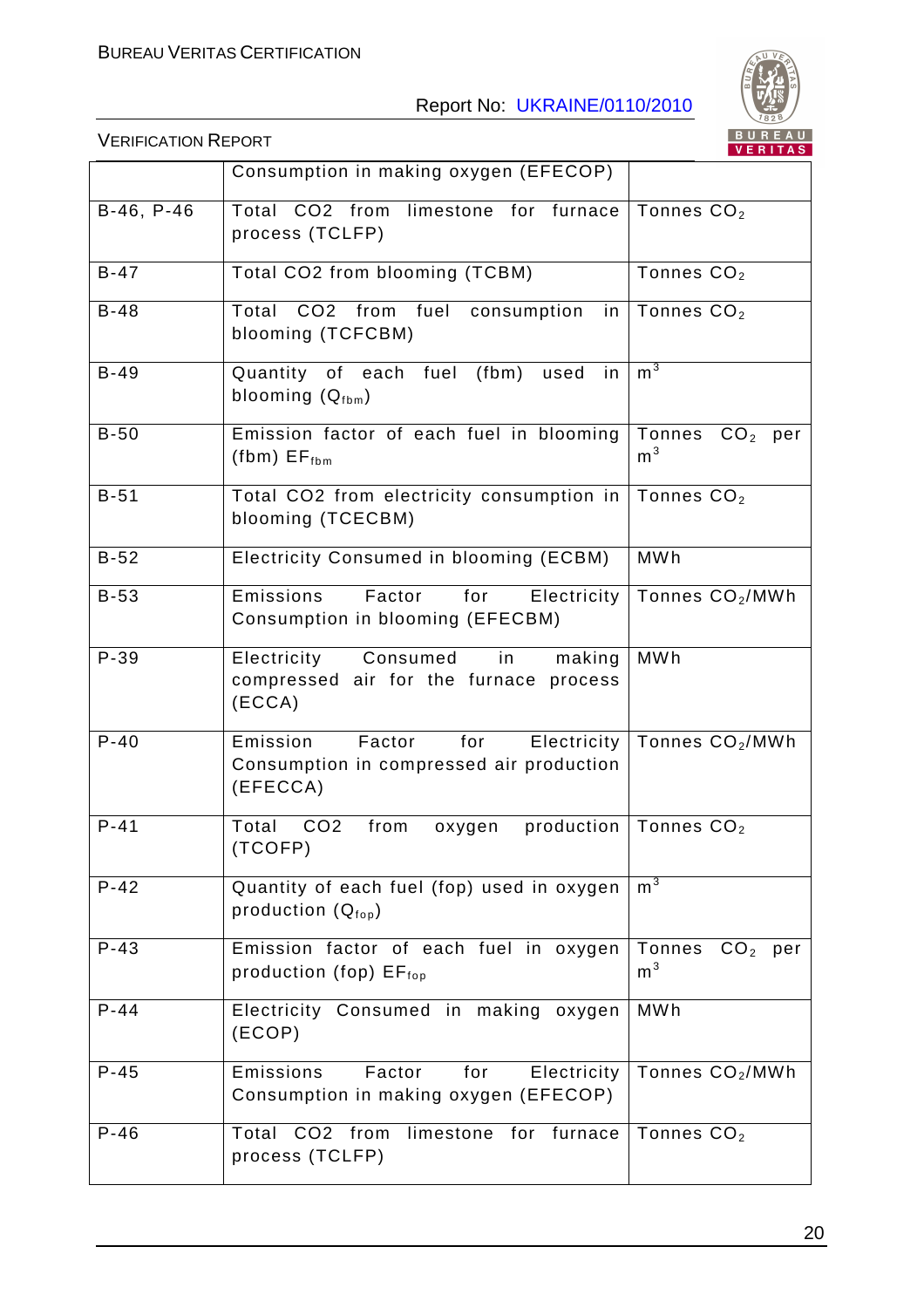

VERIFICATION REPORT

|          |                                                                           | .                                            |
|----------|---------------------------------------------------------------------------|----------------------------------------------|
| $P - 47$ | Total CO2 from casting (TCBM)                                             | Tonnes $CO2$                                 |
| $P - 48$ | in<br>CO2 from<br>fuel<br>consumption<br>Total<br>casting (TCFCBM)        | Tonnes $CO2$                                 |
| $P-49$   | Quantity of each fuel (fbm) used in casting<br>$(Q_{fbm})$                | m <sup>3</sup>                               |
| $P-50$   | Emission factor of each fuel used<br>in<br>casting (fbm) $EF_{fbm}$       | Tonnes CO <sub>2</sub> per<br>m <sup>3</sup> |
| $P-51$   | Total CO2 from electricity consumption in<br>casting (TCECBM)             | Tonnes $CO2$                                 |
| $P - 52$ | Electricity Consumed in casting (ECBM)                                    | <b>MWh</b>                                   |
| $P - 53$ | Emissions<br>Factor for<br>Electricity<br>Consumption in casting (EFECBM) | Tonnes CO <sub>2</sub> /MWh                  |

The production volumes of steel in the fourth quarter of 2009 are lower than it had been expected in the PDD for the baseline scenario, because financial crisis caused production decline. It caused some fluctuations of specific FER consumption indicators per 1 ton of steel output.

The calculations of GHG emission reduction are based on the real data of FER consumption both for baseline and projectline, according to the methodology. All productivity fluctuations and, therefore, the GHG emission reductions are determined by the market and are not under control by project owner and project developer**.** 

Thereby, actual level of GHG emission reductions within the project, which were received during the reporting period, is a bit lower than it was expected.

According to the PDD version 4 during verification the AIE has to check the specific consumption of pig iron consumed during the monitoring period and compare it with the calculations provided in the Project Design Document. The amount of total pig iron input into steel making process stated in PDD version 4 is  $4\,447\,326/4 = 1\,111\,831.5$  t while the monitoring report states the number of 534 895 t. (The difference is explained by the sluggish situation on the steel market due to the global economic crisis.) The amount of total steel output calculated in PDD version 4 is 4 944 000/4 = 1 236 000 t while the monitoring report states the number of 614 163 t. The pig iron specific consumption in the fourth quarter 2009 was 0,87 but initial calculations in the PDD gave specific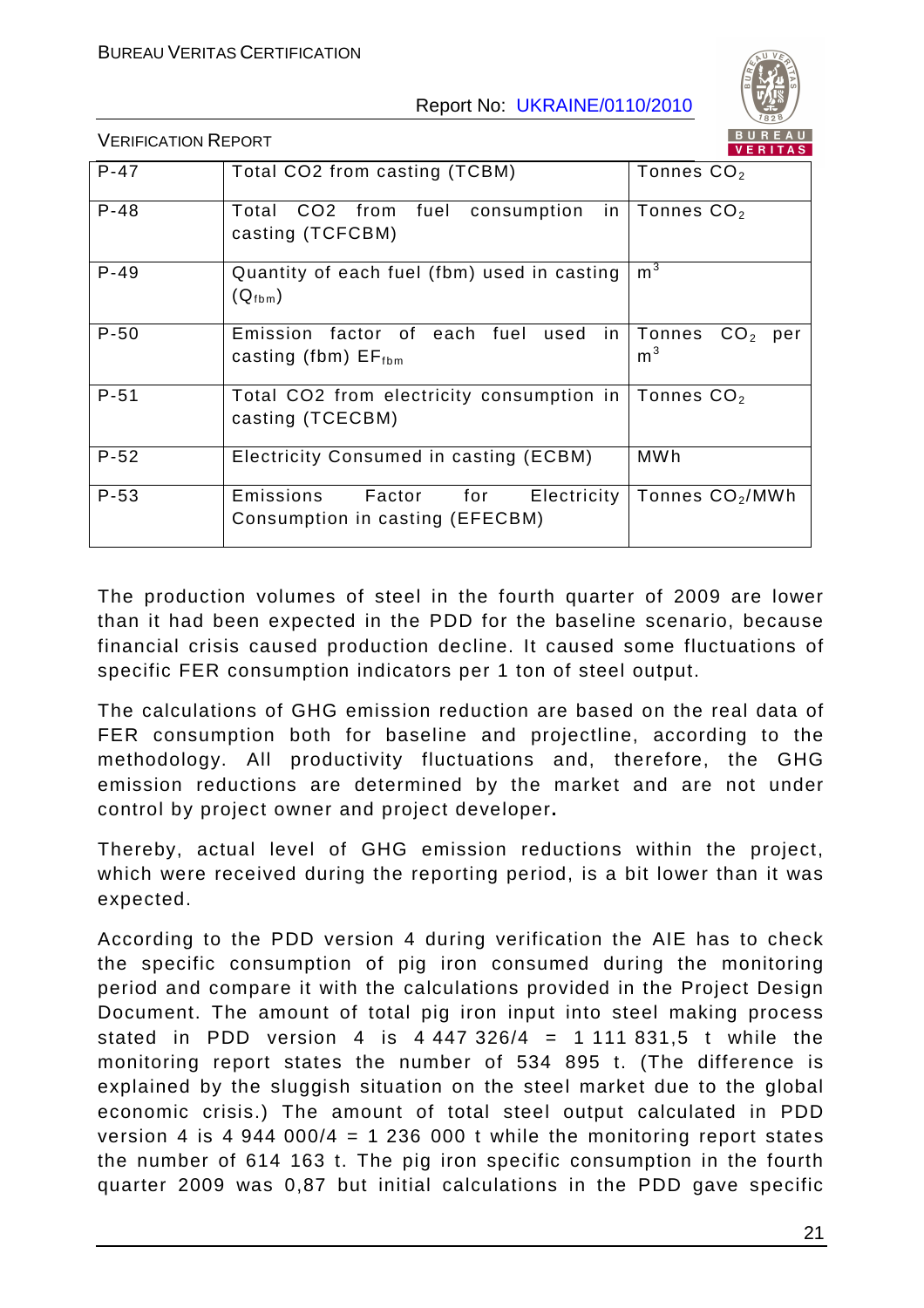

#### VERIFICATION REPORT

consumption 0,89. The decrease of the pig iron specific consumption was explained by the sluggish situation at the Ukrainian (and world) steel market during the  $4<sup>th</sup>$  quarter of 2009.

#### **3.3.2 Findings**

None.

#### **3.3.3 Conclusion**

The project complies with the requirements.

### **3.4 Environmental and Social Indicators**

#### **3.4.1 Discussion**

The project consists in the increase of energy efficiency, which reduces consumption of FER per 1 ton of steel output and improvement of the environmental safety due to replacing the main technological components by the modern equipment, highly efficient gas cleaning and aspiration facilities, which stops the increase of mass pollution formation due to raise of output. Besides, according to the project almost all new facilities are constructed with the complex of circulating water supply, which leads to reduction of sewage water and harmful substances spillage into the surface basins.

Therefore the realization of joint implementation project leads to significant improvement of environmental and working conditions at the Steel Mill not only because of GHG emission reductions, but also from reduction of harmful substances discharge.

In addition, project implementation leads to increase of payments to the budgets of all levels and, therefore, to increase of inhabitants social well being.

#### **3.4.2 Findings**

None

#### **3.4.3. Conclusion**

The project complies with the JI requirements.

### **3.5 Management and Operational System**

#### **3.5.1 Discussion**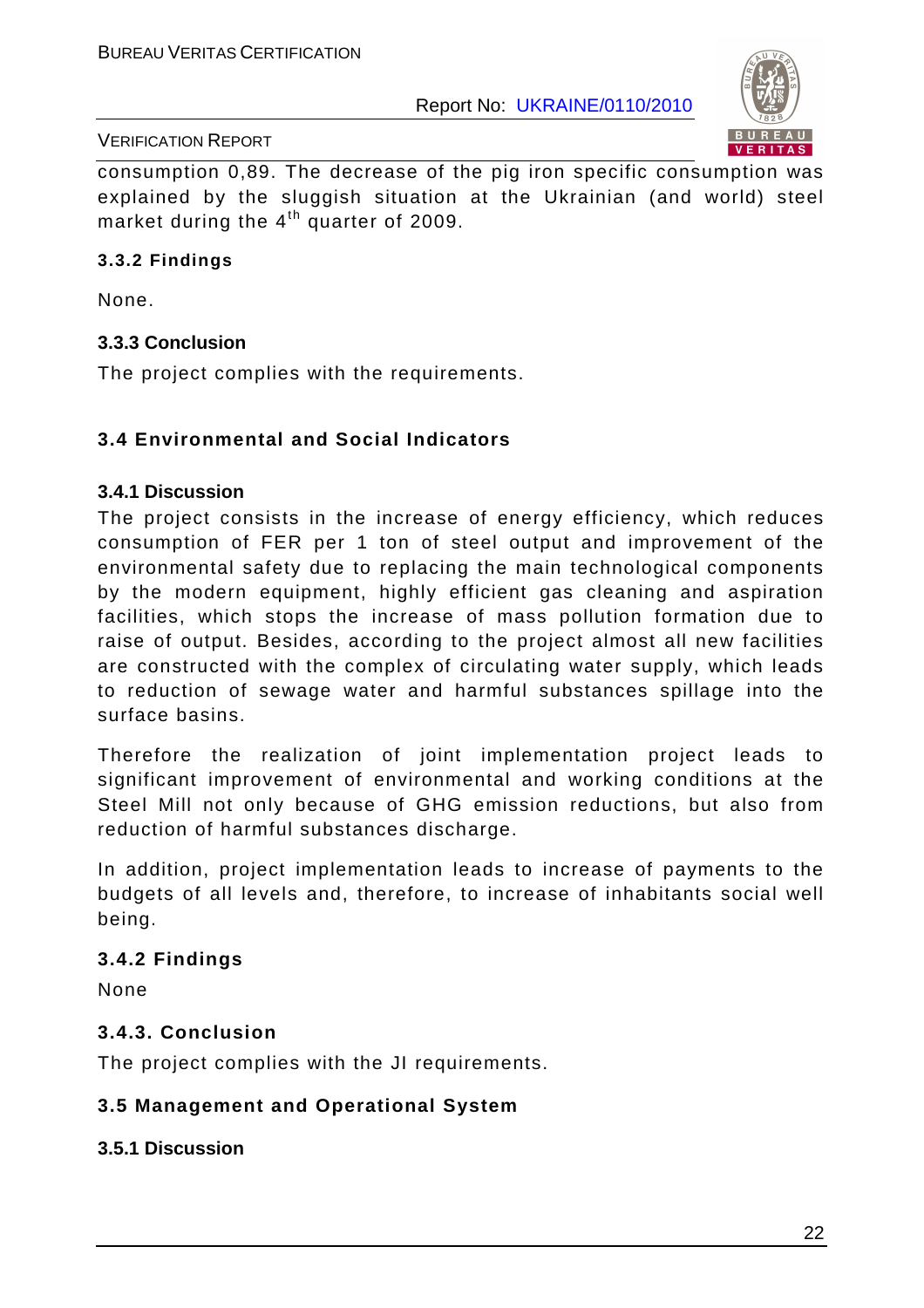

VERIFICATION REPORT

The Chief Metrological Specialist of the AISW is in charge for maintenance of the facilities and monitoring equipment as well as for their accuracy required by Regulation PP 229-Э-056-863/02-2005 of "Metrological services of the metallurgical mills" and by "Guiding Metrological Instructions". In case of defect, discovered in the monitoring equipment, the actions of the staff are determined in Guiding Metrological Instructions. The measurements are conducted constantly in automatic regime. Data are collected in the electronic AISW database and in printed documents. Also data are systematized in the documents of the daily, monthly and annually registration. All those documents are saved in the planning-economic department.

The measurement results are being used by the Chief power-engineering specialist department, by the following services and technical staff of the Steel Mill. They are reflected in the technological instructions of production processes regime and also in the "Guiding Metrological Instructions" revised versions. The monitoring data reports and calculations are under the competence of the Chief power engineering specialist assistant in accordance to the interior orders of the Steel Mill.

The management of OJSC "AISW" has organized appropriate staff training to operate the project equipment. Thus, the trainings were conducted at the Ukrainian and foreign plants in order to operate Slab Casters and LD Converters. With the project equipment introduction the workers of OJSC "AISW" have the opportunity to update their working skills, stimulated by the permanent educational theoretical and practical courses at the Steel Plant. The information about the trainings can be given additionally.

### **3.5.2 Findings**

None.

### **3.5.3 Conclusion**

The Monitoring Report and the Management and Operational Systems are eligible for reliable project monitoring.

### **3.6 Completeness of Monitoring**

### **3.6.1 Discussion**

The reporting procedures reflect the monitoring plan completely. It is confirmed that the monitoring report does comply with the monitoring methodology and PDD.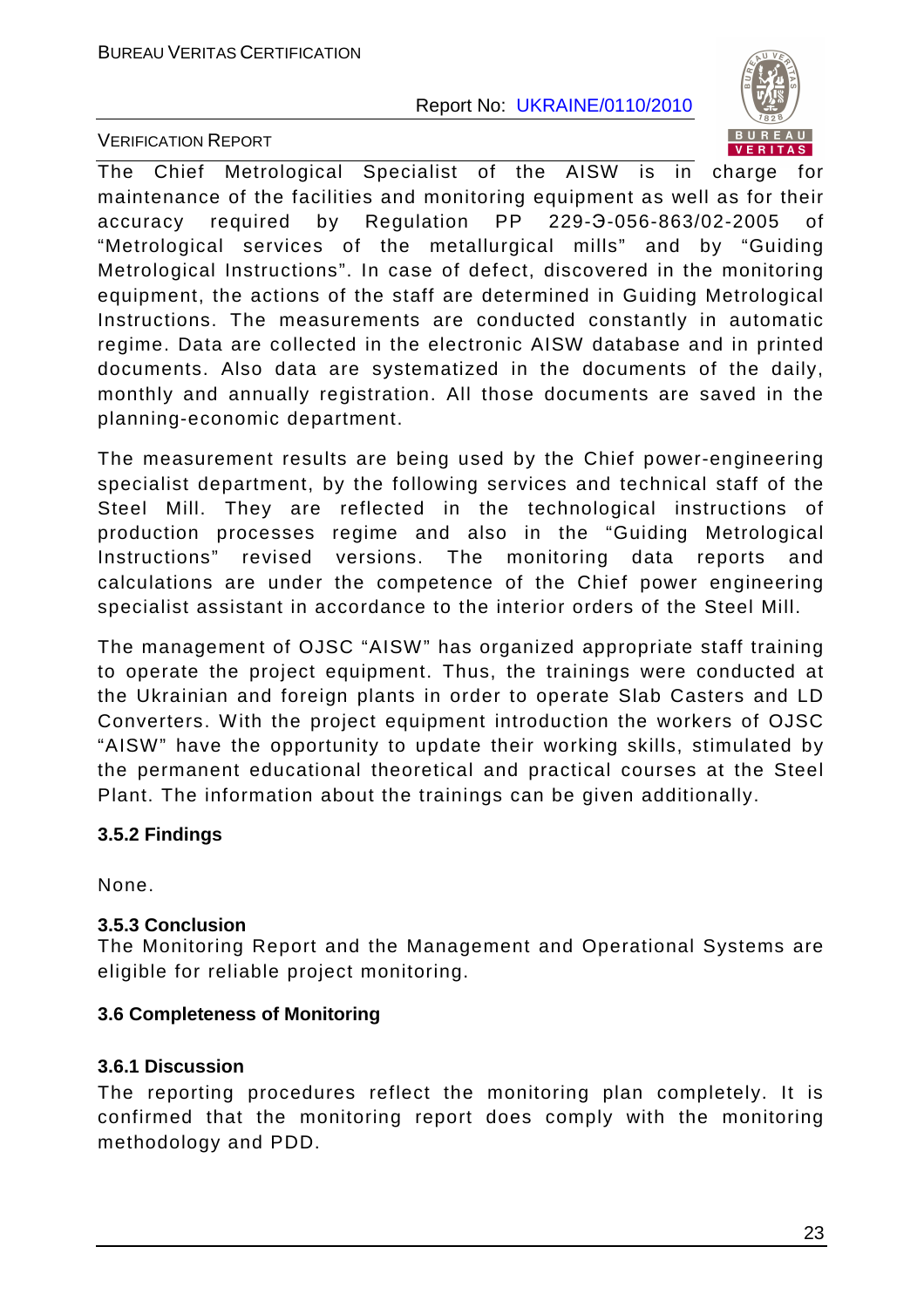

#### VERIFICATION REPORT

All parameters were determined as prescribed. The complete data is stored electronically and documented. The necessary procedures have been defined in internal procedures.

According to PDD version 4, emission reductions during fourth quarter of 2009 monitoring period were expected to be 219 366 t CO2 e. According to Monitoring Report emission reductions achieved are 181 310 t CO2 e. The difference in the emission reductions is explained as follows. The project was operational for the whole monitoring period, and emission reduction was considered for the whole period. However the amount of emission reductions presented in the PDD is stated for the whole 2009 year. In order to compare data from the PDD with the one from Monitoring Report verification team divided the amount of ERU's from PDD on four (because monitoring period is  $\frac{1}{4}$  of the whole year). At the same time the amount of ERU's according to PDD does not account seasonal, technological or other fluctuations in the production that influence project activity.

#### **3.6.2 Findings**

#### **Clarification Request (CL) 1**

Please provide information on the difference of amount of ERU's for the 4<sup>th</sup> quarter of 2009 according to the calculations in PDD.

#### **Response**

The amount of emission reductions is actually lower than it was expected in PDD because of different reasons. The main reason is global economic crisis which caused decline of slab demand and therefore a decline in steel output of AISW. The other reasons are connected with change of specific energy consumptions (so-called economy on scale) and in loading factor.

Production volumes of steel in the fourth quarter of 2009 were at the level of 614 163 tons (614 163 \* 4 quarters = 2 456 652 tons in 2009) but in PDD it was expected that the production volumes will be at the level of 3,6 – 6,9 mil. tons of steel output annually.

#### **Conclusion of the verification team**

Issue is closed.

#### **3.6.3 Conclusion**

The project complies with the requirements.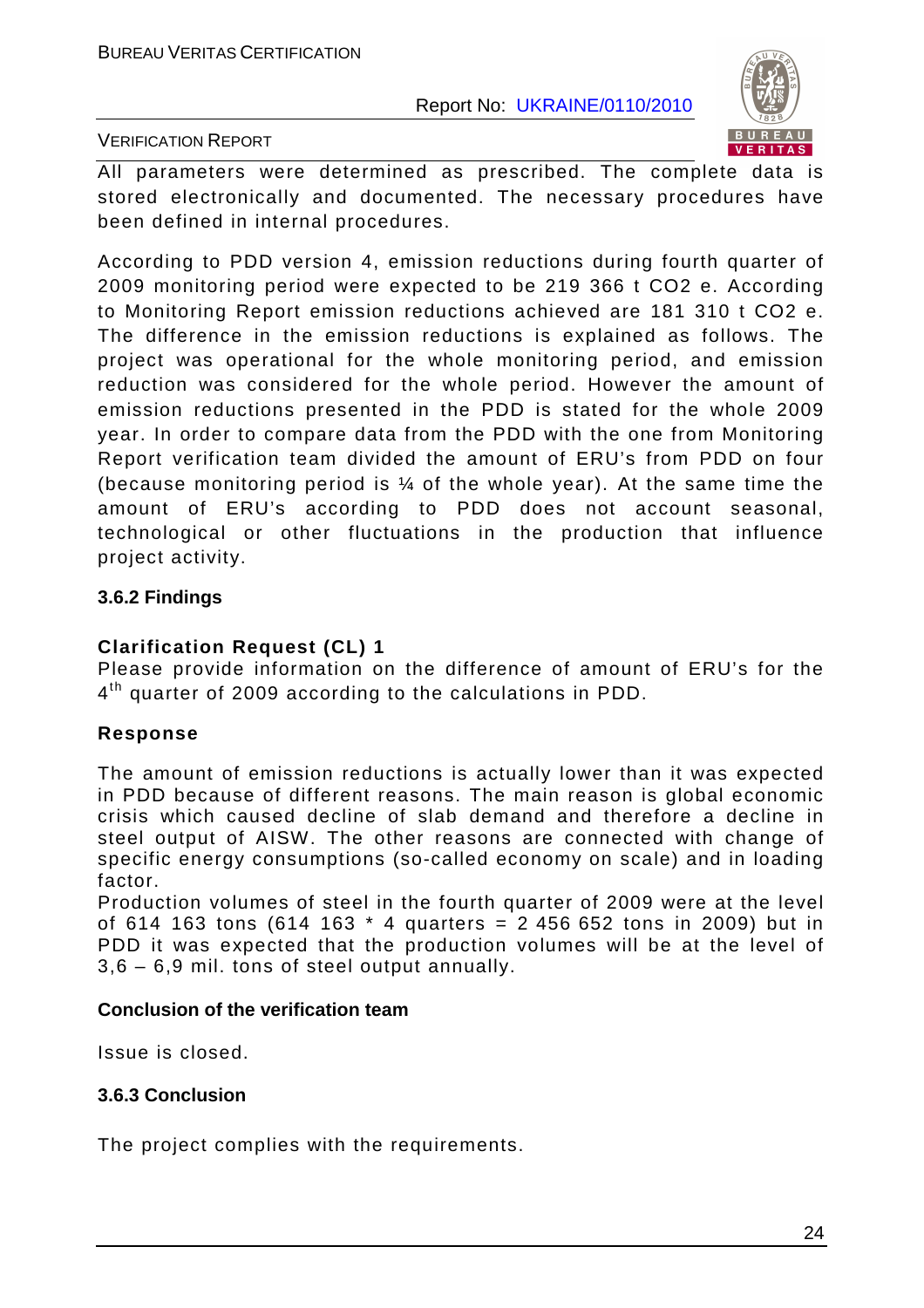

#### VERIFICATION REPORT

#### **3.7 Accuracy of Emission Reduction Calculations**

#### **3.7.1 Discussion**

The Chief Metrological Specialist of the AISW is in charge for maintenance of the facilities and monitoring equipment as well as for their accuracy required by Regulation PP 229-Э-056-863/02-2005 of "Metrological services of the metallurgical mills" and by "Guiding Metrological Instructions". In case of defect, discovered in the monitoring equipment, the actions of the staff are determined in Guiding Metrological Instructions. The measurements are conducted constantly in automatic regime.

Data are collected in the electronic AISW database and in printed documents. Also data are systematized in the documents of the daily, monthly and annually registration. All those documents are saved in the planning-economic department.

The measurement results are being used by the Chief power-engineering specialist department, by the following services and technical staff of the Steel Mill. They are reflected in the technological instructions of production processes regime and also in the "Guiding Metrological Instructions" revised versions. The monitoring data reports and calculations are under the competence of the Chief power engineering specialist assistant in accordance to the interior orders of the Steel Mill.

The direction of OJSC "AISW" has organized appropriate staff training to operate the project equipment. Thus, the trainings were conducted at the Ukrainian and foreign plants in order to operate Slab Casters and LD Converters. With the project equipment introduction the workers of OJSC "AISW" have the opportunity to update their working skills, stimulated by the permanent educational theoretical and practical courses at the Steel Plant. The information about the trainings can be given additionally.

#### **3.7.2 Findings**

#### **Corrective Action Request (CAR) 1**

Please provide to the verifiers team PP 229-Э-056-863/02-2005 of "Metrological services of the metallurgical mills" and "Guiding Metrological Instructions" used at AISW.

#### **Response**

The requested documents: PP 229-Э-056-863/02-2005 of "Metrological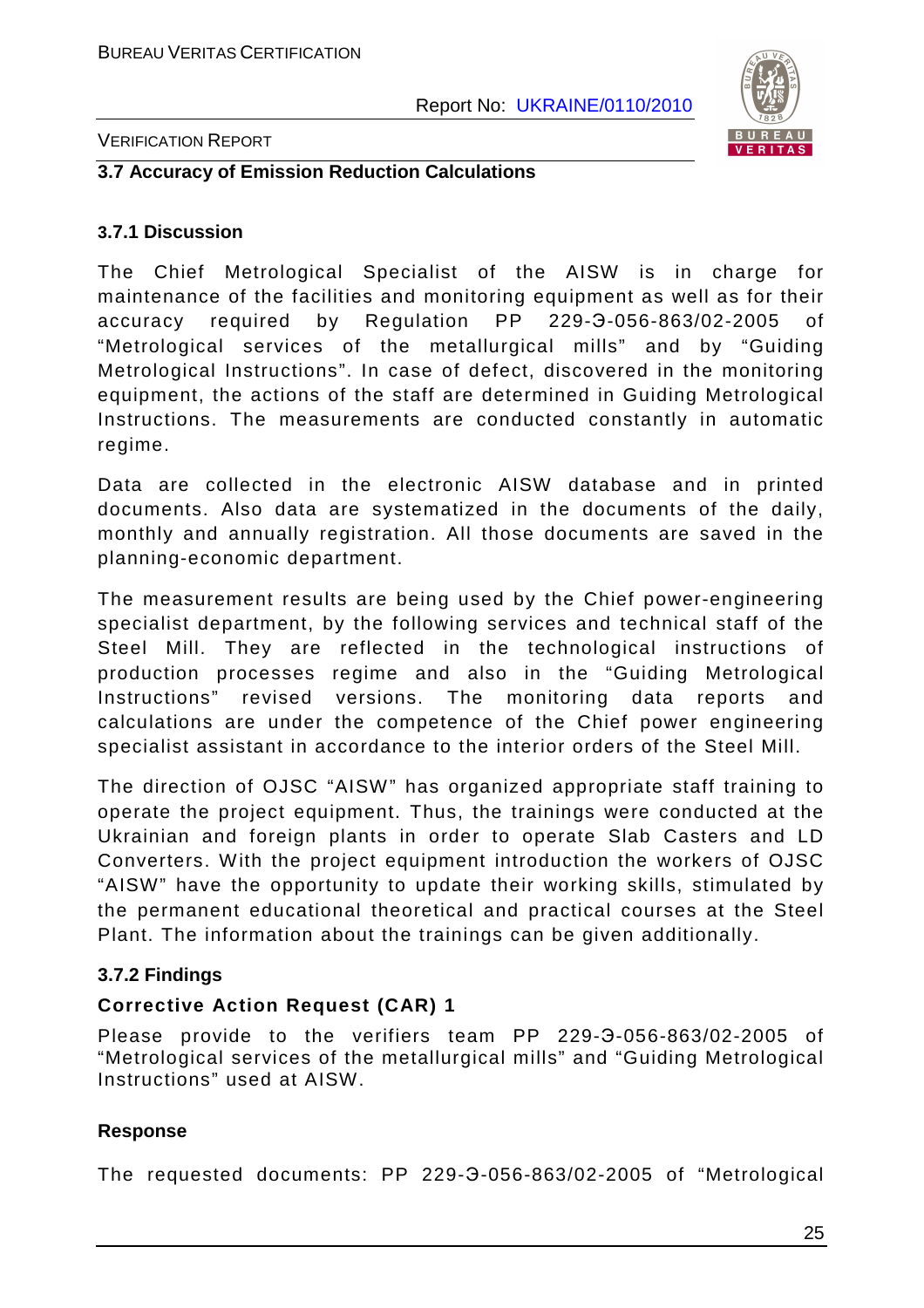

#### VERIFICATION REPORT

services of the metallurgical mills" and "Guiding Metrological Instructions" are now provided to the verifiers team.

#### **3.7.3 Conclusion**

The project complies with the requirements.

#### **3.8 Quality Evidence to Determine Emissions Reductions**

#### **3.8.1 Discussion**

Concerning verification the calculation of emission reductions is based on internal data. The origin of those data was explicitly checked. Further on, entering and processing of those data in the monitoring workbook Excel sheet was checked where predefined algorithms compute the annual value of the emission reductions. All equations and algorithms used in the different workbook sheets were checked. Inspection of calibration and maintenance records for key equipment was performed for all relevant meters.

Necessary procedures have been defined in internal procedures and additional internal documents relevant for the determination of the various parameters on daily basis.

#### **3.8.2 Findings**

None.

#### **3.8.3 Conclusion**

The project complies within the requirements.

#### **3.9 Management System and Quality Assurance**

#### **3.9.1 Discussion**

The company complies with all legal and statutory requirements of the Ukraine and the same were made available to the verification team. AISW has all the necessary permissions and licenses, issued by the State Inspection on Labor Safety.

The monitoring of JI project indicators at AISW is realized on regular basis where the system of data collection is being used. The data needed for the monitoring of the project is collected during the process of normal equipment use. The production facilities of the plant are equipped with the measuring devices such as scales, meters and gas, water, steam, electricity consumption meters. The monitoring of the project forms an organic part of routine monitoring of manufacturing process. This allows receiving data regarding the project continuously.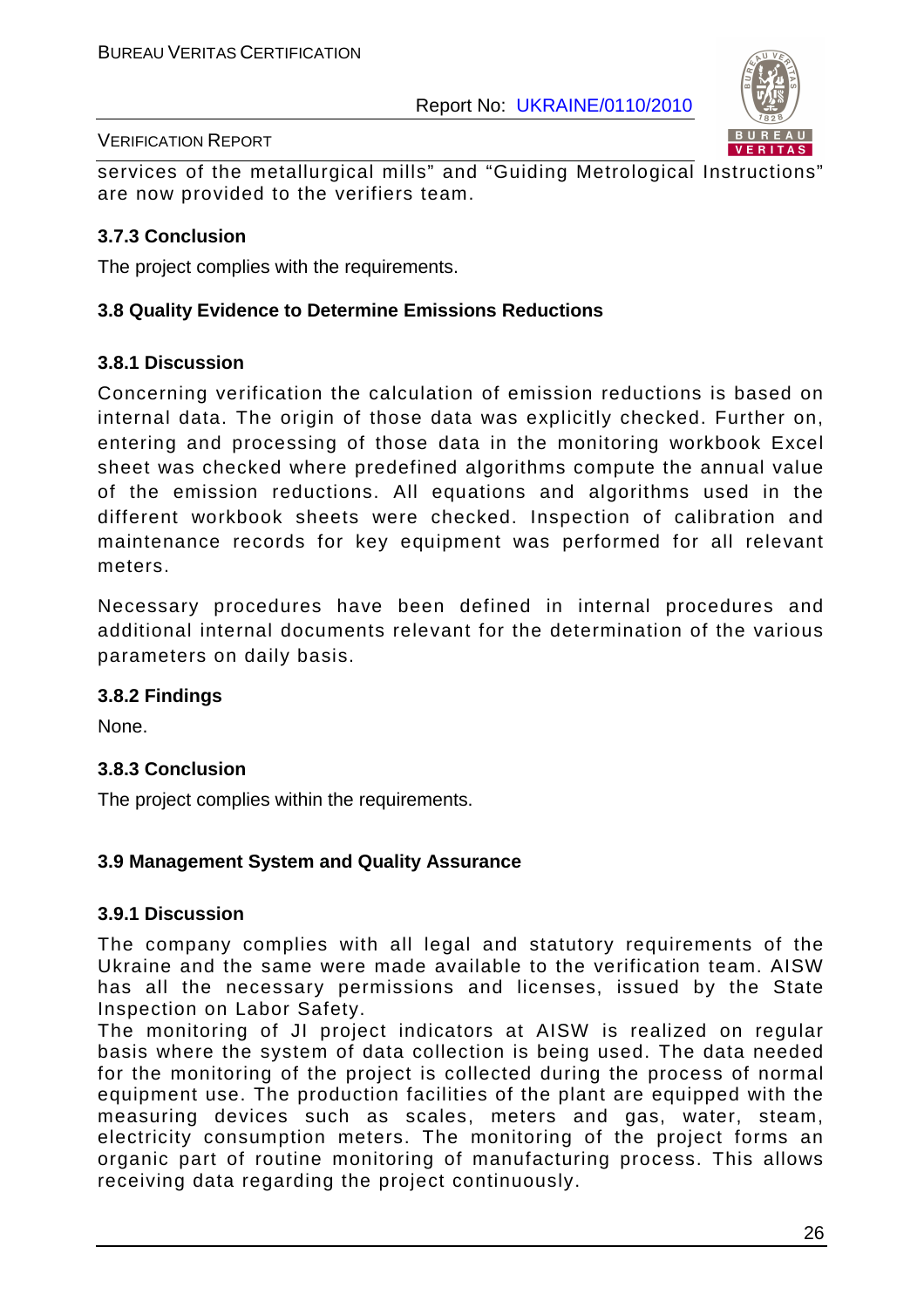

VERIFICATION REPORT

AISW uses the accredited system of quality regulation according to the requirements of the ISO 9001 standard. The Guiding Metrological Instructions were developed in accordance with ISO 9001. They secure required level of accuracy by using monitoring equipment and by the possibility to crosscheck the data adequacy.

Monitoring equipment meets the regulatory requirements of Ukraine regarding accuracy and measurement error. All the equipment used for monitoring purposes, are in line with national legislative requirements and standards and also with ISO 9001 standards. The accuracy of devices is guaranteed by the manufacturers; the error is calculated and confirmed by device certificates. All monitoring equipment is covered by the detailed verification (calibration) plan. The verification process is under strict control. All measuring equipment is included in the verification schedule and verified with established periodicity. According to the schedule of verification, all devices are in satisfactory condition. The documented instructions to operate the facilities are stored at the working places.

The monitoring procedures are quite comprehensible, because they had already been used at OJSC "AISW" for measuring input and output production parameters, and also for receiving data on level of FER and raw-materials consumption. The most effective accessible methods are used for the error minimization. Generally the error level is low for all parameters (less than 2%) that are subjected to the monitoring. Thus, the measurements uncertainty level corresponded with technologies, used in the production process, and is taken into the account when the data are taken from devices.

The procedures of receiving data for monitoring execution and responsibility for its realization at OJSC "AISW" are regulated by the normative documents of OJSC "AISW" and by the "Guiding Meteorological Instructions" in accordance with project documentation and monitoring plan.

#### **3.9.2 Findings**

None.

#### **3.9.3 Conclusion**

The project complies with the requirements.

# **4 PROJECT SCORECARD**

|                   | <b>Conclusions</b>                  |                                    |                                                           | Summary of findings and<br>comments |
|-------------------|-------------------------------------|------------------------------------|-----------------------------------------------------------|-------------------------------------|
| <b>Risk Areas</b> | <b>Baseline</b><br><b>Emissions</b> | <b>Project</b><br><b>Emissions</b> | <b>Calculated</b><br><b>Emission</b><br><b>Reductions</b> |                                     |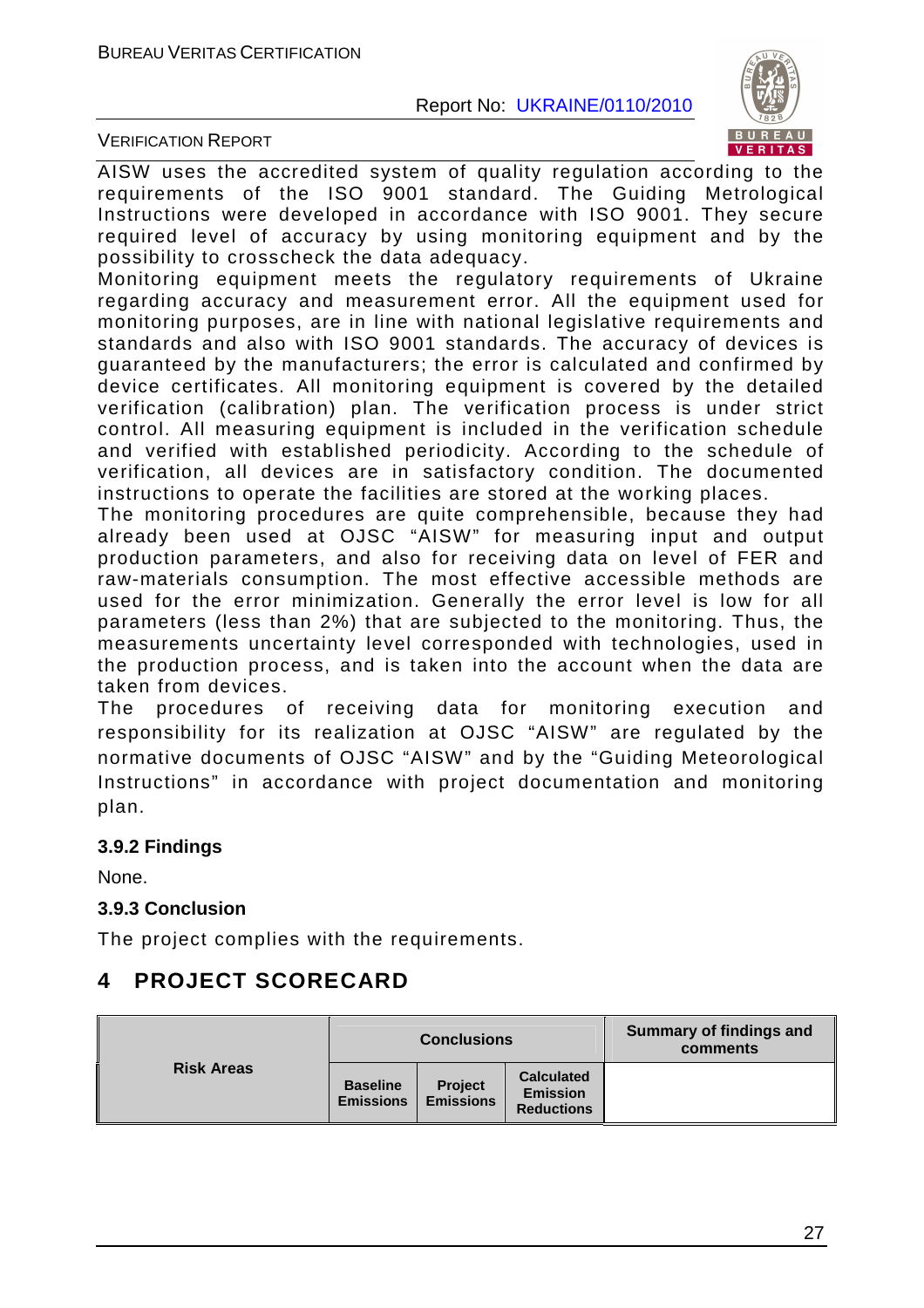

#### VERIFICATION REPORT

| <b>Risk Areas</b>   |                                               | <b>Conclusions</b>                  |                             |                                                           | Summary of findings and<br>comments                                                                                                                     |
|---------------------|-----------------------------------------------|-------------------------------------|-----------------------------|-----------------------------------------------------------|---------------------------------------------------------------------------------------------------------------------------------------------------------|
|                     |                                               | <b>Baseline</b><br><b>Emissions</b> | Project<br><b>Emissions</b> | <b>Calculated</b><br><b>Emission</b><br><b>Reductions</b> |                                                                                                                                                         |
| <b>Completeness</b> | Source<br>coverage/<br>boundary<br>definition |                                     |                             |                                                           | All relevant sources are covered<br>by the monitoring plan and the<br>boundaries of the project<br>are<br>defined<br>correctly<br>and<br>transparently. |
| <b>Accuracy</b>     | Physical<br>Measurement<br>and Analysis       |                                     |                             |                                                           | State-of-the-art<br>technology<br>is<br>applied in an appropriate manner.<br>Appropriate backup solutions are<br>provided.                              |
|                     | Data<br>calculations                          |                                     |                             |                                                           | Emission<br>reductions<br>are<br>calculated correctly                                                                                                   |
|                     | Data<br>management<br>& reporting             |                                     |                             |                                                           | Data management and reporting<br>were found to be satisfying.                                                                                           |
| <b>Consistency</b>  | Changes in<br>the project                     |                                     |                             |                                                           | <b>Results</b><br>consistent<br>are<br>to<br>underlying raw data.                                                                                       |

# **5 4TH QUARTER OF 2009 PERIODIC VERIFICATION STATEMENT**

Bureau Veritas Certification has performed a verification of the JI project "Revamping and Modernization of the Alchevsk Steel Mill". The verification is based on the currently valid documentation of the United Nations Framework Convention on the Climate Change (UNFCCC).

The management of the OJSC "AISW" is responsible for the preparation of the GHG emissions data and the reported GHG emissions reductions of the project on the basis set out within the project Monitoring and Verification Plan indicated in the final PDD version 04. The development and maintenance of records and reporting procedures in accordance with that plan, including the calculation and determination of GHG emission reductions from the project is the responsibility of the management of the project.

Bureau Veritas Certification verified the Quarterly Monitoring Report of the JI project for the reporting period as indicated below. Bureau Veritas Certification confirms that the project is implemented as planned and described in validated and registered project design documents. Installed equipment being essential for generating emission reduction runs reliably and is calibrated appropriately. The monitoring system is in place and the project is generating GHG emission reductions.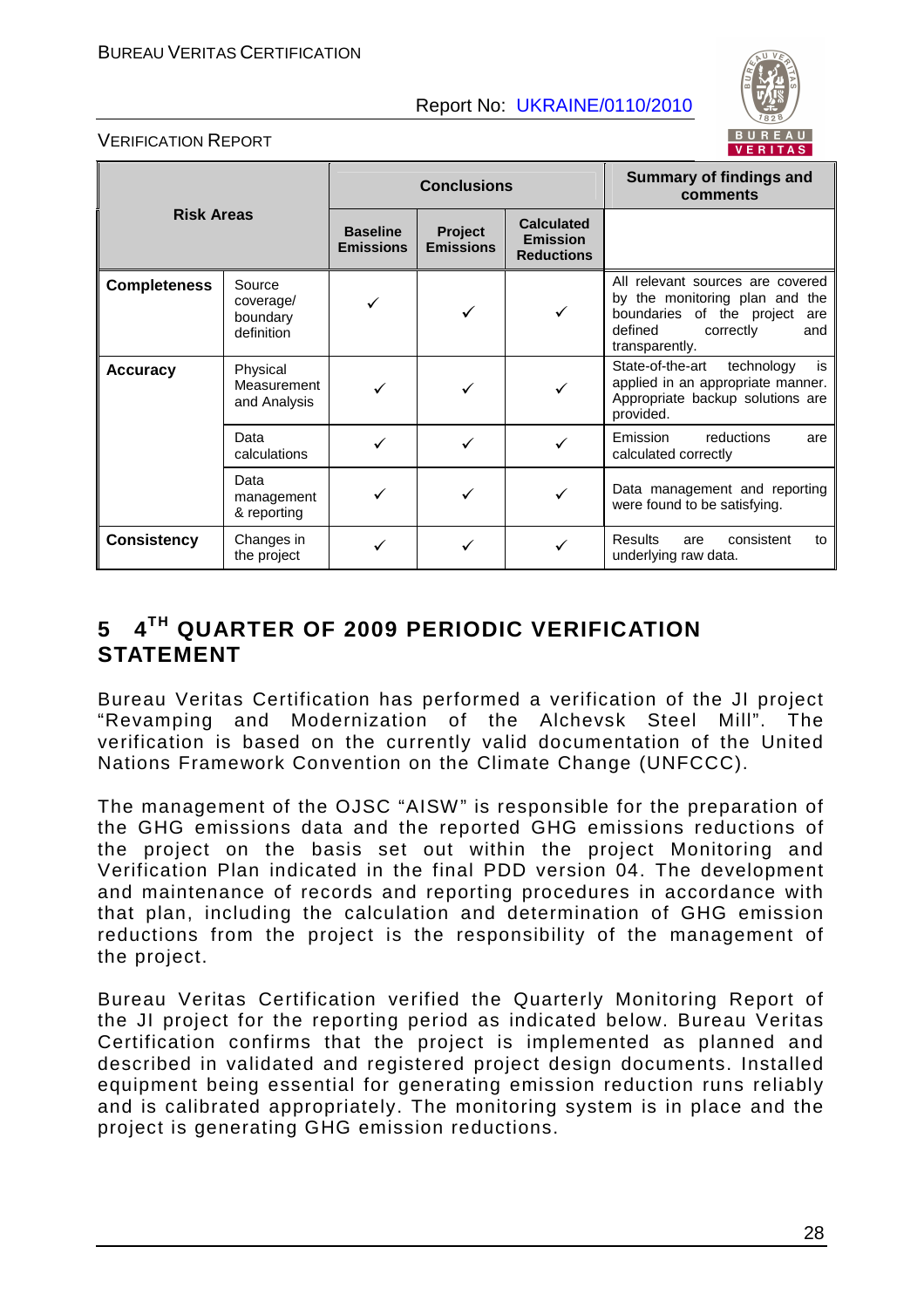

VERIFICATION REPORT

Bureau Veritas Certification can confirm that the GHG emission reduction is calculated without material misstatements. Our opinion relates to the project's GHG emissions and resulting GHG emissions reductions reported and related to the valid and registered project baseline and monitoring, and its associated documents. Based on the information we have seen and evaluated we confirm the following statement:

Reporting period: From 01/10/2009 to 31/12/2009 Baseline emissions : 1976 583 t CO2 equivalents. Project emissions : 1 795 273 t CO2 equivalents. Emission Reductions : 181 310 t CO2 equivalents.

# **6 REFERENCES**

#### **Category 1 Documents:**

quarter 2009

Documents provided that relate directly to the GHG components of the project.

/1/ Project Design Document, version 04 dated 30 of March 2008

/2/ Annual monitoring report for the JI project "Revamping and Modernization of the Alchevsk Steel Mill, Ukraine", JI Registration Number UA 1000022, 4th

- /3/ Determination performed by "Climate and Energy" of TÜV Süddeutschland, Report No. 947241 dated 23.04.2008.
- /4/ "Early Credit" Verification performed by BVCH, report No. UKRAINE/0007/2008 dated 02.12.2008

/5/ Initial and first periodic of 2008 verification performed by BVCH, report No. UKRAINE/0024/2008, dated 29.05.2009

/6/ 1<sup>st</sup> quarter of 2009 verification performed by BVCH, report No. UKRAINE/0051/2009, dated 19.10.2009

/7/ 2<sup>nd</sup> quarter of 2009 verification performed by BVCH, report No. UKRAINE/0051/2009, dated 15.01.2010

/8/ 3<sup>rd</sup> quarter of 2009 verification performed by BVCH, report No. UKRAINE/0089/2010, dated 16.02.2010

/9/ Letter of Approval of National Environmental Investment Agency of Ukraine, Nº 540/23/07 from 29.07.2008

/10/ Approval of Voluntary participation in a Joint Implementation project of Ministry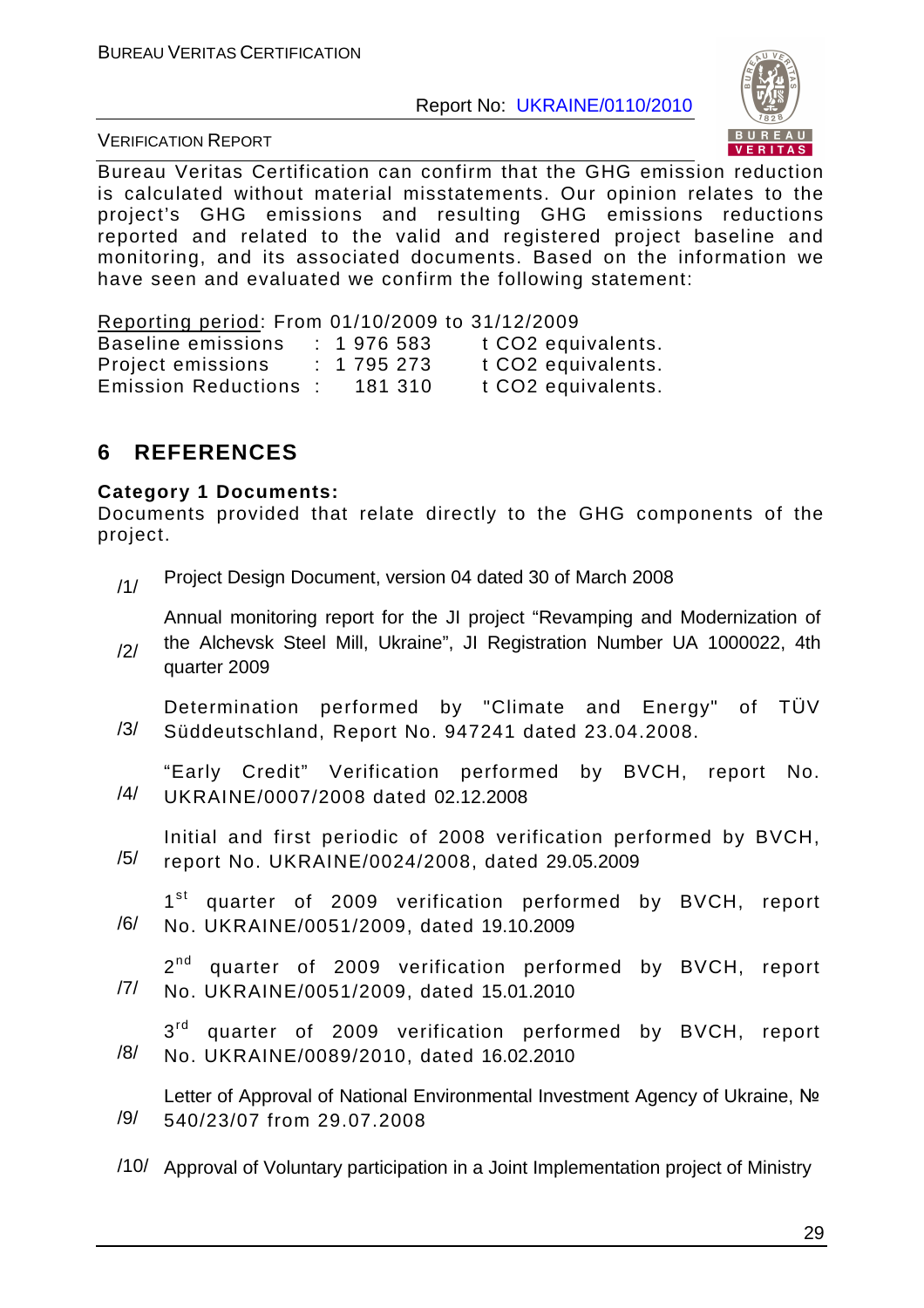

VERIFICATION REPORT

of Economical Affairs in Netherlands №2007JI03, dated 25 of October 2007

#### **Category 2 Documents:**

Background documents related to the design and/or methodologies employed in the design or other reference documents.

/11/ Documents checked during the verification onsite are presented in Annex C

#### **Persons interviewed:**

List of persons interviewed during the verification or persons that contributed with other information that are not included in the documents listed above.

- /1/ Ageeva Valentina, Deputy Head of Environmental Prc.
- /2/ Bremze Georgy, Deputy Energetic General
- /3/ Chub A.I., energetic
- $/4$  Denisenko L.D., engineer of the accounting and normative bureau of the head energetic
- $/5/$  Kayuda E.V., head of the measuring group
- $/6/$  Komarov V.A., head of the electrotechnik laboratory
- $/7/$  Lukyanov Y.V., deputy head of the labour safety and environment
- $/8/$  Mikheev E.A., deputy head of OCW on the electric equipment
- /9/ Pashenko Mykola, Engineer-metrologist
- /10/ Shulepova L.V., engineer on metrology
- /11/ Sidorov Pavel, Metrologist General, Shop PSI Head
- /12/ Vavilin E.V., energetic
- /13/ Yaroshenko L.N., engineer on metrology of the waging workshop

- o0o -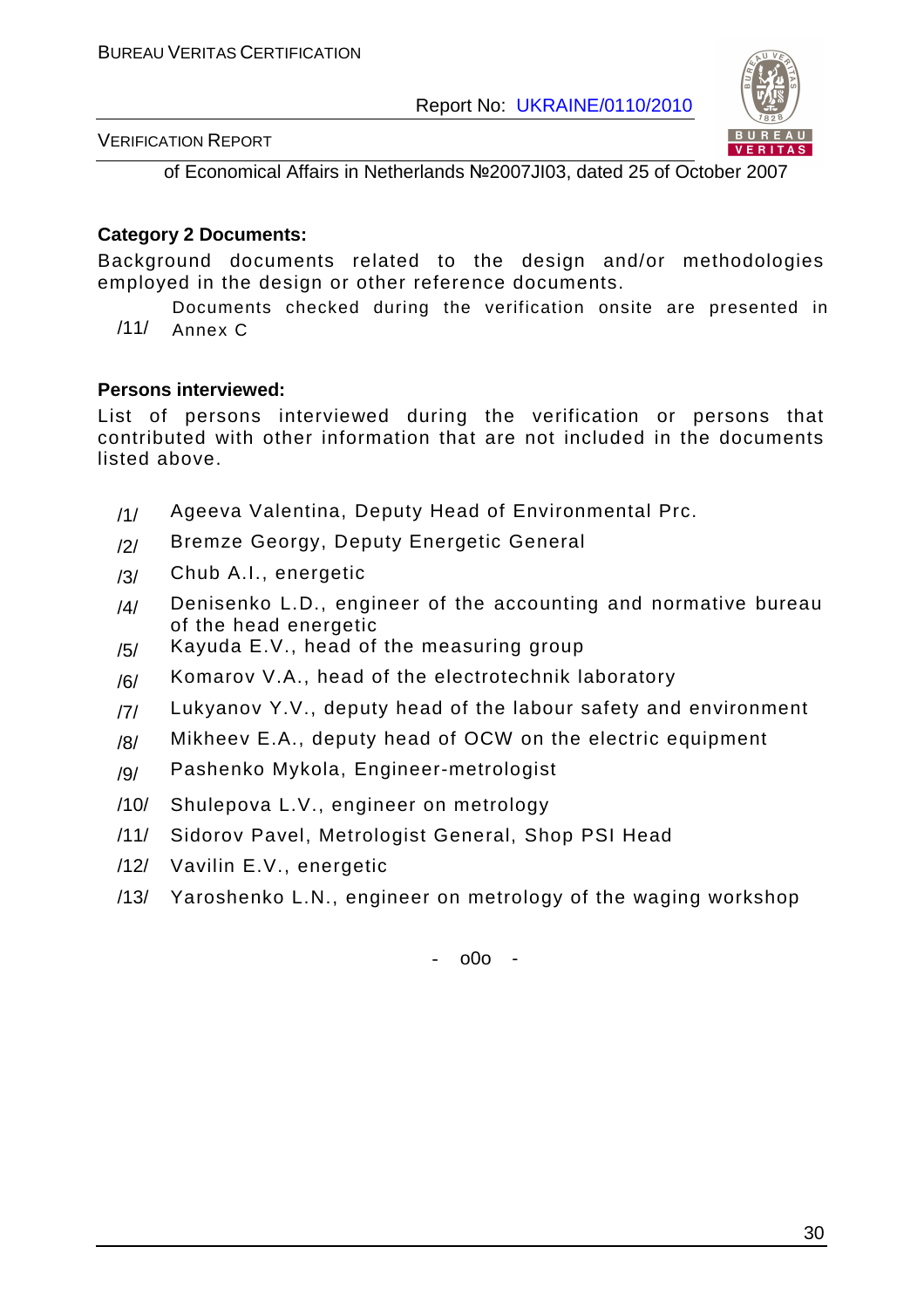

### VERIFICATION REPORT

# APPENDIX A: COMPANY JI PROJECT VERIFICATION PROTOCOL

#### **Initial Verification Protocol Table 1**

| <b>Objective</b>            | Reference | <b>Comments</b>                                                                                                                                                                                                                                                                                                                                                                                                                                                                                                                                                                                                                                                                                                                                                                                           | <b>Conclusion</b><br>(CARs/FARs) |
|-----------------------------|-----------|-----------------------------------------------------------------------------------------------------------------------------------------------------------------------------------------------------------------------------------------------------------------------------------------------------------------------------------------------------------------------------------------------------------------------------------------------------------------------------------------------------------------------------------------------------------------------------------------------------------------------------------------------------------------------------------------------------------------------------------------------------------------------------------------------------------|----------------------------------|
| <b>1. Opening Session</b>   |           |                                                                                                                                                                                                                                                                                                                                                                                                                                                                                                                                                                                                                                                                                                                                                                                                           |                                  |
| 1.1. Introduction to audits | 7         | The intention and the target of the audit were illustrated to<br>the participants of the audit. Participants at the audit were<br>the following persons:<br>Verification team: Mr. Ivan Sokolov Lead Auditor, Bureau<br>Veritas Ukraine, Mr. Oleg Skoblyk, Auditor, Bureau Veritas<br>Ukraine, Kateryna Zinevych, Auditor, Bureau Veritas<br>Ukraine.<br>Interviewed persons: Alchevsk Iron & Steel Works:<br>Ageeva Valentina, Deputy Head of Environmental Prc.<br>Bremze Georgy, Deputy Energetic General<br>Chub A.I., energetic<br>Denisenko L.D., engineer of the accounting and normative<br>bureau of the head energetic<br>Kayuda E.V., head of the measuring group<br>Komarov V.A., head of the electrotechnik laboratory<br>Lukyanov Y.V., deputy head of the labour safety and<br>environment | <b>OK</b>                        |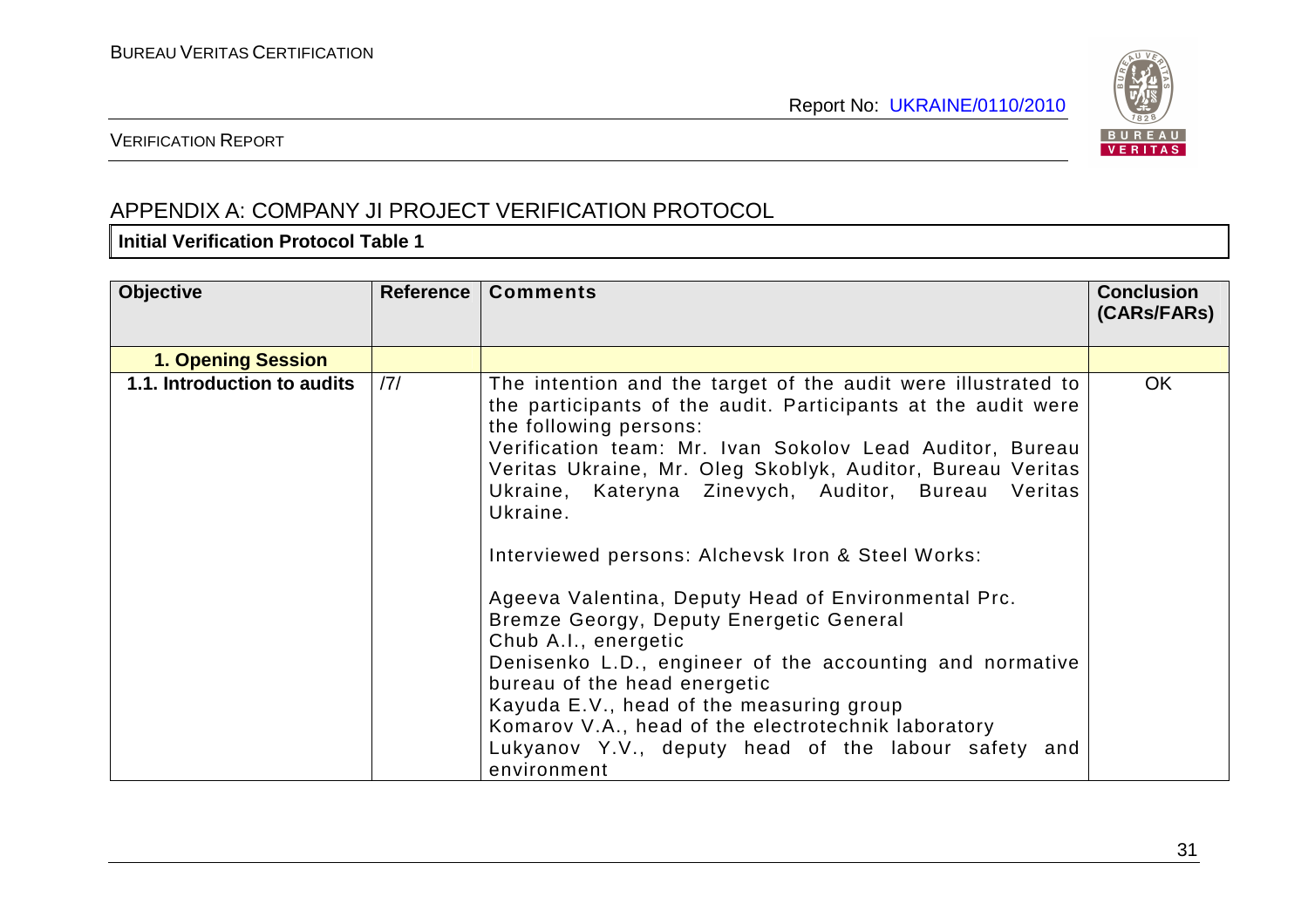VERIFICATION REPORT

BUREAU<br>VERITAS

| Report No: UKRAINE/0110/2010 |  |
|------------------------------|--|
|                              |  |
|                              |  |

| <b>Objective</b>                                                                   | <b>Reference</b> | <b>Comments</b>                                                                                                                                                                                                                                                                                                                                                                      | <b>Conclusion</b><br>(CARs/FARs) |
|------------------------------------------------------------------------------------|------------------|--------------------------------------------------------------------------------------------------------------------------------------------------------------------------------------------------------------------------------------------------------------------------------------------------------------------------------------------------------------------------------------|----------------------------------|
|                                                                                    |                  | Mikheev E.A., deputy head of OCW on the electric<br>equipment<br>Pashenko Mykola, Engineer-metrologist<br>Shulepova L.V., engineer on metrology<br>Sidorov Pavel, Metrologist General, Shop PSI Head<br>Vavilin E.V., energetic<br>Yaroshenko L.N., engineer on metrology of the waging<br>workshop                                                                                  |                                  |
| 1.2. Clarification of access<br>to data archives, records,<br>plans, drawings etc. | /2/              | The verification team got open access to all required plans,<br>data, records, drawings and to all relevant facilities.                                                                                                                                                                                                                                                              | <b>OK</b>                        |
| 1.3. Contractors for<br>equipment and installation<br>works                        | /2,7/            | Project has been implemented as defined in the PDD<br>version 4 and the implementation is evidenced by<br>statements of work completion. However the financial crisis<br>caused some delays in the project implementation.                                                                                                                                                           | <b>OK</b>                        |
| 1.4. Actual status of<br>installation works                                        | /2/              | Phases #1 and #2 were implemented: Slab Caster #1 was<br>implemented in August 2005 and Slab Caster $# 2 - in March$<br>2007.<br>The implementation of LD Converter #2 (Phase #3) was<br>completed in January 2008 (it had to be finished in the third<br>quarter of 2007). Such a delay was caused by the financial,<br>technical and customs difficulties and also by the delay of | <b>OK</b>                        |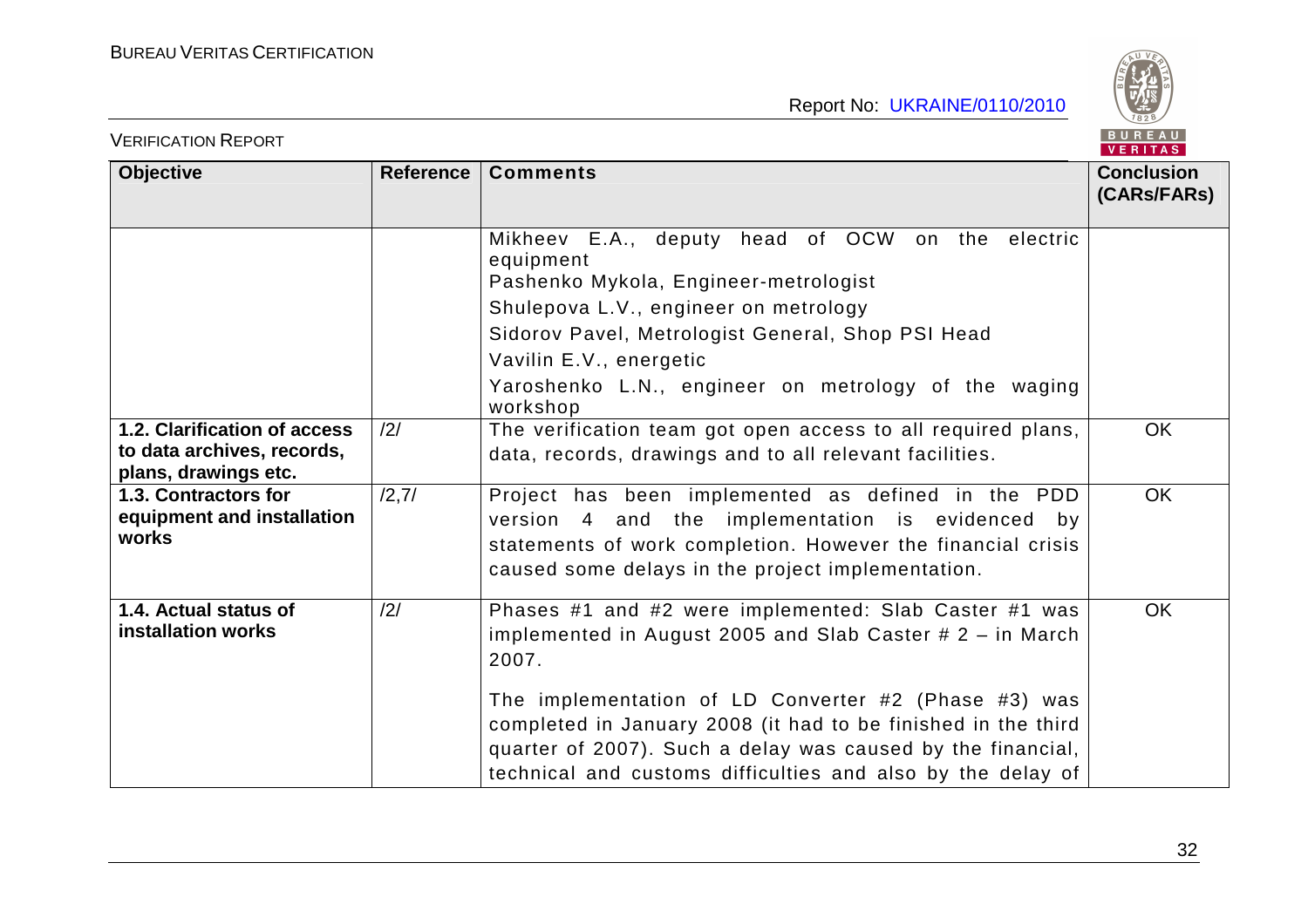

| <b>VERIFICATION REPORT</b> |           |                                                                                                                                                                                                                                                                                                                                                                                                             | BUREAU<br><b>VERITAS</b>         |
|----------------------------|-----------|-------------------------------------------------------------------------------------------------------------------------------------------------------------------------------------------------------------------------------------------------------------------------------------------------------------------------------------------------------------------------------------------------------------|----------------------------------|
| <b>Objective</b>           | Reference | <b>Comments</b>                                                                                                                                                                                                                                                                                                                                                                                             | <b>Conclusion</b><br>(CARs/FARs) |
|                            |           | equipment supply.<br>LD Converter #1 was implemented in September 2008<br>(completion of Phase #4). However then, in about a month,                                                                                                                                                                                                                                                                         |                                  |
|                            |           | the operation of LD Converter #1 was suspended because of<br>financial and economic crisis. LD Converter #1 was<br>launched again in March 2009.                                                                                                                                                                                                                                                            |                                  |
|                            |           | The reconstruction of Oxygen Plant #4 (Phase #5) was<br>completed on 30 <sup>th</sup> of September 2005 (almost together with<br>Slab Caster #1).                                                                                                                                                                                                                                                           |                                  |
|                            |           | The installation of Oxygen Plant #7 (Phase #6) was<br>completed on 19 <sup>th</sup> of March 2008 (according to the previous<br>plan it should have been completed in the third quarter of<br>2007). The delay was caused by the same reasons<br>(financial, technical and customs difficulties), which were<br>mentioned for the Phase #3, because Oxygen Plant #7<br>supplies oxygen for LD Converter #2. |                                  |
|                            |           | The installation of Oxygen Plant #8 (Phase #7) was<br>completed on 10th of December 2009 (according to the<br>previous plan it should have been completed in the third<br>quarter of 2009). Such a delay was caused by a lack of                                                                                                                                                                            |                                  |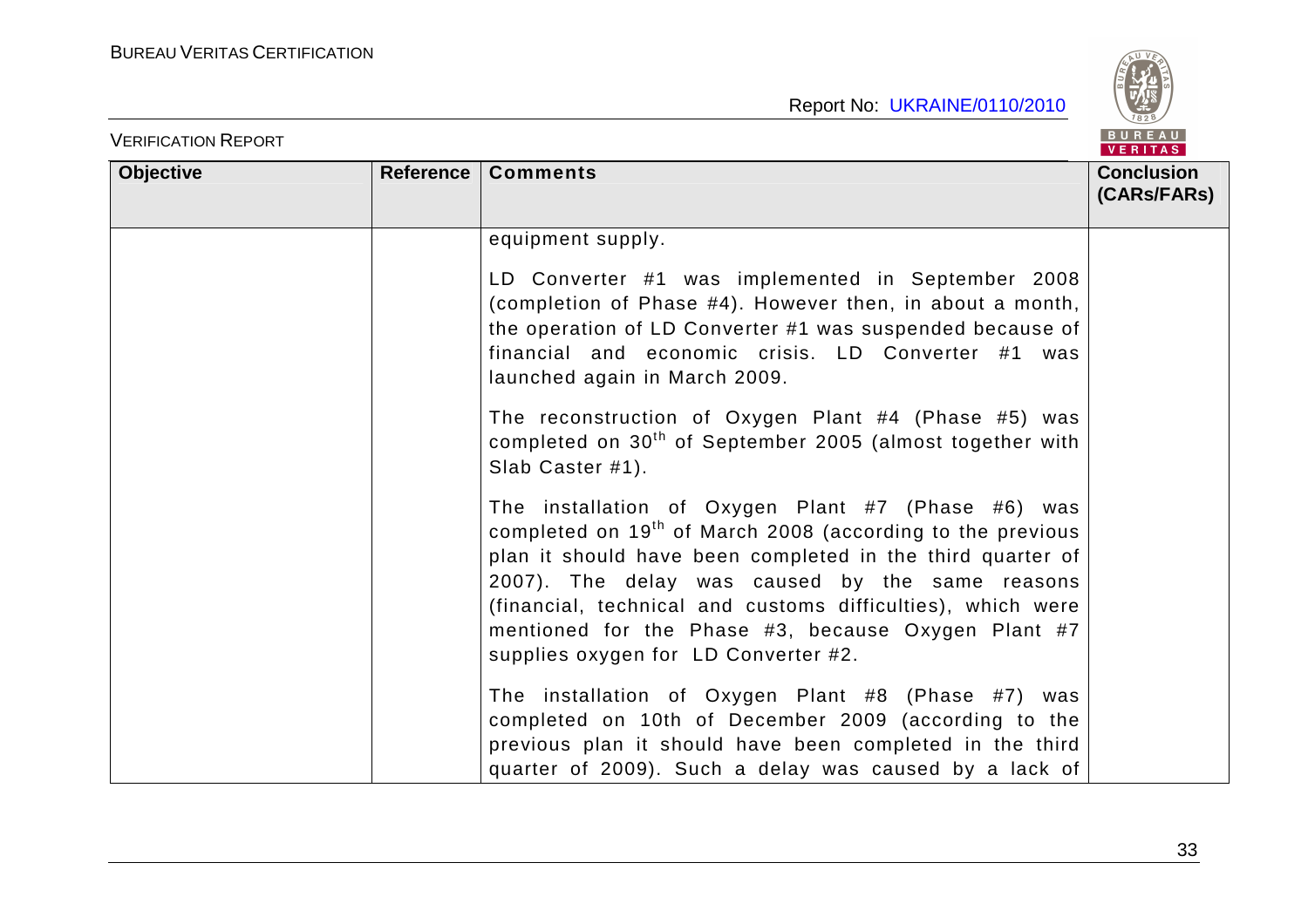

| <b>VERIFICATION REPORT</b>                              |           |                                                                                                                                                                                                                                                                                                                                                                                                                                                                                                                                            | BUREAU<br><b>VERITAS</b>         |
|---------------------------------------------------------|-----------|--------------------------------------------------------------------------------------------------------------------------------------------------------------------------------------------------------------------------------------------------------------------------------------------------------------------------------------------------------------------------------------------------------------------------------------------------------------------------------------------------------------------------------------------|----------------------------------|
| <b>Objective</b>                                        | Reference | <b>Comments</b>                                                                                                                                                                                                                                                                                                                                                                                                                                                                                                                            | <b>Conclusion</b><br>(CARs/FARs) |
|                                                         |           | money for balancing and commissioning of the facility,<br>which was caused by global financial and economic crisis.<br>Thereby, all basic units, mentioned in Phases of project<br>implementation, were operational in the reporting period.                                                                                                                                                                                                                                                                                               |                                  |
| 2. Open issues indicated in<br><b>validation report</b> |           |                                                                                                                                                                                                                                                                                                                                                                                                                                                                                                                                            |                                  |
| 2.1. Missing steps to final<br>approval                 | /5, 6/    | Based on the validation report the verification team<br>identified no missing steps. The project has been approved<br>by both NFPs.                                                                                                                                                                                                                                                                                                                                                                                                        | <b>OK</b>                        |
| 3. Implementation of the<br>project                     |           |                                                                                                                                                                                                                                                                                                                                                                                                                                                                                                                                            |                                  |
| 3.1. Physical components                                | /2/       | According to the investment plan the project envisages the<br>following basic Phases:<br>#1 - installation of Slab Caster #1 along with LF;<br>#2 – installation of Slab Caster #2 along with VD Plant;<br>#3 - installation of LD Converter #2<br>#4 – installation of LD Converter #1<br>#5 - reconstruction of Oxygen Plant #4<br>#6 - installation of Oxygen Plant #7<br>#7 - installation of Oxygen Plant #8<br>Phases 5-7 aimed to reconstruction and introduction of<br>Oxygen Plants are indissolubly linked with the operation of | <b>OK</b>                        |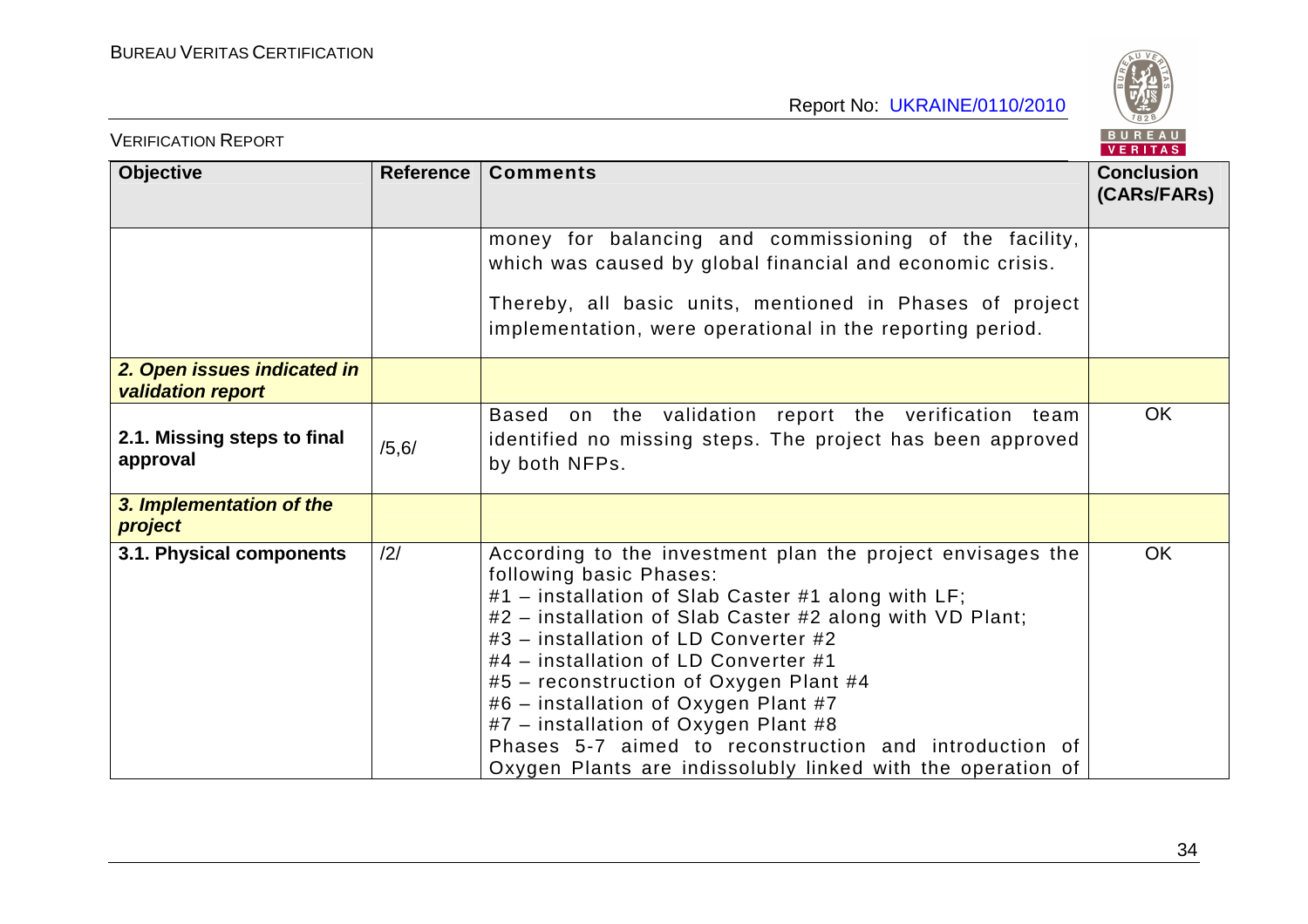

| <b>VERIFICATION REPORT</b>              |                                |                                                                                                                                                                                                                                                                                                                                                                                                                                                                                                                                                                                                                                                             | BUREAU<br>VERITAS                |
|-----------------------------------------|--------------------------------|-------------------------------------------------------------------------------------------------------------------------------------------------------------------------------------------------------------------------------------------------------------------------------------------------------------------------------------------------------------------------------------------------------------------------------------------------------------------------------------------------------------------------------------------------------------------------------------------------------------------------------------------------------------|----------------------------------|
| <b>Objective</b>                        | Reference                      | <b>Comments</b>                                                                                                                                                                                                                                                                                                                                                                                                                                                                                                                                                                                                                                             | <b>Conclusion</b><br>(CARs/FARs) |
|                                         |                                | main steel facilities (Phases #1-4).<br>With the project implementation, generally with introduction<br>of new Slab Casters with LF's and VD Plant, only around 3%<br>of steel in cutoff pieces returns back to OHF's or to the LD<br>Converters for recasting. As a result, such a difference<br>between projectline and baseline scenarios leads to<br>economy of pig iron, natural gas and also blast furnace gas,<br>which is then used as the result of project activity, for blast<br>furnace blowing production at the existing power plant.<br>However the project leads to increase of electricity<br>consumption in comparison with the baseline. |                                  |
| 3.2. Project boundaries                 | $/1/$ , $/2/$ , $/3/$ ,<br>/4/ | Yes, the project boundaries are as defined in the PDD<br>version 4.                                                                                                                                                                                                                                                                                                                                                                                                                                                                                                                                                                                         | <b>OK</b>                        |
| 3.3. Emission reductions<br>achieved    | /2/                            | In the PDD version 4 it is stated that emission reduction<br>units in the forth quarter of 2009 are supposed to be 219<br>366 t $CO2$ while the Monitoring Report says the amount of<br>ERU's achieved in forth quarter of 2009 is 181 310 t CO <sub>2</sub> .<br><b>Clarification Request (CL) 1</b><br>Please provide information on the amount of ERU's for the                                                                                                                                                                                                                                                                                          | CL <sub>1</sub>                  |
|                                         |                                | 4 <sup>th</sup> quarter of 2009 according to the calculations in PDD.                                                                                                                                                                                                                                                                                                                                                                                                                                                                                                                                                                                       |                                  |
| 3.4. Monitoring and<br>metering systems | /2/                            | The monitoring of JI project indicators at AISW is realized<br>on regular basis where the system of data collection on FER<br>consumption is being used. The data needed for the<br>monitoring of the project is collected during the process of<br>normal equipment use. The production facilities of the plant                                                                                                                                                                                                                                                                                                                                            | OK                               |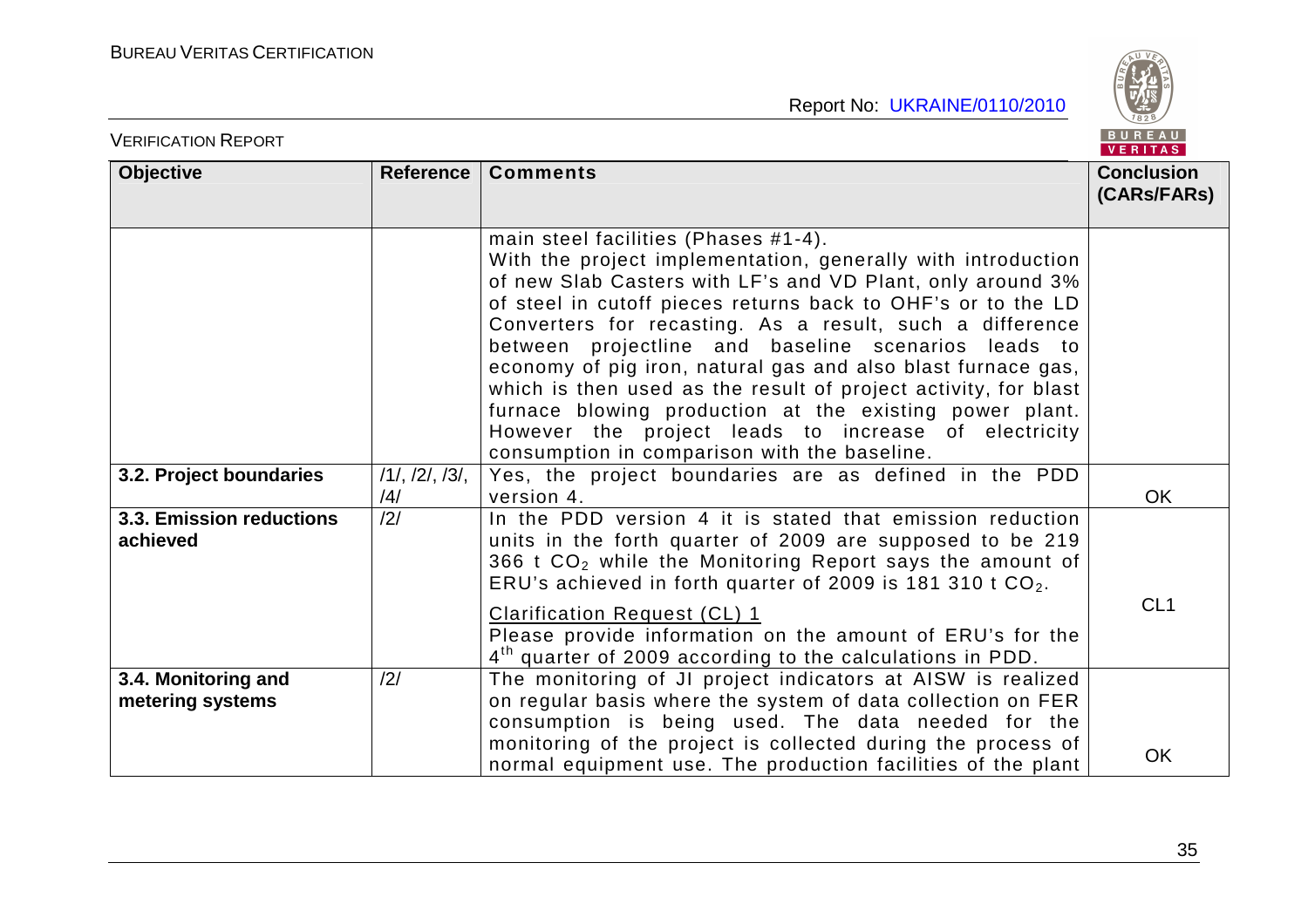

|                       |     |                                                                                                                                                                                                                                                                                                                                                                                                                                                                                                                                                                                                                                       | VERITAS                          |
|-----------------------|-----|---------------------------------------------------------------------------------------------------------------------------------------------------------------------------------------------------------------------------------------------------------------------------------------------------------------------------------------------------------------------------------------------------------------------------------------------------------------------------------------------------------------------------------------------------------------------------------------------------------------------------------------|----------------------------------|
| <b>Objective</b>      |     | Reference   Comments                                                                                                                                                                                                                                                                                                                                                                                                                                                                                                                                                                                                                  | <b>Conclusion</b><br>(CARs/FARs) |
|                       |     | are equipped with the measuring devices such as scales,<br>meters and gas, water, steam, electricity consumption<br>meters. The monitoring of the project forms an organic part<br>of routine monitoring of manufacturing process. This allows<br>receiving data regarding the project continuously.                                                                                                                                                                                                                                                                                                                                  |                                  |
|                       |     | The procedures of receiving data for monitoring execution<br>and responsibility for its realization at OJSC "AISW" are<br>regulated by the normative documents of OJSC "AISW" and<br>by the "Guiding Meteorological Instructions" in accordance<br>with project documentation and monitoring plan.                                                                                                                                                                                                                                                                                                                                    |                                  |
| 3.5. Data uncertainty | /2/ | The monitoring procedures are quite comprehensible,<br>because they had already been used at OJSC "AISW" for<br>measuring input and output production parameters, and also<br>for receiving data on level of FER and raw-materials<br>consumption. The most effective accessible methods are<br>used for the error minimization. Generally the error level is<br>low for all parameters (less than 2%) that are subjected to<br>the monitoring. Thus, the measurements uncertainty level<br>corresponded with technologies, used in the production<br>process, and is taken into the account when the data are<br>taken from devices. |                                  |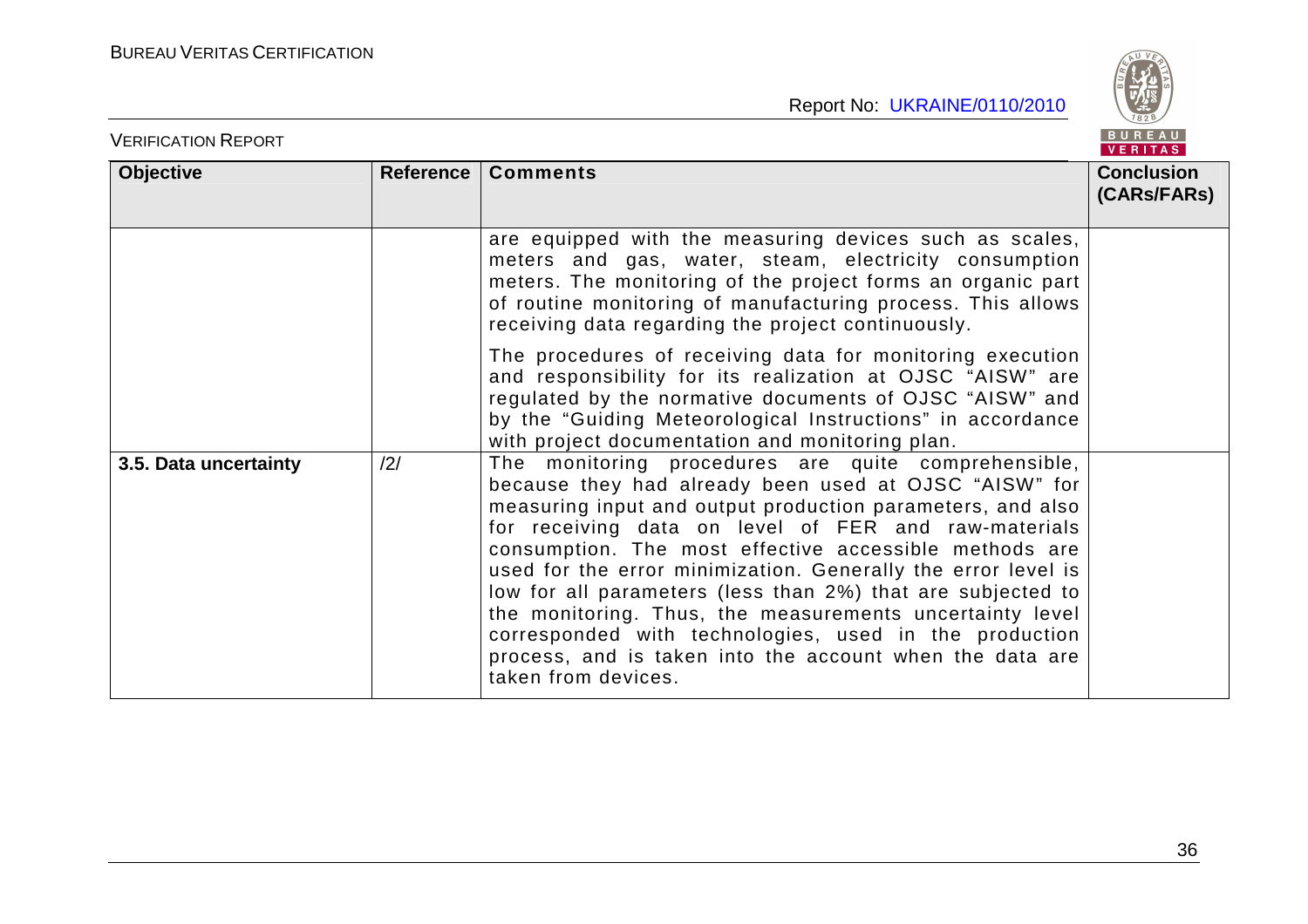

| <b>VERIFICATION REPORT</b>                           |                |                                                                                                                                                                                                                                                                                                                                                                                                                                                                                                                                                                                                                                                                                                                                                                                                                                                                        | BUREAU<br><b>VERITAS</b>         |
|------------------------------------------------------|----------------|------------------------------------------------------------------------------------------------------------------------------------------------------------------------------------------------------------------------------------------------------------------------------------------------------------------------------------------------------------------------------------------------------------------------------------------------------------------------------------------------------------------------------------------------------------------------------------------------------------------------------------------------------------------------------------------------------------------------------------------------------------------------------------------------------------------------------------------------------------------------|----------------------------------|
| <b>Objective</b>                                     | Reference      | <b>Comments</b>                                                                                                                                                                                                                                                                                                                                                                                                                                                                                                                                                                                                                                                                                                                                                                                                                                                        | <b>Conclusion</b><br>(CARs/FARs) |
| 3.6. Calibration and quality<br>assurance            | $\frac{12}{1}$ | AISW uses the accredited system of quality regulation<br>according to the requirements of the ISO 9001 standard.<br>The Guiding Metrological Instructions were developed in<br>accordance with ISO 9001. They secure required level of<br>accuracy by using monitoring equipment and by the<br>possibility to crosscheck the data adequacy.                                                                                                                                                                                                                                                                                                                                                                                                                                                                                                                            |                                  |
|                                                      |                | Monitoring equipment meets the regulatory requirements of<br>Ukraine regarding accuracy and measurement error. All the<br>equipment used for monitoring purposes, are in line with<br>national legislative requirements and standards and also<br>with ISO 9001 standards. The accuracy of devices is<br>guaranteed by the manufacturers; the error is calculated<br>and confirmed by device certificates. All monitoring<br>equipment is covered by the detailed verification<br>(calibration) plan. The verification process is under strict<br>control. All measuring equipment is included in the<br>verification schedule and verified with<br>established<br>periodicity. According to the schedule of verification, all<br>devices are in satisfactory condition. The documented<br>instructions to operate the facilities are stored at the<br>working places. | <b>OK</b>                        |
| 3.7. Data acquisition and<br>data processing systems | $\frac{12}{1}$ | Data are collected in the electronic AISW database and in<br>printed documents. Also data are systematized in the<br>documents of the daily, monthly and annually registration.                                                                                                                                                                                                                                                                                                                                                                                                                                                                                                                                                                                                                                                                                        | <b>OK</b>                        |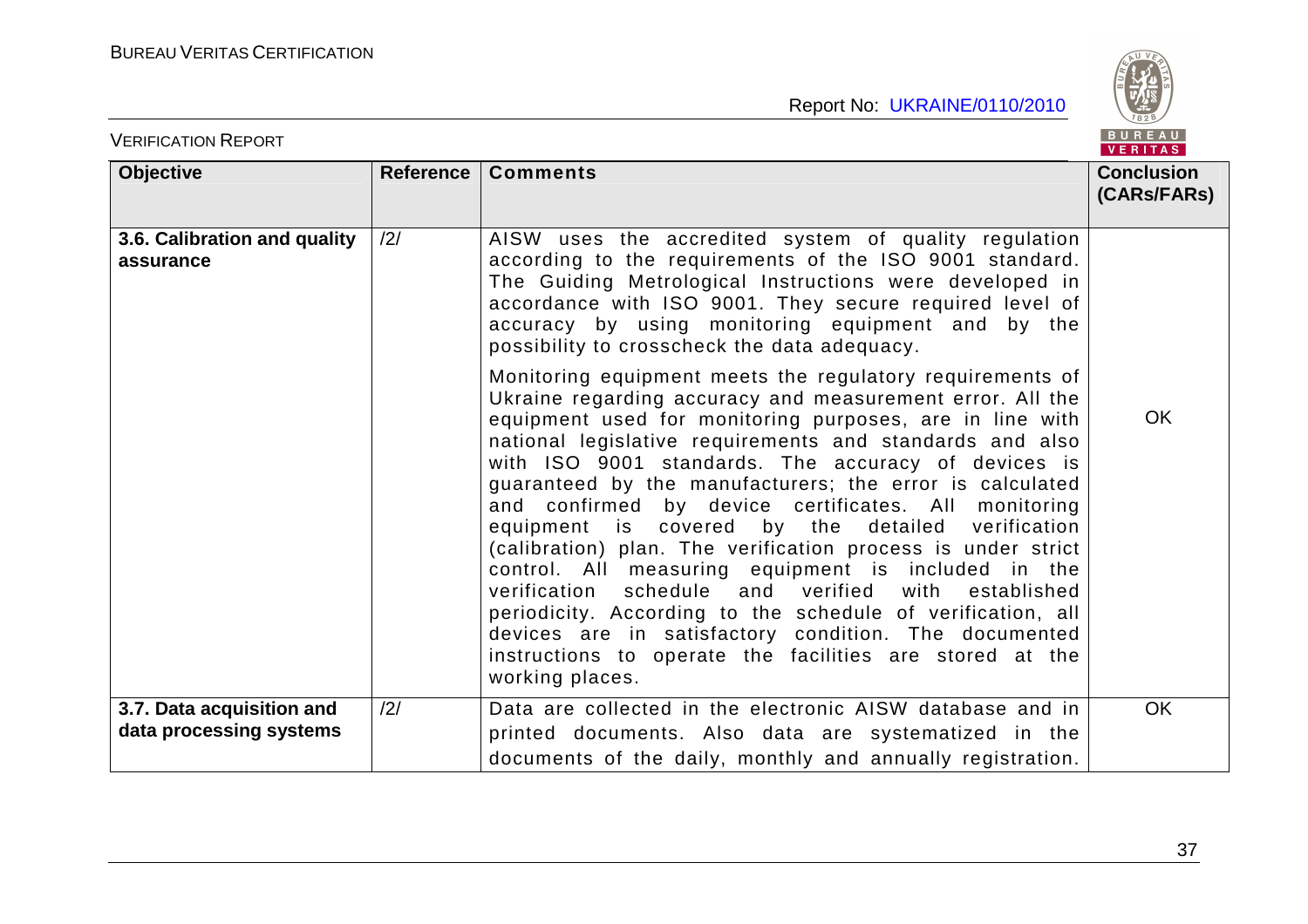

| <b>VERIFICATION REPORT</b>             |           |                                                                                                                                                                                                                                                                                                                                                                                                                                                                               | BUREAU<br><b>VERITAS</b>         |
|----------------------------------------|-----------|-------------------------------------------------------------------------------------------------------------------------------------------------------------------------------------------------------------------------------------------------------------------------------------------------------------------------------------------------------------------------------------------------------------------------------------------------------------------------------|----------------------------------|
| <b>Objective</b>                       | Reference | <b>Comments</b>                                                                                                                                                                                                                                                                                                                                                                                                                                                               | <b>Conclusion</b><br>(CARs/FARs) |
|                                        |           | All those documents are saved in the planning-economic<br>department.                                                                                                                                                                                                                                                                                                                                                                                                         |                                  |
| 3.8. Reporting procedures              | /2/       | Monitoring<br>Plan defines the responsibilities to<br>The<br>consolidate the data required for emission reduction<br>calculations. The monitoring data reports and calculations<br>are under the competence of the Chief power-engineering<br>specialist assistant in accordance to the interior orders of<br>the Steel Mill.                                                                                                                                                 | <b>OK</b>                        |
| 3.9. Documented<br><b>instructions</b> | /2/       | Section 8 of the Monitoring Report. Data processing and<br>archiving (including software used) of the Monitoring Report<br>provides with the necessary information relating the<br>procedures for the monitoring, measurements and reporting.<br>These were verified onsite and found satisfactory.                                                                                                                                                                           | <b>OK</b>                        |
| 3.10. Qualification and<br>training    | /2/       | The direction of OJSC "AISW" has organized appropriate<br>staff training to operate the project equipment. Thus, the<br>trainings were conducted at the Ukrainian and foreign plants<br>in order to operate Slab Casters and LD Converters. With<br>the project equipment introduction the workers of OJSC<br>"AISW" have the opportunity to update their working skills,<br>stimulated by the permanent educational theoretical and<br>practical courses at the Steel Plant. | OK                               |
| 3.11. Responsibilities                 | /2/       | The Chief Metrological Specialist of the AISW is in charge<br>for maintenance of the facilities and monitoring equipment                                                                                                                                                                                                                                                                                                                                                      |                                  |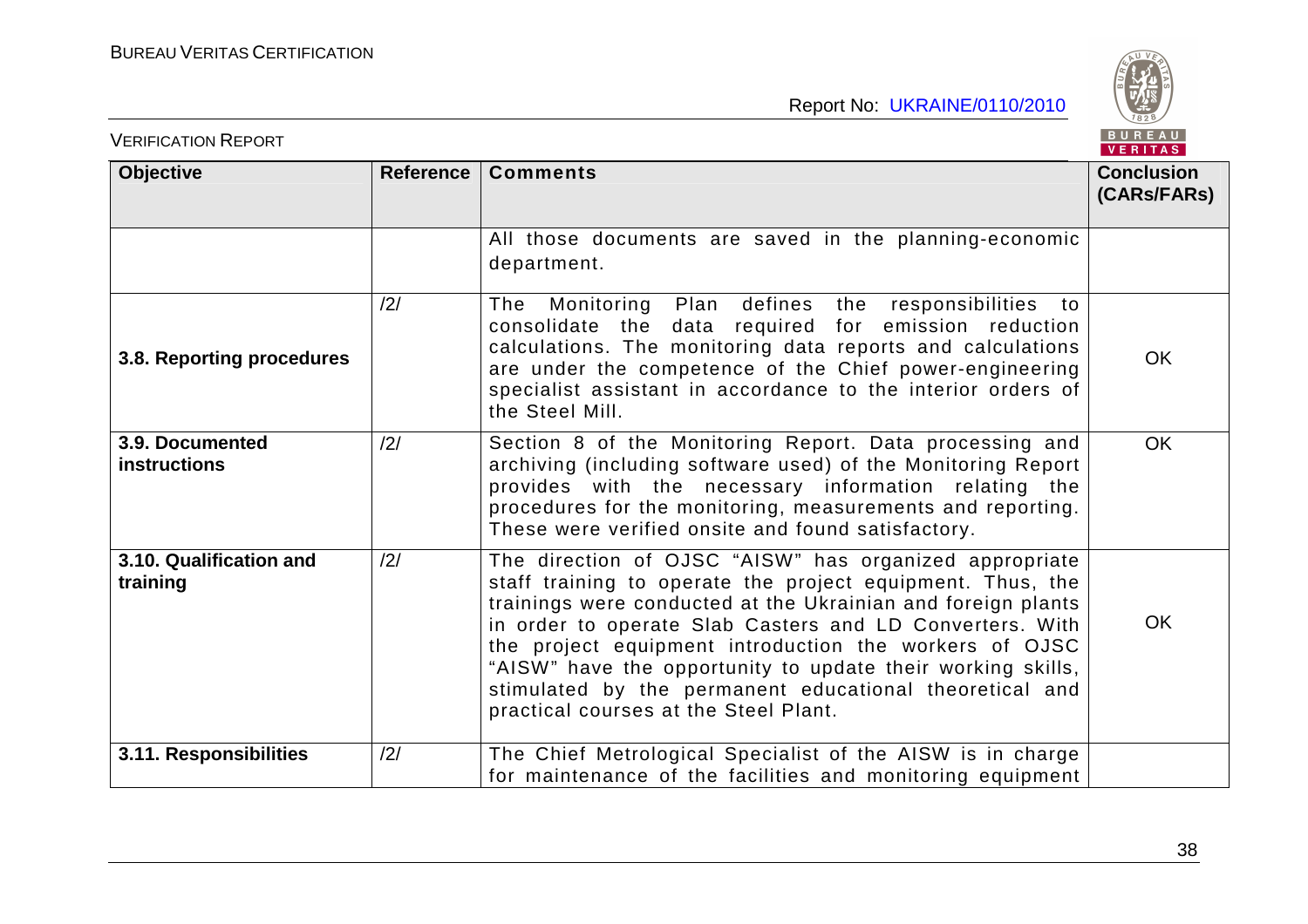

| <b>VERIFICATION REPORT</b>          |           |                                                                                                                                                                                                                                                                                                                                                                                                                                                                                                                                              | BUREAU<br>VERITAS                |
|-------------------------------------|-----------|----------------------------------------------------------------------------------------------------------------------------------------------------------------------------------------------------------------------------------------------------------------------------------------------------------------------------------------------------------------------------------------------------------------------------------------------------------------------------------------------------------------------------------------------|----------------------------------|
| <b>Objective</b>                    | Reference | <b>Comments</b>                                                                                                                                                                                                                                                                                                                                                                                                                                                                                                                              | <b>Conclusion</b><br>(CARs/FARs) |
|                                     |           | as well as for their accuracy required by Regulation PP 229-<br>3-056-863/02-2005 of "Metrological services of the<br>metallurgical mills" and by "Guiding<br>Metrological<br>Instructions". In case of defect, discovered in the monitoring<br>equipment, the actions of the staff are determined in<br>Guiding Metrological Instructions. The measurements are<br>conducted constantly in automatic regime.                                                                                                                                | <b>OK</b>                        |
|                                     |           | The measurement results are being used by the Chief<br>power-engineering specialist department, by the following<br>services and technical staff of the Steel Mill. They are<br>reflected in the technological instructions of production<br>processes regime and also in the "Guiding Metrological<br>Instructions" revised versions. The monitoring data reports<br>and calculations are under the competence of the Chief<br>power engineering specialist assistant in accordance to the<br>interior orders of the Steel Mill.            |                                  |
| 3.12. Troubleshooting<br>procedures | /2/       | The Chief Metrological Specialist of the AISW is in charge<br>for maintenance of the facilities and monitoring equipment<br>as well as for their accuracy required by Regulation PP 229-<br>3-056-863/02-2005 of "Metrological services of the<br>metallurgical mills" and<br>by "Guiding<br>Metrological<br>Instructions". In case of defect, discovered in the monitoring<br>equipment, the actions of the staff are determined in<br>Guiding Metrological Instructions. The measurements are<br>conducted constantly in automatic regime. | CAR <sub>1</sub>                 |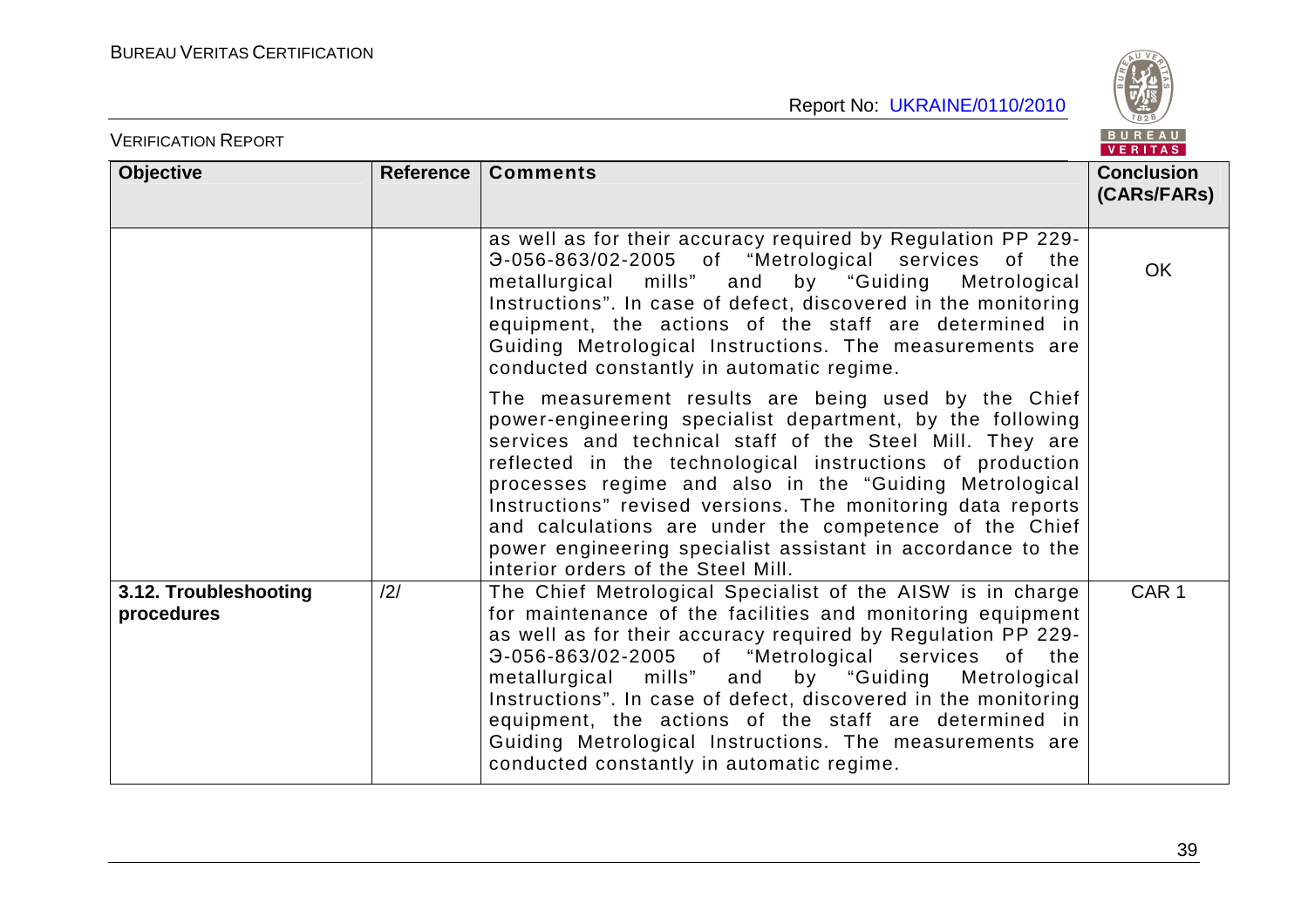BUREAU

| <b>VERIFICATION REPORT</b>                |           |                                                                                                                                                                                                                                                                                                    | BUREAU<br>VERITAS                |  |
|-------------------------------------------|-----------|----------------------------------------------------------------------------------------------------------------------------------------------------------------------------------------------------------------------------------------------------------------------------------------------------|----------------------------------|--|
| <b>Objective</b>                          | Reference | <b>Comments</b>                                                                                                                                                                                                                                                                                    | <b>Conclusion</b><br>(CARs/FARs) |  |
|                                           |           | Corrective Action Request (CAR) 1. Please provide to the<br>verifiers team PP 229-3-056-863/02-2005 of "Metrological<br>services of the metallurgical mills" and "Guiding<br>Metrological Instructions" used at AISW.                                                                              |                                  |  |
| 4. Internal Data                          |           |                                                                                                                                                                                                                                                                                                    |                                  |  |
| 4.1. Type and sources of<br>internal data | /2/       | The internal parameters are obtained according to the<br>monitoring plan:                                                                                                                                                                                                                          | <b>OK</b>                        |  |
|                                           |           | Monitoring report, section 5 contains internal parameters<br>that are monitored.                                                                                                                                                                                                                   |                                  |  |
| 4.2. Data collection                      | /2/       | Data are collected in the electronic AISW database and in<br>printed documents. Also data are systematized in the<br>documents of the daily, monthly and annually registration.<br>All those documents are saved in the planning-economic<br>department.                                           | <b>OK</b>                        |  |
|                                           |           | The procedures of receiving data for monitoring execution<br>and responsibility for its realization at OJSC "AISW" are<br>regulated by the normative documents of OJSC "AISW" and<br>by the "Guiding Meteorological Instructions" in accordance<br>with project documentation and monitoring plan. |                                  |  |
| 4.3. Quality assurance                    | /2/       | AISW uses the accredited system of quality regulation<br>according to the requirements of the ISO 9001 standard.<br>The Guiding Metrological Instructions were developed in<br>accordance with ISO 9001. They secure required level of<br>accuracy by using monitoring equipment and by the        | <b>OK</b>                        |  |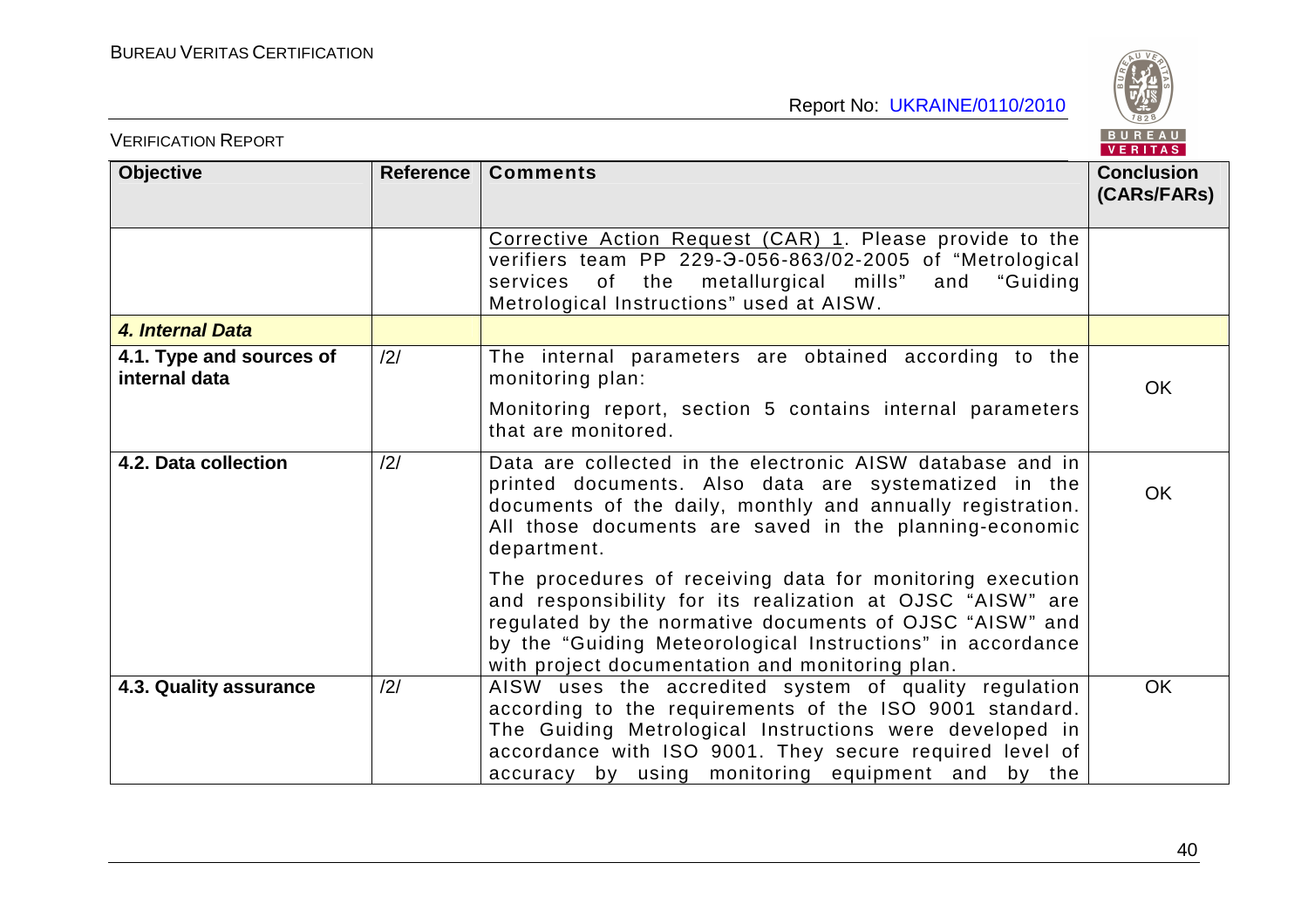

| <b>VERIFICATION REPORT</b>                | BUREAU<br>VERITAS |                                                                                                                                                                                                                                                                                                                               |                                  |
|-------------------------------------------|-------------------|-------------------------------------------------------------------------------------------------------------------------------------------------------------------------------------------------------------------------------------------------------------------------------------------------------------------------------|----------------------------------|
| <b>Objective</b>                          | Reference         | <b>Comments</b>                                                                                                                                                                                                                                                                                                               | <b>Conclusion</b><br>(CARs/FARs) |
|                                           |                   | possibility to crosscheck the data adequacy.                                                                                                                                                                                                                                                                                  |                                  |
| 4.4. Significance and<br>reporting risks  | /2/               | Plan defines the responsibilities to<br>The<br>Monitoring<br>consolidate the data required for emission reduction<br>calculations. The monitoring data reports and calculations<br>are under the competence of the Chief power-engineering<br>specialist assistant in accordance to the interior orders of<br>the Steel Mill. | <b>OK</b>                        |
| <b>5. External Data</b>                   |                   |                                                                                                                                                                                                                                                                                                                               |                                  |
| 5.1. Type and sources of<br>external data | /2/               | The external parameters are obtained according to the<br>monitoring plan:                                                                                                                                                                                                                                                     | OK                               |
|                                           |                   | Monitoring report, section 5 contains external parameters<br>that are monitored.                                                                                                                                                                                                                                              |                                  |
| 5.2. Access to external data              | $\frac{12}{1}$    | The external parameters are obtained according to the<br>monitoring plan:                                                                                                                                                                                                                                                     | <b>OK</b>                        |
|                                           |                   | Monitoring report, section 5 contains external parameters<br>that are monitored.                                                                                                                                                                                                                                              |                                  |
| 5.3. Quality assurance                    | /2/               | See section 5.1. of this protocol.                                                                                                                                                                                                                                                                                            | OK                               |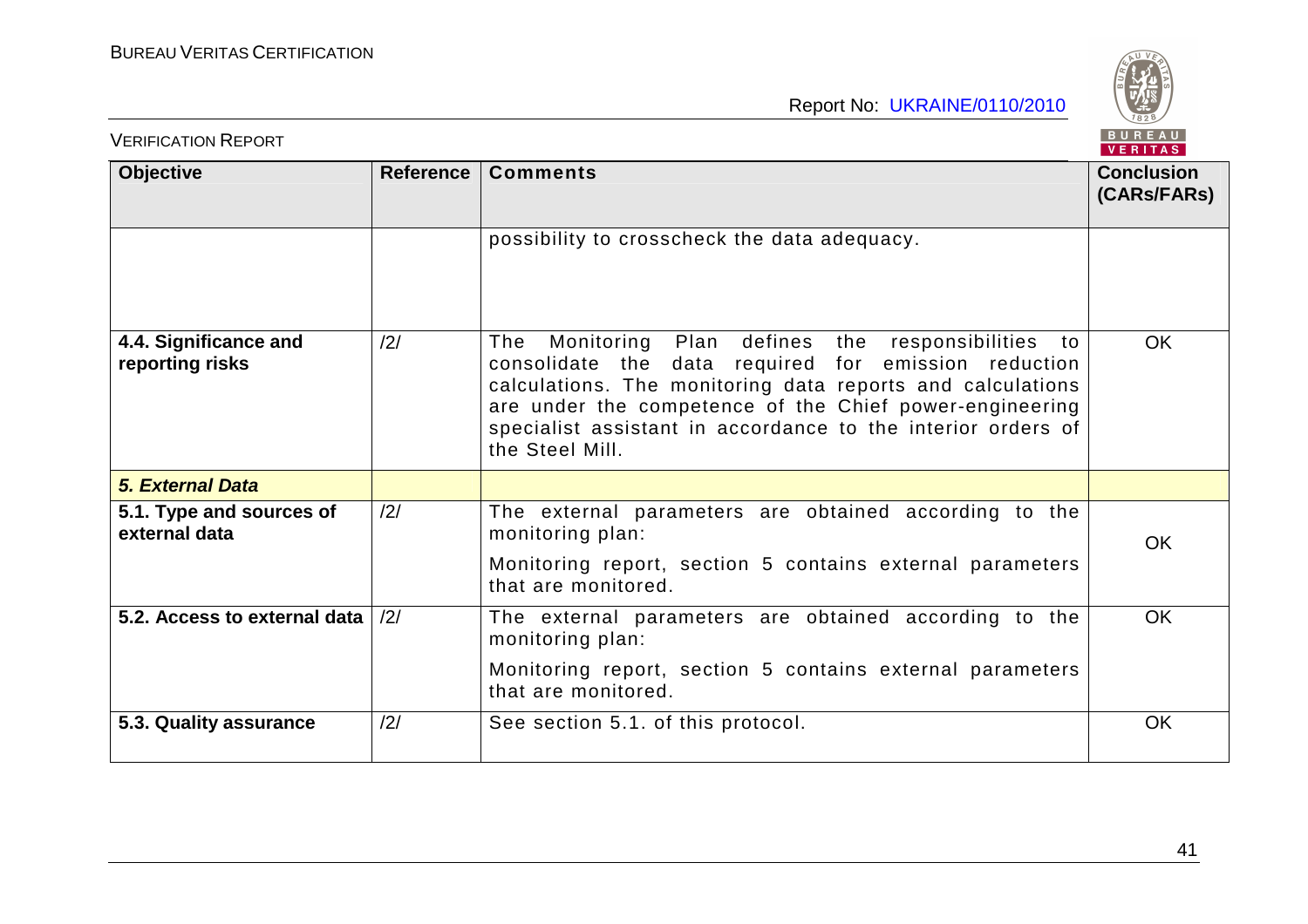

| <b>VERIFICATION REPORT</b>                              |           |                                                                                                                                                                                                                                                                                                                                                                                                                                                                                                                                                                                                                                                                                                                                                                                                                                                                                                                         | BUREAU<br><b>VERITAS</b>         |
|---------------------------------------------------------|-----------|-------------------------------------------------------------------------------------------------------------------------------------------------------------------------------------------------------------------------------------------------------------------------------------------------------------------------------------------------------------------------------------------------------------------------------------------------------------------------------------------------------------------------------------------------------------------------------------------------------------------------------------------------------------------------------------------------------------------------------------------------------------------------------------------------------------------------------------------------------------------------------------------------------------------------|----------------------------------|
| <b>Objective</b>                                        | Reference | <b>Comments</b>                                                                                                                                                                                                                                                                                                                                                                                                                                                                                                                                                                                                                                                                                                                                                                                                                                                                                                         | <b>Conclusion</b><br>(CARs/FARs) |
| 5.4. Data uncertainty                                   | /2/       | See section 5.1. of this protocol.                                                                                                                                                                                                                                                                                                                                                                                                                                                                                                                                                                                                                                                                                                                                                                                                                                                                                      | <b>OK</b>                        |
| 5.5. Emergency procedures                               | /2/       | See section 5.1. of this protocol.                                                                                                                                                                                                                                                                                                                                                                                                                                                                                                                                                                                                                                                                                                                                                                                                                                                                                      | OK                               |
| <b>6. Environmental and</b><br><b>Social Indicators</b> |           |                                                                                                                                                                                                                                                                                                                                                                                                                                                                                                                                                                                                                                                                                                                                                                                                                                                                                                                         |                                  |
| 6.1. Implementation of<br>measures                      | /2/       | The project consists in the increase of energy efficiency,<br>which reduces consumption of FER per 1 ton of steel output<br>and improvement of the environmental safety due to<br>replacing the main technological components by the modern<br>equipment, highly efficient gas cleaning and aspiration<br>facilities, which stops the increase of mass pollution<br>formation due to raise of output. Besides, according to the<br>project almost all new facilities are constructed with the<br>complex of circulating water supply, which leads to<br>reduction of sewage water and harmful substances spillage<br>into the surface basins.<br>Therefore the realization of joint implementation project<br>leads to significant improvement of environmental and<br>working conditions at the Steel Mill not only because of<br>GHG emission reductions, but also from reduction of<br>harmful substances discharge. | <b>OK</b>                        |
| 6.2. Monitoring equipment                               | /2/       | See section 6.1. of this protocol                                                                                                                                                                                                                                                                                                                                                                                                                                                                                                                                                                                                                                                                                                                                                                                                                                                                                       | <b>OK</b>                        |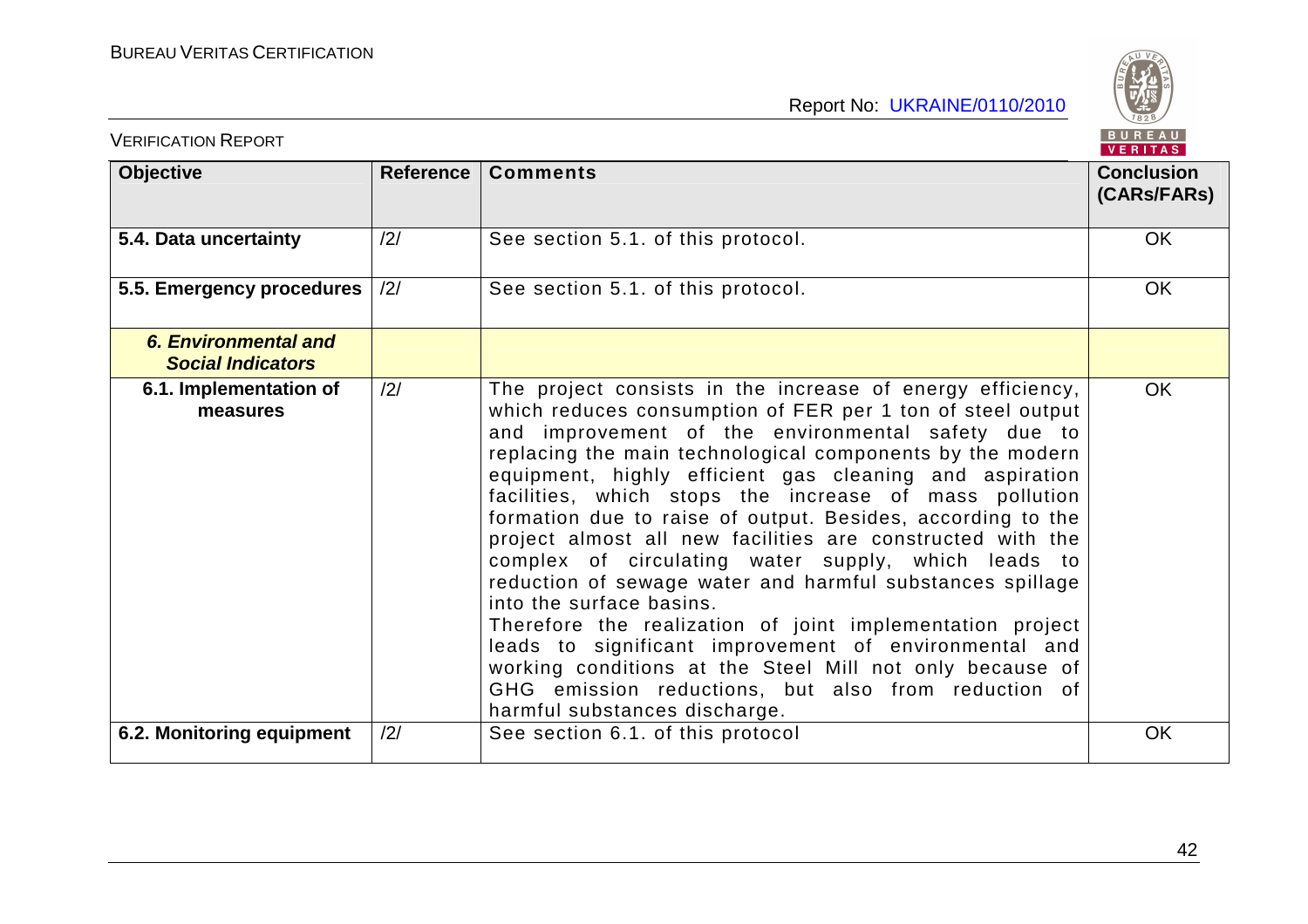

| <b>VERIFICATION REPORT</b>                     |                  |                                                                                                                                                                                                                                                              | BUREAU<br>VERITAS                |
|------------------------------------------------|------------------|--------------------------------------------------------------------------------------------------------------------------------------------------------------------------------------------------------------------------------------------------------------|----------------------------------|
| <b>Objective</b>                               | <b>Reference</b> | <b>Comments</b>                                                                                                                                                                                                                                              | <b>Conclusion</b><br>(CARs/FARs) |
| 6.3. Quality assurance<br>procedures           | /2/              | See section 6.1. of this protocol                                                                                                                                                                                                                            | <b>OK</b>                        |
| 6.4. External data                             | /2/              | See section 6.1. of this protocol                                                                                                                                                                                                                            | <b>OK</b>                        |
| 7. Management and<br><b>Operational System</b> |                  |                                                                                                                                                                                                                                                              |                                  |
| 7.1. Documentation                             | /2/              | company complies with all legal and statutory<br>The<br>requirements of the Ukraine and the same were made<br>available to the verification team. AISW has all the<br>necessary permissions and licenses, issued by the State<br>Inspection on Labor Safety. | <b>OK</b>                        |
| 7.2. Qualification and<br>training             | /2/              | See section 3.9 of this protocol.                                                                                                                                                                                                                            | OK                               |
| 7.3. Allocation of<br>responsibilities         | /2/              | The responsibilities and authorities are described for each<br>individual in job descriptions as required statutorily.<br>Persons working at sites are aware of their responsibilities,<br>and relative records are maintained.                              | <b>OK</b>                        |
| 7.4. Emergency procedures                      | /2/              | The emergency procedures with respect to operation<br>controls are available in data control                                                                                                                                                                 | <b>OK</b>                        |
| 7.5. Data archiving                            | /2/              | Data are archived in the physical and electronic forms and<br>then stored at Planning Department.                                                                                                                                                            | <b>OK</b>                        |
| 7.6. Monitoring report                         | /2/              | Data information is laid down in the monitoring report.                                                                                                                                                                                                      | <b>OK</b>                        |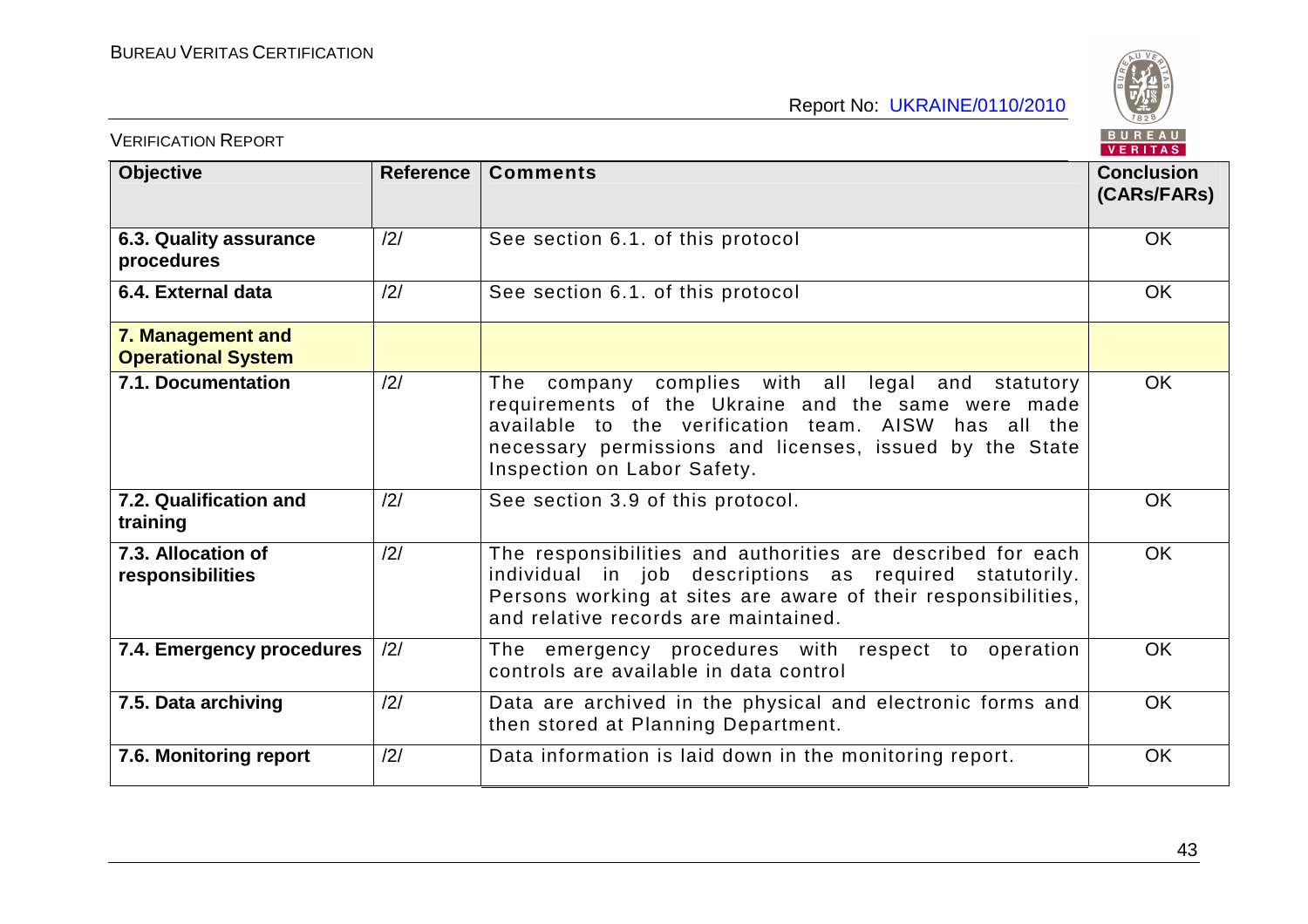

| <b>VERIFICATION REPORT</b>                    |                |                                                                                                                                                                                                                                                                                                                                                                           | <b>BUREAU</b><br><b>VERITAS</b>  |
|-----------------------------------------------|----------------|---------------------------------------------------------------------------------------------------------------------------------------------------------------------------------------------------------------------------------------------------------------------------------------------------------------------------------------------------------------------------|----------------------------------|
| <b>Objective</b>                              | Reference      | <b>Comments</b>                                                                                                                                                                                                                                                                                                                                                           | <b>Conclusion</b><br>(CARS/FARS) |
| 7.7. Internal audits and<br>management review | $\frac{12}{1}$ | The data is cross checked as well as internal audits and<br>corrective actions are taken as defined in Instructions. For<br>the project case, similar procedures are followed based on<br>the Order of Director General of the Plant defining the exact<br>JI monitoring procedures. Responsibilities for JI monitoring<br>are indicated in table 6 of the PDD version 4. | <b>OK</b>                        |

**Periodic Verification Checklist Protocol Table 2: Data Management System/Controls** 

| Identification of<br>potential reporting risk                                                    | Identification,<br>assessment<br>and testing<br><b>of</b><br>management<br>controls | Areas of residual risks |
|--------------------------------------------------------------------------------------------------|-------------------------------------------------------------------------------------|-------------------------|
| 1. Defined<br><b>organizational</b><br>structure,<br>responsibilities and<br><b>competencies</b> |                                                                                     |                         |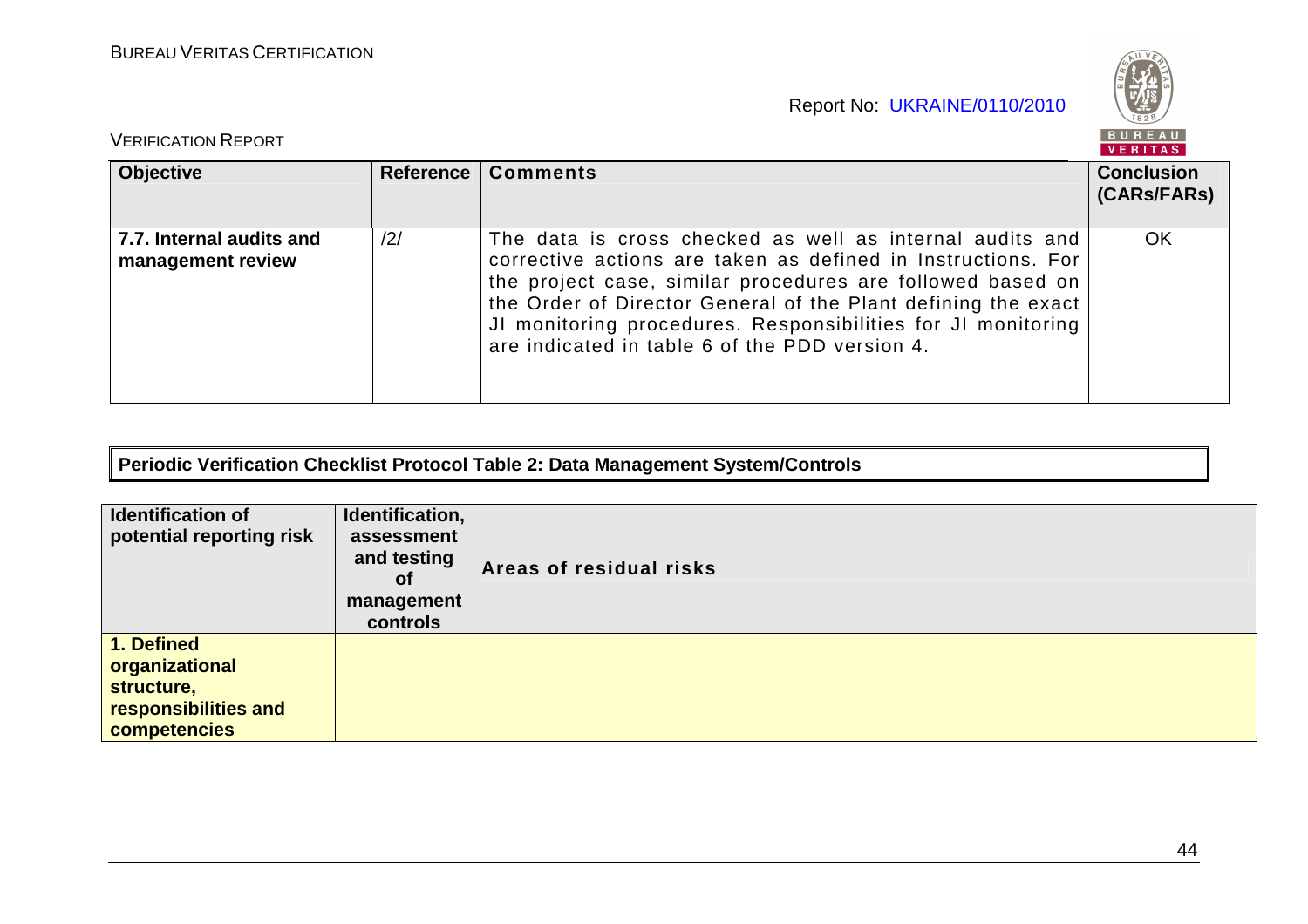

| <b>VERIFICATION REPORT</b>                           |                                                                              | BUREAU<br>VERITAS                                                                                                                                                                                                                                                                                                                                                                                                                                                                                                                                                                                                                                                                                                                                                                                                                  |
|------------------------------------------------------|------------------------------------------------------------------------------|------------------------------------------------------------------------------------------------------------------------------------------------------------------------------------------------------------------------------------------------------------------------------------------------------------------------------------------------------------------------------------------------------------------------------------------------------------------------------------------------------------------------------------------------------------------------------------------------------------------------------------------------------------------------------------------------------------------------------------------------------------------------------------------------------------------------------------|
| <b>Identification of</b><br>potential reporting risk | Identification,<br>assessment<br>and testing<br>of<br>management<br>controls | Areas of residual risks                                                                                                                                                                                                                                                                                                                                                                                                                                                                                                                                                                                                                                                                                                                                                                                                            |
| 1.1. Position and roles                              | Full                                                                         | The Chief Metrological Specialist of the AISW is in charge for maintenance of<br>the monitoring equipment and installations as well as for their accuracy<br>required Regulation PP 229-3-056-863/02-2005 "On metrological services of<br>the iron works" and on Guiding Metrological Instructions.                                                                                                                                                                                                                                                                                                                                                                                                                                                                                                                                |
| 1.2. Responsibilities                                | Full                                                                         | The Chief Metrological Specialist of the AISW is in charge for maintenance of<br>the monitoring equipment and installations as well as for their accuracy<br>required Regulation PP 229-3-056-863/02-2005 "On metrological services of<br>the iron works" and on Guiding Metrological Instructions. The measurement<br>results are being used by the Chief power-engineering specialist department,<br>by the following services and technical staff of the Steel Mill. They are<br>reflected in the technological instructions of production processes regime and<br>also in the "Guiding Metrological Instructions" revised versions. The<br>monitoring data reports and calculations are under the competence of the<br>Chief power engineering specialist assistant in accordance to the interior<br>orders of the Steel Mill. |
| 1.3. Competencies<br>needed                          | Full                                                                         | The responsibilities and authorities are described for each individual in job<br>descriptions as required statutorily. Training needs were identified in advance<br>and training was delivered that was checked onsite.                                                                                                                                                                                                                                                                                                                                                                                                                                                                                                                                                                                                            |
| 2. Conformance with<br>monitoring plan               |                                                                              |                                                                                                                                                                                                                                                                                                                                                                                                                                                                                                                                                                                                                                                                                                                                                                                                                                    |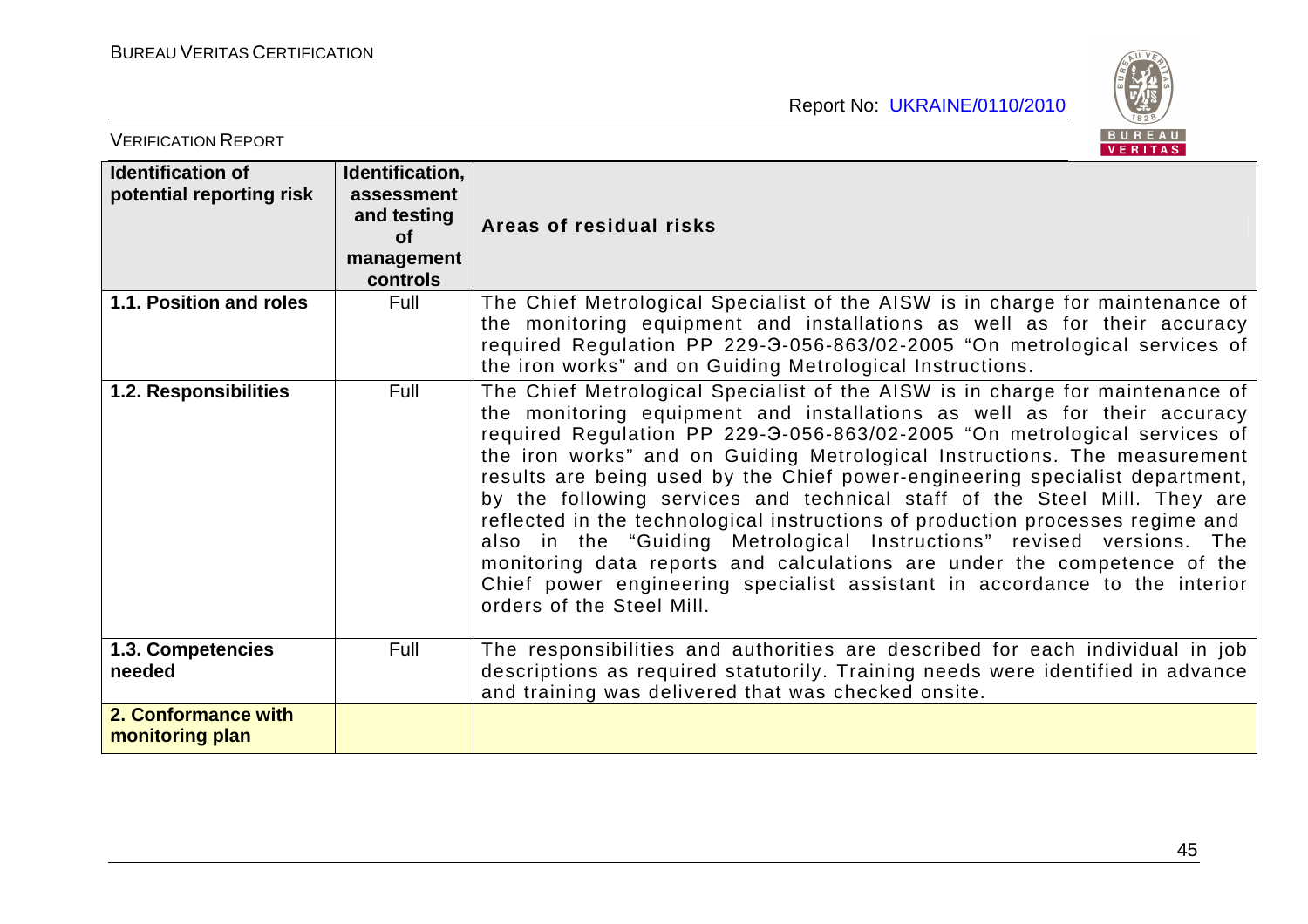

| <b>VERIFICATION REPORT</b>                           |                                                                                     | BUREAU<br><b>VERITAS</b>                                                                                                                                                                                                                                                                                                                                                                                                                                                                                                                                                                                                                                                                                                                                                                                       |
|------------------------------------------------------|-------------------------------------------------------------------------------------|----------------------------------------------------------------------------------------------------------------------------------------------------------------------------------------------------------------------------------------------------------------------------------------------------------------------------------------------------------------------------------------------------------------------------------------------------------------------------------------------------------------------------------------------------------------------------------------------------------------------------------------------------------------------------------------------------------------------------------------------------------------------------------------------------------------|
| <b>Identification of</b><br>potential reporting risk | Identification,<br>assessment<br>and testing<br><b>of</b><br>management<br>controls | Areas of residual risks                                                                                                                                                                                                                                                                                                                                                                                                                                                                                                                                                                                                                                                                                                                                                                                        |
| 2.1. Reporting<br>procedures                         | Full                                                                                | The monitoring plan is as per the registered PDD version 4. The uploaded<br>of PDD version 4 is publicly available<br>version<br>at<br>the<br>site<br>http://ji.unfccc.int/JIITLProject/DB/V75OZ8TQOFTB325LEDMXE2628ZD548/de<br>tails<br>where it was placed during determination process.<br>The monitoring methodology developed for specifically for this project was<br>used in monitoring process.                                                                                                                                                                                                                                                                                                                                                                                                        |
| 2.2. Necessary Changes                               | Full                                                                                | Phases #1 and #2 were implemented: Slab Caster #1 was implemented in August<br>2005 and Slab Caster $# 2 - in$ March 2007.<br>The implementation of LD Converter #2 (Phase #3) was completed in January 2008<br>(it had to be finished in the third quarter of 2007). Such a delay was caused by the<br>financial, technical and customs difficulties and also by the delay of equipment<br>supply.<br>LD Converter #1 was implemented in September 2008 (completion of Phase #4).<br>However then, in about a month, the operation of LD Converter #1 was suspended<br>because of financial and economic crisis. LD Converter #1 was launched again in<br>March 2009.<br>The reconstruction of Oxygen Plant #4 (Phase #5) was completed on $30th$ of<br>September 2005 (almost together with Slab Caster #1). |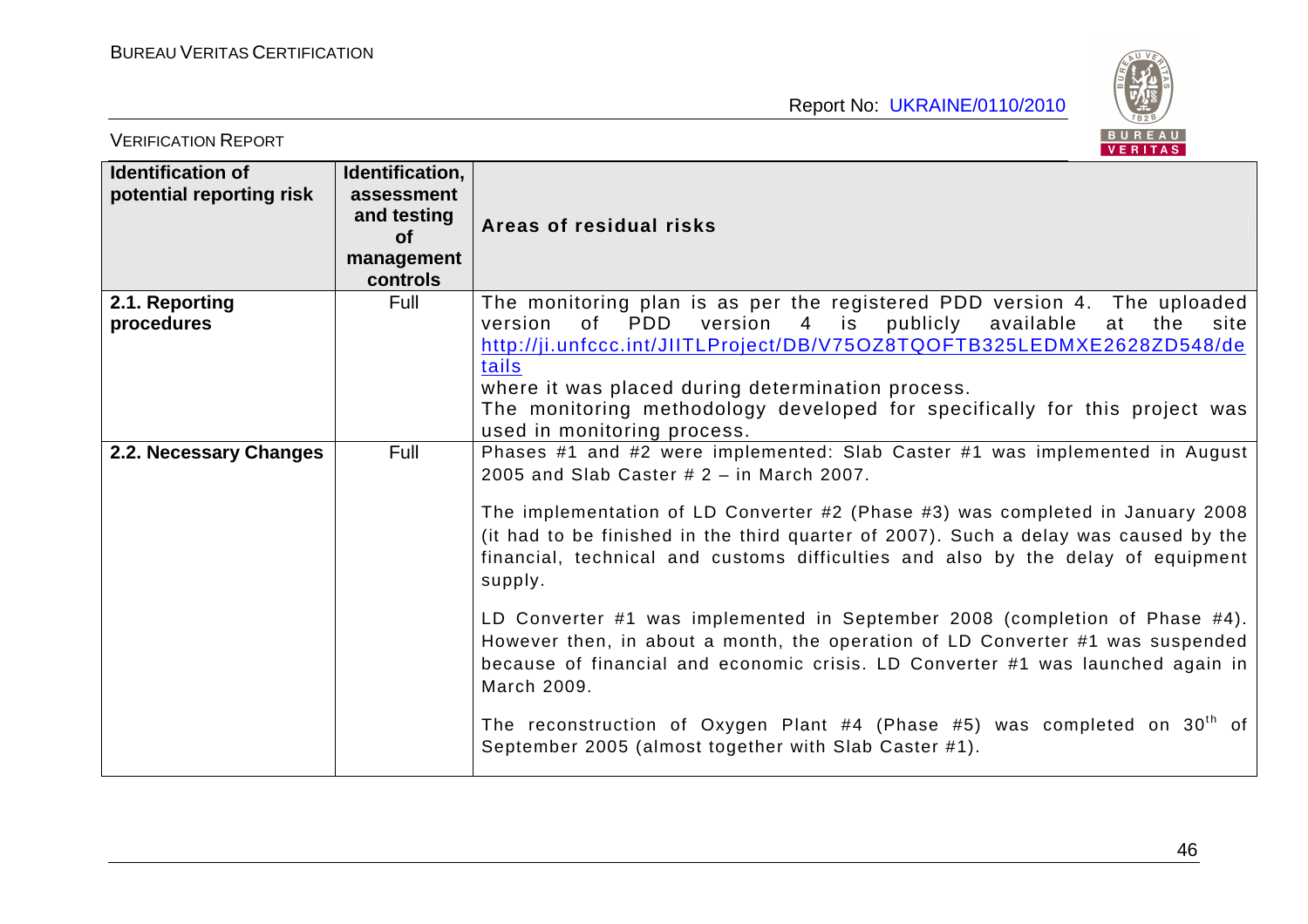

| <b>VERIFICATION REPORT</b>                           |                                                                                     | BUREAU<br>VERITAS                                                                                                                                                                                                                                                                                                                                                                           |
|------------------------------------------------------|-------------------------------------------------------------------------------------|---------------------------------------------------------------------------------------------------------------------------------------------------------------------------------------------------------------------------------------------------------------------------------------------------------------------------------------------------------------------------------------------|
| <b>Identification of</b><br>potential reporting risk | Identification,<br>assessment<br>and testing<br><b>of</b><br>management<br>controls | Areas of residual risks                                                                                                                                                                                                                                                                                                                                                                     |
|                                                      |                                                                                     | The installation of Oxygen Plant #7 (Phase #6) was completed on $19th$ of March<br>2008 (according to the previous plan it should have been completed in the third<br>quarter of 2007). The delay was caused by the same reasons (financial, technical<br>and customs difficulties), which were mentioned for the Phase #3, because Oxygen<br>Plant #7 supplies oxygen for LD Converter #2. |
|                                                      |                                                                                     | The installation of Oxygen Plant #8 (Phase #7) was completed on 10th of<br>December 2009 (according to the previous plan it should have been<br>completed in the third quarter of 2009). Such a delay was caused by a lack of<br>money for balancing and commissioning of the facility, which was caused by<br>global financial and economic crisis.                                        |
|                                                      |                                                                                     | Thereby, all basic units, mentioned in Phases of project implementation, were<br>operational in the reporting period.                                                                                                                                                                                                                                                                       |
| 3. Application of GHG<br>determination methods       |                                                                                     |                                                                                                                                                                                                                                                                                                                                                                                             |
| 3.1. Methods used                                    | Full                                                                                | The reporting procedures reflect the monitoring plan content. The calculation<br>of the emission reduction is correct.                                                                                                                                                                                                                                                                      |
| 3.2. Information/process<br>flow                     | Full                                                                                | Data are collected in the electronic AISW database and in printed documents.<br>Also data are systematized in the documents of the daily, monthly and<br>annually registration. All those documents are saved in the planning-economic<br>department. The results of the measurements are being used by relevant                                                                            |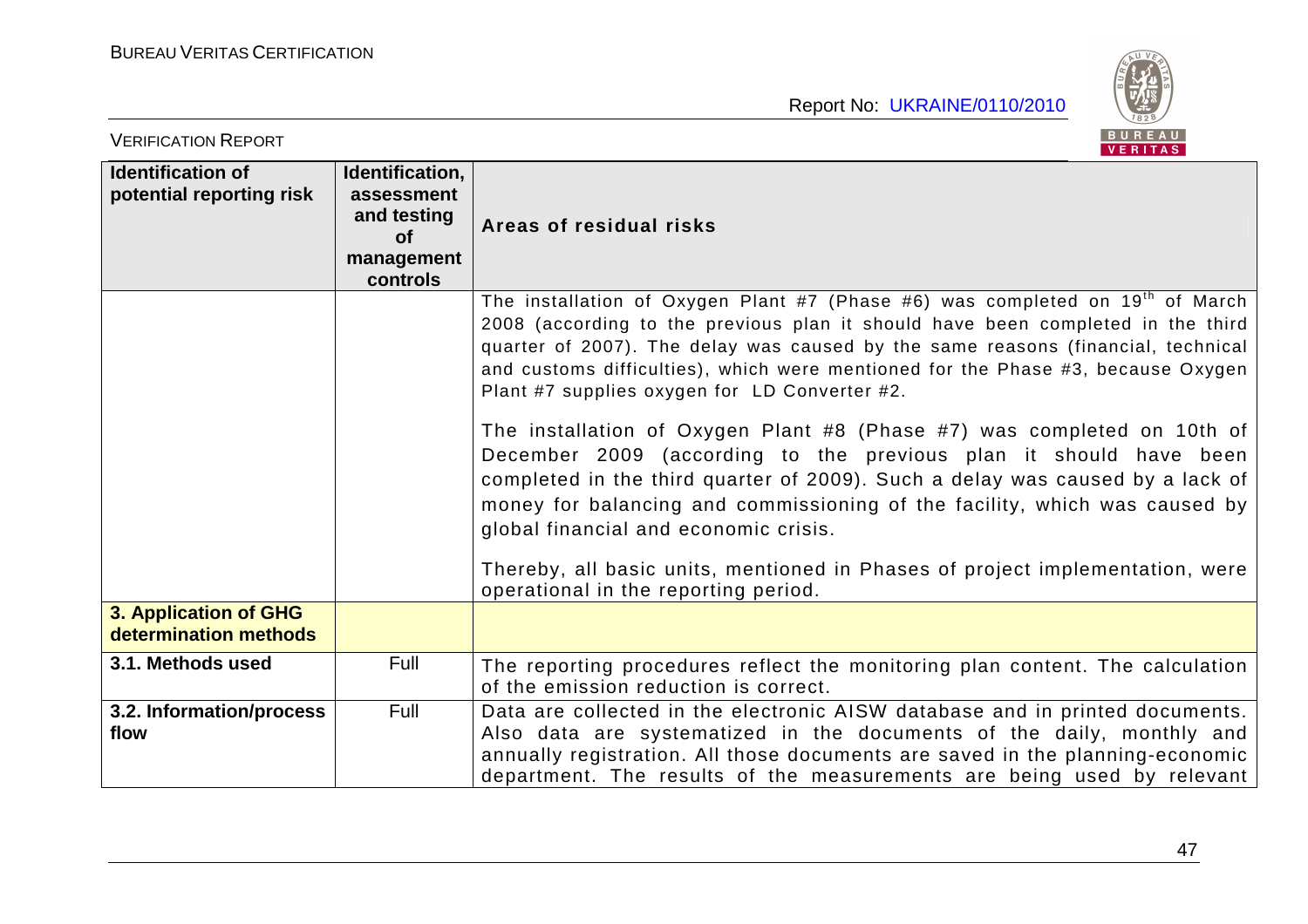

| <b>VERIFICATION REPORT</b>                                        |                                                                              | BUREAU<br><b>VERITAS</b>                                                                                                                                                                                                                                                                        |
|-------------------------------------------------------------------|------------------------------------------------------------------------------|-------------------------------------------------------------------------------------------------------------------------------------------------------------------------------------------------------------------------------------------------------------------------------------------------|
| <b>Identification of</b><br>potential reporting risk              | Identification,<br>assessment<br>and testing<br>of<br>management<br>controls | Areas of residual risks                                                                                                                                                                                                                                                                         |
|                                                                   |                                                                              | services and technical personnel of the iron works. They will be reflected in<br>the technological instructions for the regimes of conducting the technological<br>processes and in the revision of Guiding Metrological Instructions.                                                          |
| 3.3. Data transfer                                                | Full                                                                         | The procedures of receiving data for monitoring execution and responsibility<br>for its realization at OJSC "AISW" are regulated by the normative documents<br>of OJSC "AISW" and by the "Guiding Meteorological Instructions" in<br>accordance with project documentation and monitoring plan. |
| 3.4. Data trails                                                  | Full                                                                         | The necessary procedures have been defined in internal procedures and<br>additional internal documents relevant for the determination of the all the<br>parameters listed in the monitoring plan. List of documents verified onsite is<br>attached to the Verification report.                  |
| 4. Identification and<br>maintenance of key<br>process parameters |                                                                              |                                                                                                                                                                                                                                                                                                 |
| 4.1. Identification of key<br>parameters                          | <b>Full</b>                                                                  | The critical parameters for the determination of GHG emissions are the<br>parameters listed in section D of the approved PDD version 4.                                                                                                                                                         |
| 4.2.<br><b>Calibration/maintenance</b>                            | Full                                                                         | The company maintains the elaborate calibration plan for the equipment. The<br>audit team verified the status for all the equipment at the sites sampled for<br>the audit and found them to be complying with the plan.                                                                         |
| <b>5. GHG Calculations</b>                                        |                                                                              |                                                                                                                                                                                                                                                                                                 |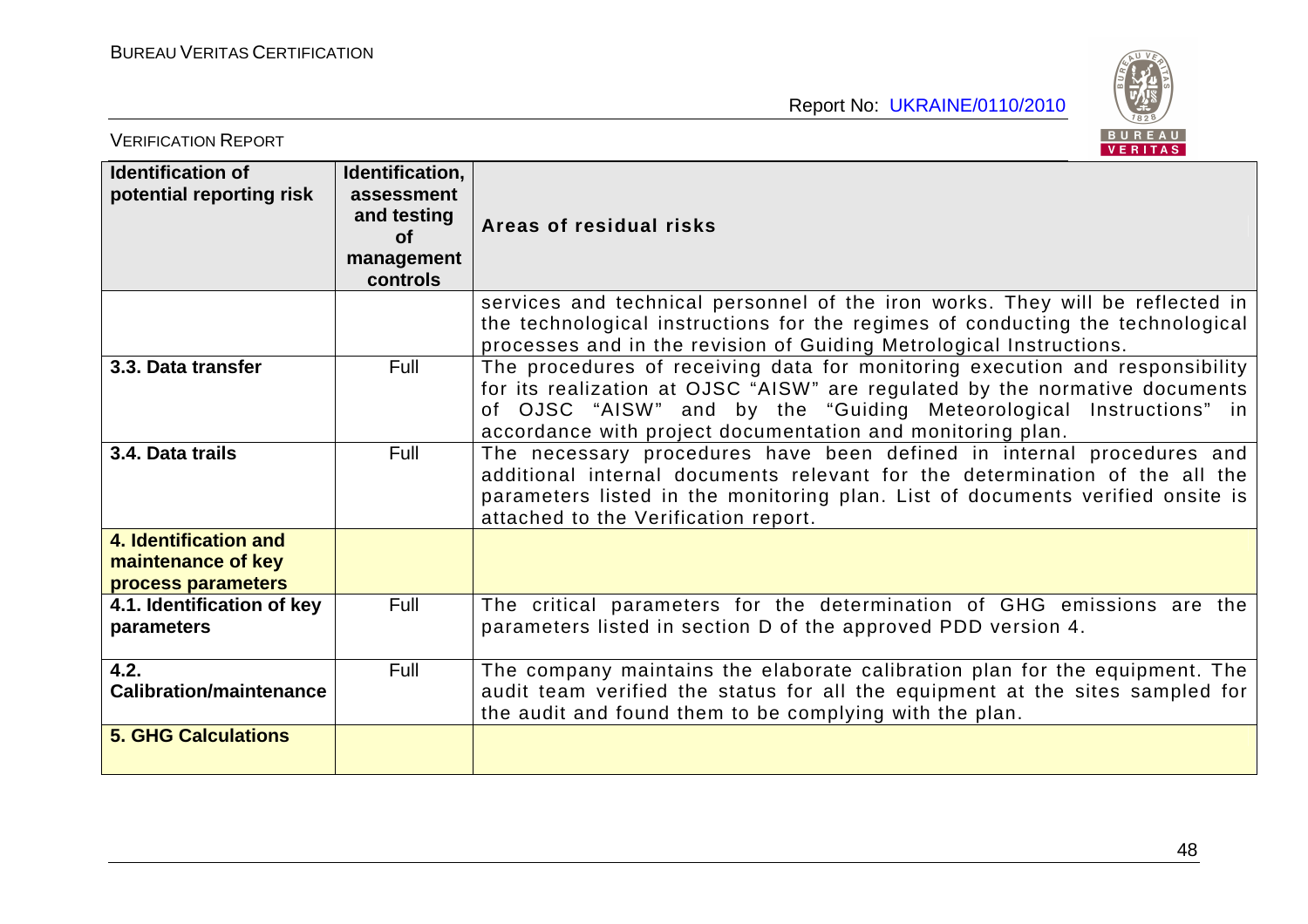

| <b>VERIFICATION REPORT</b>                           |                                                                                     | BUREAU<br>VERITAS                                                                                                                                                                                                                                                                                                                                                                                                                                                                                                                                                                                                                                                                                                                                                                                                                                                                                                                                                                                                 |
|------------------------------------------------------|-------------------------------------------------------------------------------------|-------------------------------------------------------------------------------------------------------------------------------------------------------------------------------------------------------------------------------------------------------------------------------------------------------------------------------------------------------------------------------------------------------------------------------------------------------------------------------------------------------------------------------------------------------------------------------------------------------------------------------------------------------------------------------------------------------------------------------------------------------------------------------------------------------------------------------------------------------------------------------------------------------------------------------------------------------------------------------------------------------------------|
| <b>Identification of</b><br>potential reporting risk | Identification,<br>assessment<br>and testing<br><b>of</b><br>management<br>controls | Areas of residual risks                                                                                                                                                                                                                                                                                                                                                                                                                                                                                                                                                                                                                                                                                                                                                                                                                                                                                                                                                                                           |
| 5.1. Use of estimates<br>and default data            | Full                                                                                | Emission factor of each fuel in Pig Iron Production, Emissions Factor for<br>Electricity Consumption in Pig Iron Production, Emission factor of each fuel in<br>Sintering, Emissions Factor for Electricity Consumption in Sintering, Emission<br>factor of each fuel in used in steam production, Emission factor of each fuel in<br>the furnace process, Emissions Factor for Electricity Consumption in the<br>furnace process, Emission factor of each fuel in the furnace process,<br>Emission factor of each fuel in compressed air production, Emissions Factor<br>for Electricity Consumption in compressed air production, Emission factor of<br>each fuel in oxygen production, Emissions Factor for Electricity Consumption<br>in making oxygen, Emission factor of each fuel used in casting, Emissions<br>Factor for Electricity Consumption in casting are used as a predetermined<br>default value which have been defined in the PDD version 4 and confirmed<br>during validation of the project. |
| 5.2. Guidance on<br>checks and reviews               | Full                                                                                | The data is cross checked as well as internal audits and corrective actions<br>were taken as defined in Instructions were verified. For the project case,<br>procedures are followed based on the Order of Director General of the Plant<br>defining the exact JI monitoring procedures. Responsibilities for JI monitoring<br>are indicated in table 6 of the PDD version 4. Information obtained during site-<br>visit was analyzed with the view of technological requirements, legal<br>requirements and general home situation.                                                                                                                                                                                                                                                                                                                                                                                                                                                                              |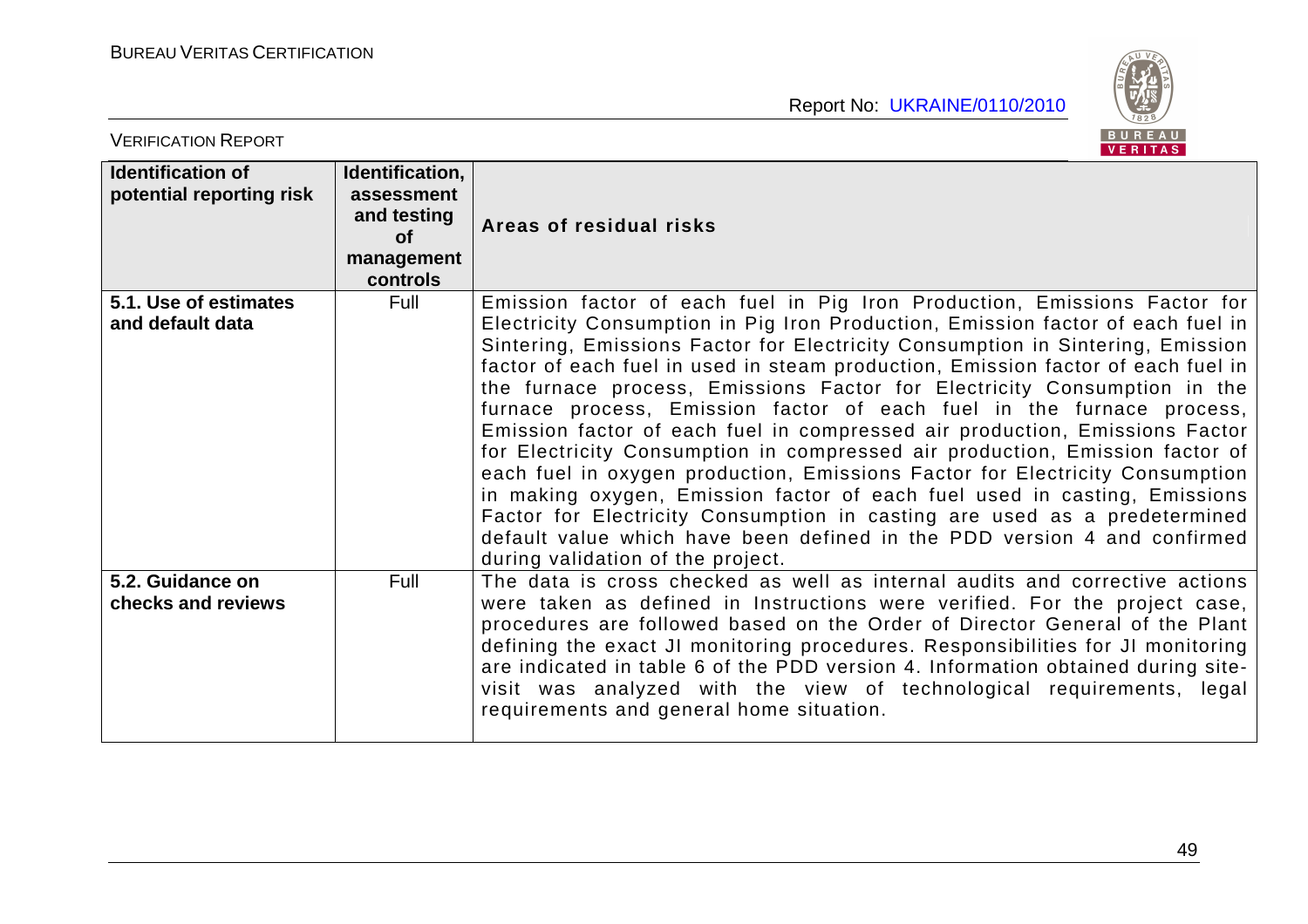

| <b>VERIFICATION REPORT</b>                           |                                                                              | <b>RURFAU</b><br>VERITAS                                                                                                                                                                                                           |
|------------------------------------------------------|------------------------------------------------------------------------------|------------------------------------------------------------------------------------------------------------------------------------------------------------------------------------------------------------------------------------|
| <b>Identification of</b><br>potential reporting risk | Identification,<br>assessment<br>and testing<br>0f<br>management<br>controls | Areas of residual risks                                                                                                                                                                                                            |
| 5.3. Internal validation<br>and verification         | Full                                                                         | Monitoring procedure for JI Project includes the responsibility and frequency<br>for carrying out internal audits. Internal audits did not reveal any non-<br>conformances. The audit team did verify all the parameters listed in |
|                                                      |                                                                              | monitoring report.                                                                                                                                                                                                                 |
| 5.4. Data protection                                 | Full                                                                         | The necessary procedures relating to Information technology are in place to                                                                                                                                                        |
| measures                                             |                                                                              | provide necessary data security, and also prevent the unauthorized use of the                                                                                                                                                      |
|                                                      |                                                                              | same.                                                                                                                                                                                                                              |
| 5.5. IT systems                                      | Full                                                                         |                                                                                                                                                                                                                                    |
|                                                      |                                                                              | Data is collected in electronic database.                                                                                                                                                                                          |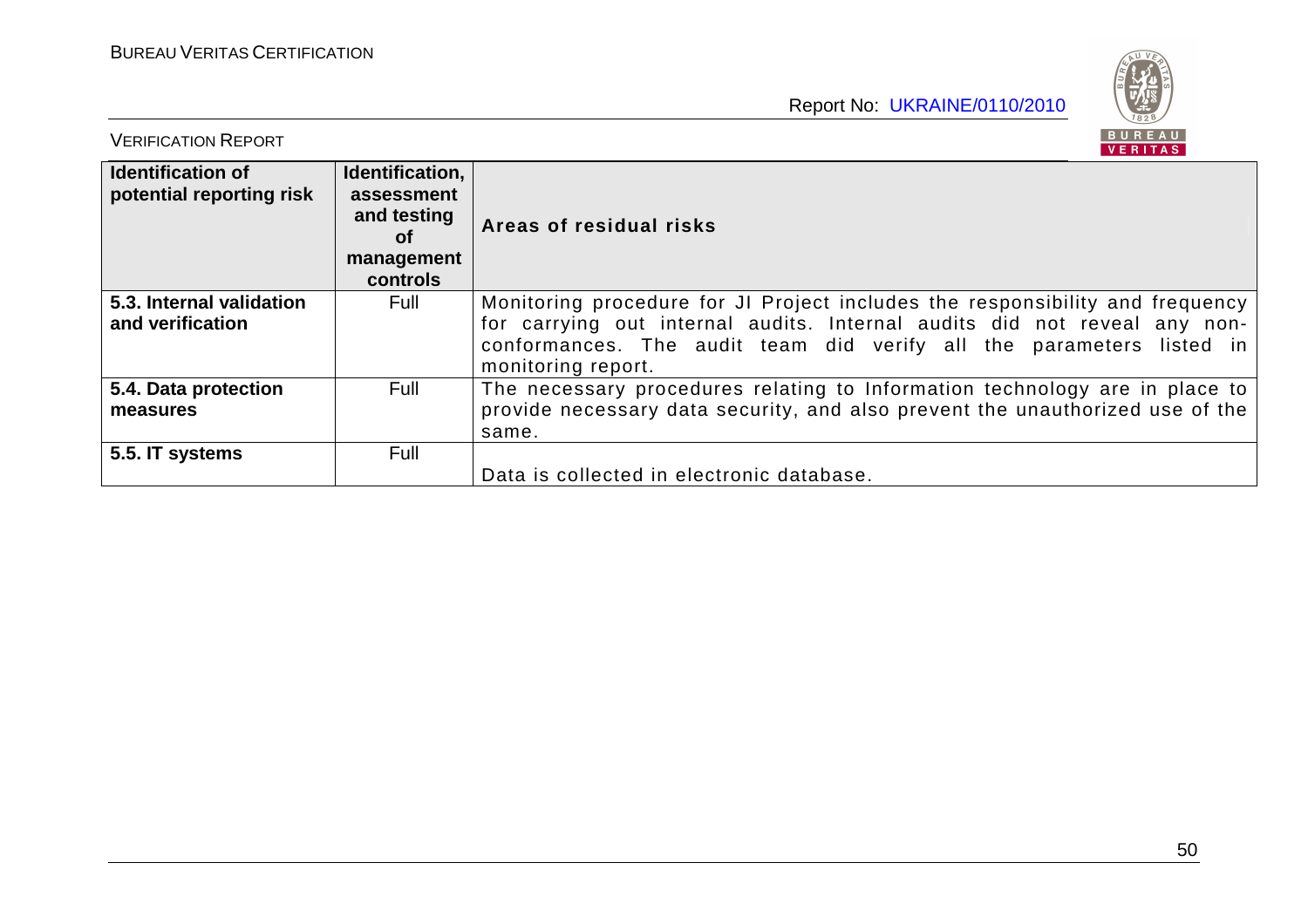

#### VERIFICATION REPORT

**Periodic Verification Protocol Table 3: GHG calculation procedures and management control testing** 

| Identification of potential<br>reporting<br>risk                                                                                                                                                                                                                                                                                                   | Identification, assessment and testing<br>of management controls                                                                                                                                                                      | Areas of residual risks                                                                                                                                                                                                                                                        |
|----------------------------------------------------------------------------------------------------------------------------------------------------------------------------------------------------------------------------------------------------------------------------------------------------------------------------------------------------|---------------------------------------------------------------------------------------------------------------------------------------------------------------------------------------------------------------------------------------|--------------------------------------------------------------------------------------------------------------------------------------------------------------------------------------------------------------------------------------------------------------------------------|
| Potential reporting risks based on an<br>assessment of the emission estimation<br>procedures can be expected in the<br>following fields of action:<br>the calculation methods,<br>➤<br>raw data collection and sources of<br>supporting documentation,<br>$\triangleright$ reports/databases/information<br>from<br>which<br>systems<br>is<br>data | Regarding the potential reporting risks<br>identified in the left column the following<br>mitigation measures have been observed<br>during the document review and the on site<br>mission:<br>Key source data for this parameter are: | The issue remaining is the way the data<br>obtained is used to calculate the emission<br>reduction in a conservative manner according<br>to the approach prescribed in the PDD<br>version 4 as well as the way data obtained is<br>used to calculate the emissions reductions. |
| obtained.                                                                                                                                                                                                                                                                                                                                          | • meter reading.                                                                                                                                                                                                                      |                                                                                                                                                                                                                                                                                |
| Key source data applicable to the project<br>assessed are hereby:                                                                                                                                                                                                                                                                                  | • Invoices and record for Fuels (and coal) for<br>consumption and purchase.                                                                                                                                                           |                                                                                                                                                                                                                                                                                |
| metering records,<br>➤<br>process monitors,<br>➤                                                                                                                                                                                                                                                                                                   |                                                                                                                                                                                                                                       |                                                                                                                                                                                                                                                                                |
| operational<br>logs<br>(metering<br>records),                                                                                                                                                                                                                                                                                                      | The metering equipments are installed<br>appropriately in the enclosure panels and                                                                                                                                                    |                                                                                                                                                                                                                                                                                |
| laboratory/analytical<br>(for<br>➤<br>data<br>energy content of fuels),                                                                                                                                                                                                                                                                            | same are of reputed make.                                                                                                                                                                                                             |                                                                                                                                                                                                                                                                                |
| accounting records,                                                                                                                                                                                                                                                                                                                                |                                                                                                                                                                                                                                       |                                                                                                                                                                                                                                                                                |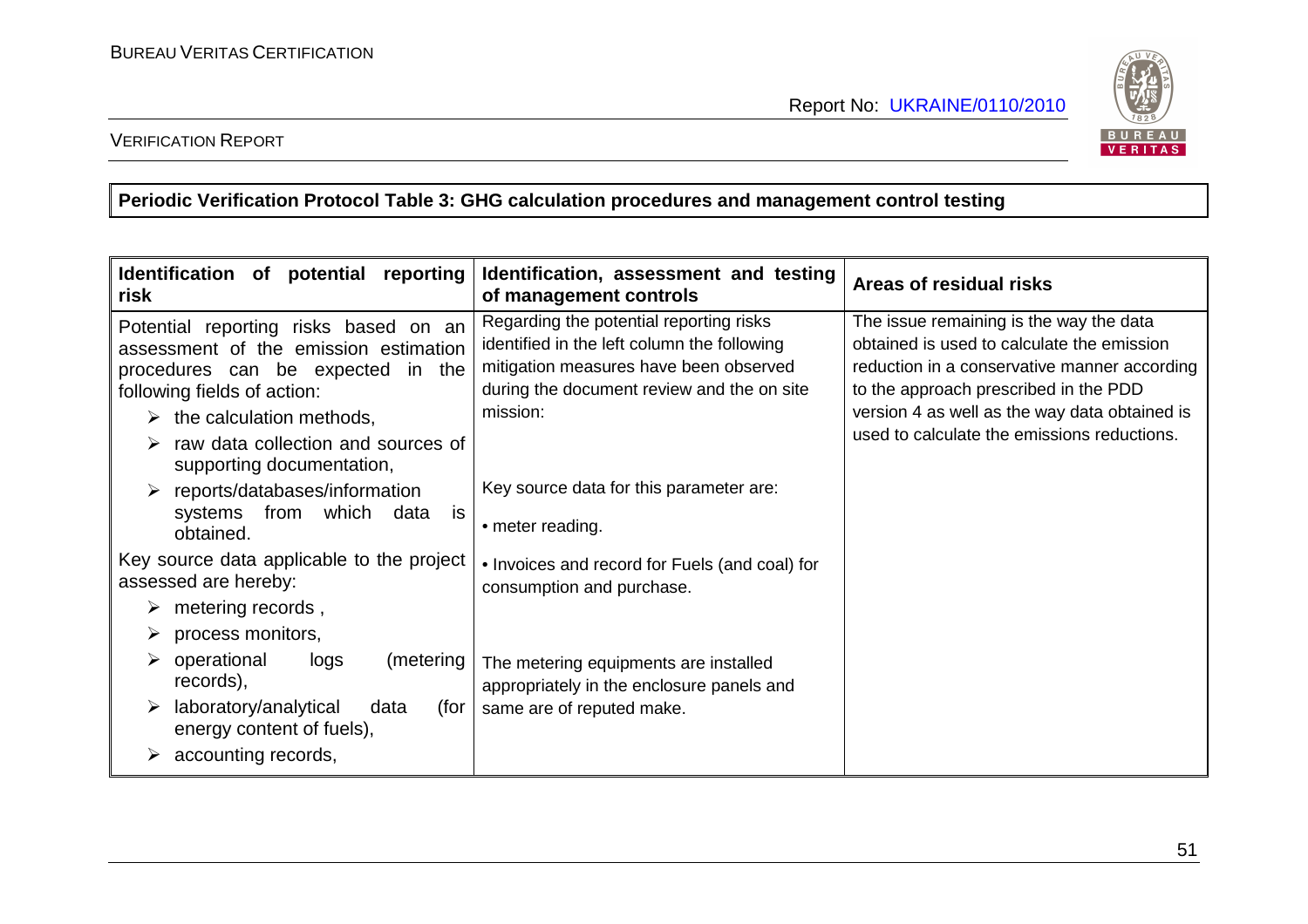

| Identification of potential reporting<br>risk                                                                                                                                                                                                                                                                                                                                                                                                                                                                                                                                                                                                                                                                            | Identification, assessment and testing<br>of management controls                                                                                                                                                                              | Areas of residual risks |
|--------------------------------------------------------------------------------------------------------------------------------------------------------------------------------------------------------------------------------------------------------------------------------------------------------------------------------------------------------------------------------------------------------------------------------------------------------------------------------------------------------------------------------------------------------------------------------------------------------------------------------------------------------------------------------------------------------------------------|-----------------------------------------------------------------------------------------------------------------------------------------------------------------------------------------------------------------------------------------------|-------------------------|
| Appropriate calibration and maintenance<br>of equipment resulting in high accuracy of<br>data supplied should be in place.<br>It is hereby needed to focus on those<br>that<br>impact<br>the<br>risks<br>accuracy,<br>completeness and consistency of the<br>reported data. Risks are weakness in the<br>GHG calculation systems and<br>may<br>include:<br>manual transfer of data/manual<br>calculations,<br>$\triangleright$ position<br>the<br>metering<br>of.<br>equipment,<br>unclear origins of data,<br>➤<br>accuracy due to technological<br>➤<br>limitations,<br>lack of appropriate data protection<br>measures (for example, protected<br>calculation cells in spreadsheets<br>and/or password restrictions). | <b>Calculation methods:</b><br>The reporting procedures reflect the<br>monitoring plan content and the calculation of<br>the emission reduction is correct and also<br>additionally deducting the project emissions<br>caused by fossil fuel. |                         |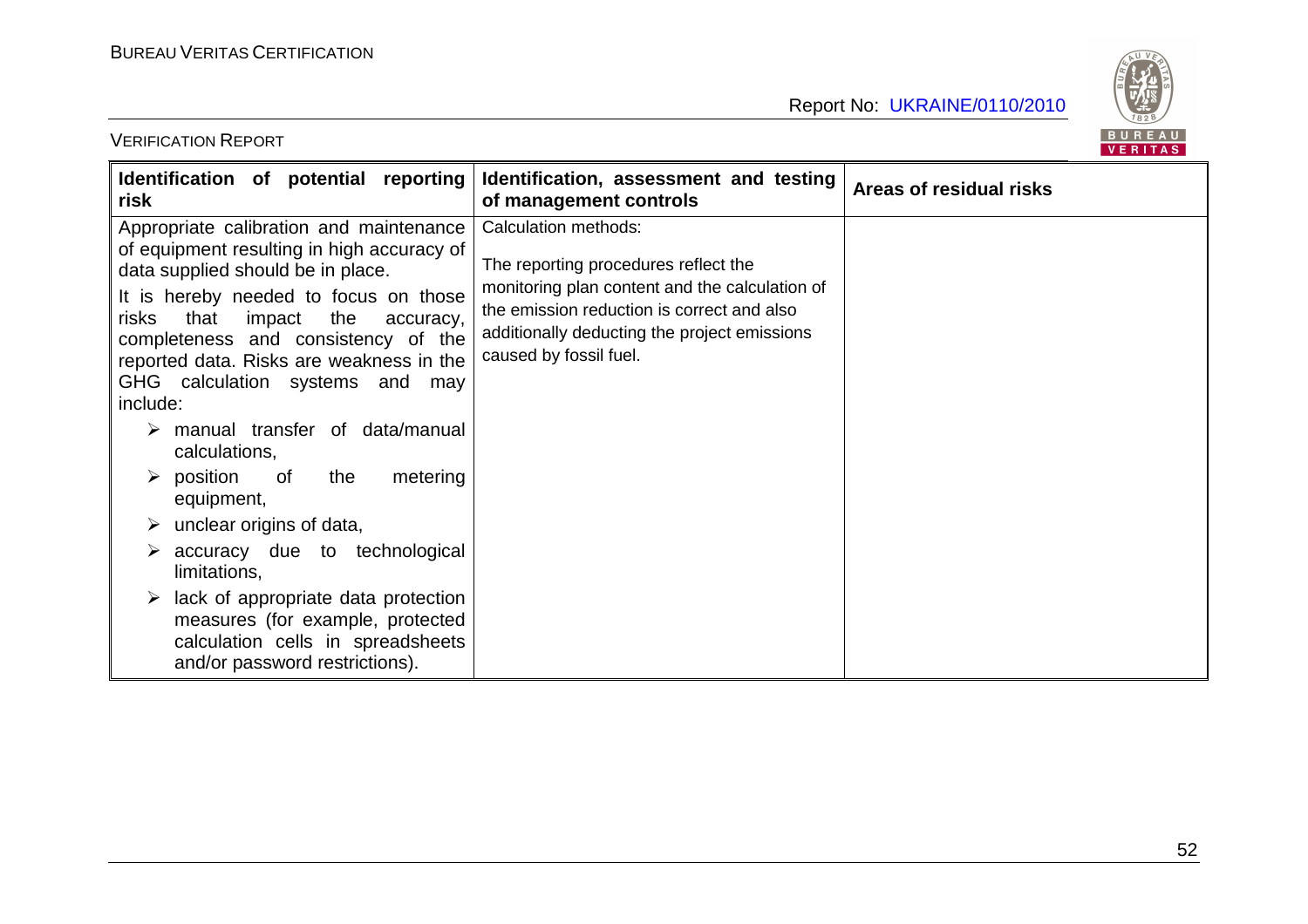

### VERIFICATION REPORT

#### **Periodic Verification Protocol Table 4: Detailed audit testing of residual risk areas and random testing**

| Areas of residual<br>risks                                                                                                                                                                          | <b>Additional</b><br>verification<br>testing performed                                                                                                                                                                                                                                                                 | <b>Requiring</b><br><b>Conclusions</b><br><b>Areas</b><br>Improvement<br>and<br>(including Forward Action Requests)                                                                                                                                                                                   |
|-----------------------------------------------------------------------------------------------------------------------------------------------------------------------------------------------------|------------------------------------------------------------------------------------------------------------------------------------------------------------------------------------------------------------------------------------------------------------------------------------------------------------------------|-------------------------------------------------------------------------------------------------------------------------------------------------------------------------------------------------------------------------------------------------------------------------------------------------------|
| The<br><i>issue</i><br>remaining is the<br>data<br>the<br>way<br>obtained is used to<br>the  <br>calculate<br>in a conservative<br>manner according<br>to the approach<br>prescribed in the<br>PDD. | There<br>been<br>has<br>a<br>complete check of data<br>transferred<br>daily<br>from<br>consumption<br>and<br>generation readings to<br>emission reduction   the calculation tool. There<br>was no error in such<br>transfer.<br>The<br>correct<br>installation<br>the<br>of<br>metering equipment can<br>be confirmed. | Having investigated the residual risks, the audit team comes to the following<br>conclusion:<br>Immediate action is not needed with respect to the current emission reduction<br>calculation. Those corrections have been considered during the verification<br>process, so no residual risk is open. |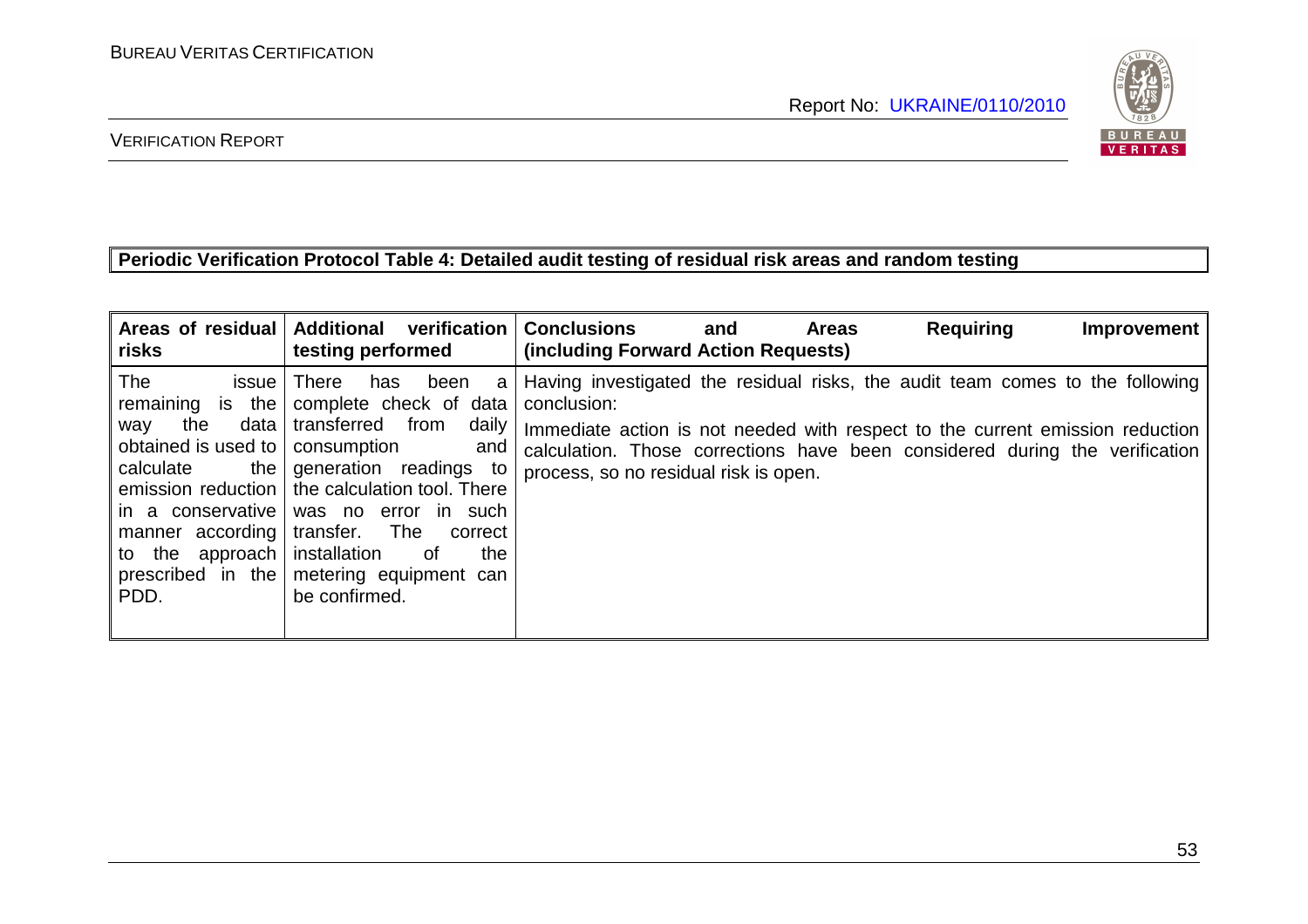

VERIFICATION REPORT

**Verification Protocol Table 5: Resolution of Corrective Action and Clarification Requests** 

| Report clarifications<br>and corrective action<br>requests                                                                                                                                                  | Ref.<br>checklist<br>question<br>in tables<br>2/3 | to Summary of project owner response                                                                                                                                                                                                                                                                                                                                                                                                                                                                                                                                                                                                                                                                               | <b>Verification conclusion</b> |
|-------------------------------------------------------------------------------------------------------------------------------------------------------------------------------------------------------------|---------------------------------------------------|--------------------------------------------------------------------------------------------------------------------------------------------------------------------------------------------------------------------------------------------------------------------------------------------------------------------------------------------------------------------------------------------------------------------------------------------------------------------------------------------------------------------------------------------------------------------------------------------------------------------------------------------------------------------------------------------------------------------|--------------------------------|
| <u>Clarification</u><br><u>Request</u><br><u>(CL) 1</u><br>Please<br>provide<br>information<br>on<br>the<br>amount of ERU's for<br>the $4th$ quarter of 2009<br>according to<br>the<br>calculations in PDD. | 3.3.                                              | The amount of emission reductions is  <br>actually lower than it was expected in<br>PDD because of different reasons.<br>The main reason is global economic<br>crisis which caused decline of slab<br>demand and therefore a decline in<br>steel output of AISW. The other<br>reasons are connected with change of<br>specific energy consumptions (so-<br>called economy on scale) and in<br>loading factor.<br>Production volumes of steel in the<br>fourth quarter of 2009 were at the<br>level of 614 163 tons (614 163 * 4<br>quarters = $2,456,652$ tons in 2009) but<br>in PDD it was expected that the<br>production volumes will be at the level<br>of $3,6 - 6,9$ mio. tons of steel output<br>annually. | Issue is closed.               |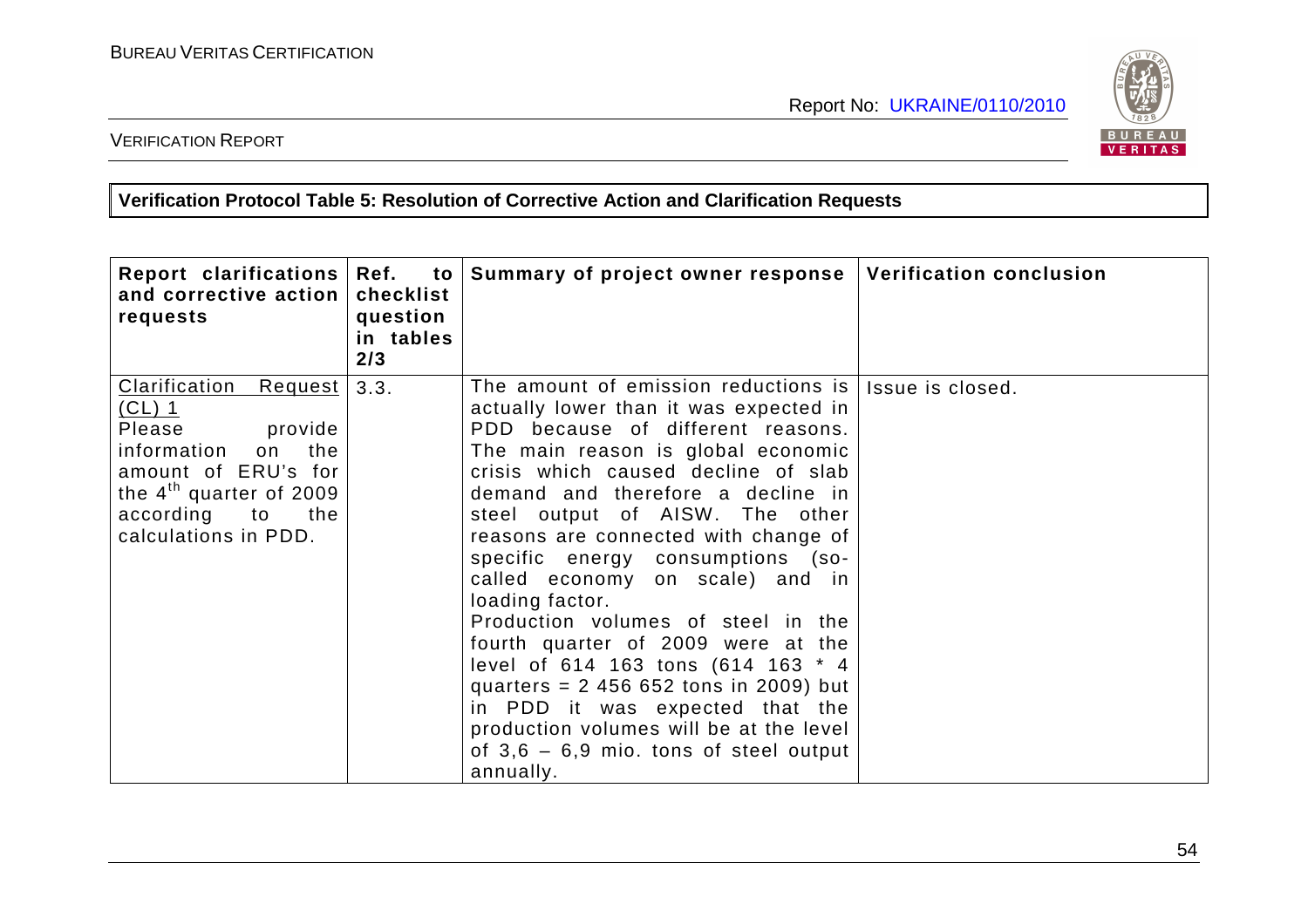

| <b>VERIFICATION REPORT</b>                                                                                                                                                                                                                             |                                                         |                                                                                                                                                                                                      | <b>BURFAU</b><br><b>VERITAS</b> |
|--------------------------------------------------------------------------------------------------------------------------------------------------------------------------------------------------------------------------------------------------------|---------------------------------------------------------|------------------------------------------------------------------------------------------------------------------------------------------------------------------------------------------------------|---------------------------------|
| Report clarifications<br>and corrective action<br>requests                                                                                                                                                                                             | Ref.<br>to<br>checklist<br>question<br>in tables<br>2/3 | Summary of project owner response                                                                                                                                                                    | <b>Verification conclusion</b>  |
| Corrective<br>Action  <br>(CAR)<br>Request<br>Please provide to the<br>verifiers team PP 229-<br>$-0.56 - 863/02 - 2005$ of<br>"Metrological services<br>of the metallurgical<br>mills" and "Guiding<br>Metrological<br>Instructions" used at<br>AISW. | 3.12.                                                   | The requested documents: PP 229-3-<br>056-863/02-2005 of "Metrological<br>services of the metallurgical mills" and<br>"Guiding Metrological Instructions" are<br>now provided to the verifiers team. | Issue is closed.                |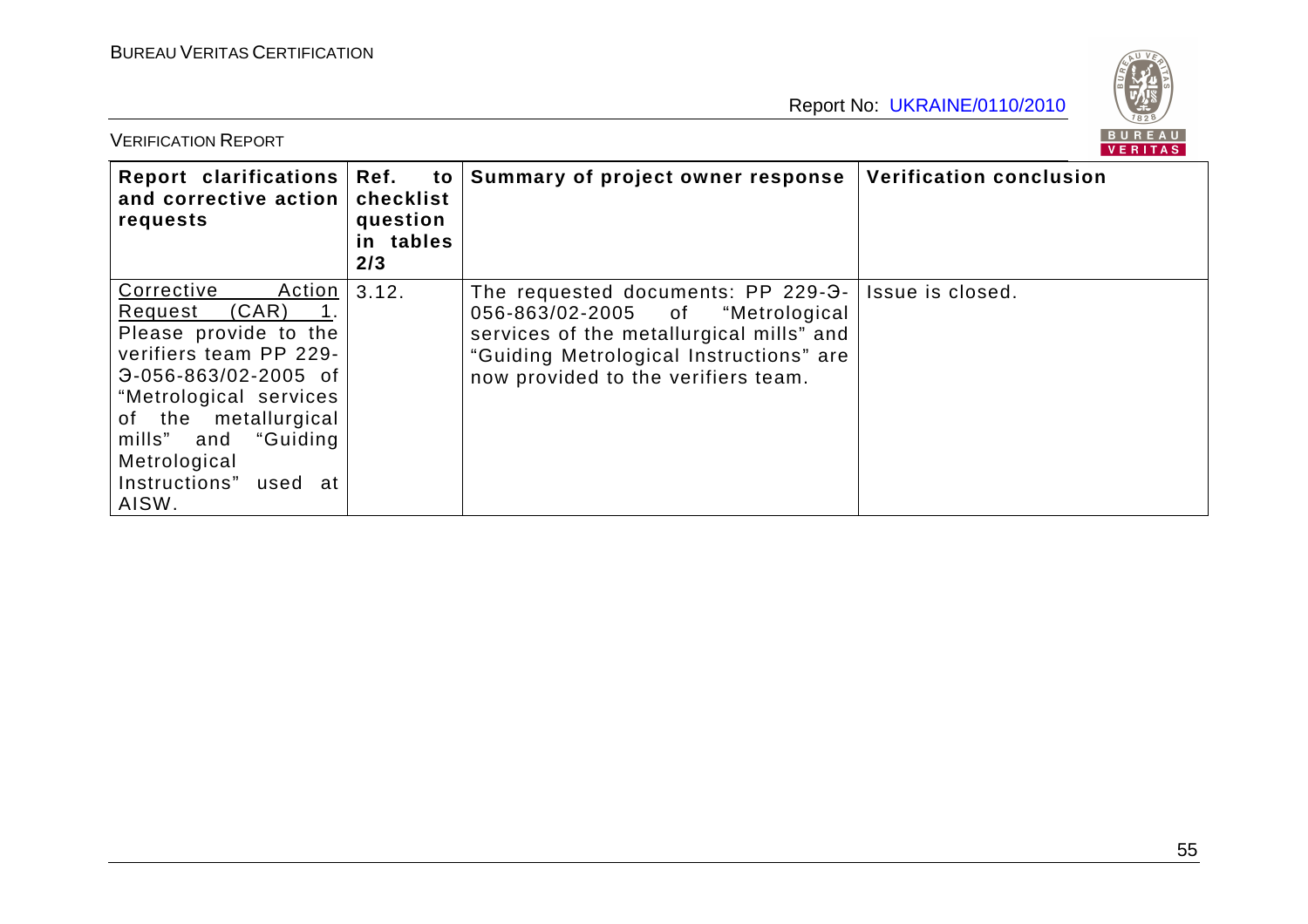

VERIFICATION REPORT

# APPENDIX B: VERIFICATION TEAM

The verification team consists of the following personnel:

#### **Flavio Gomes**

Lead Verifier

Bureau Veritas Climate Change Global Product Manager

Flavio Gomes is a Chemical and Safety Engineer graduated from «UNICAMP – Universidade Estadual de Campinas», with a MSc title in Civil Engineer (Sanitation). He spent four years at RIPASA Pulp and Paper as Environmental Process Engineer. Since 2006 Mr. F.Gomes is the Global Manager for Climate Change. Previously and since 1997, he was senior consultant for Bureau Veritas Consulting in fields of Environment, Health, Safety, Social Accountability and Sustainability audit and management systems. He also acted as Clean Development Mechanism verifier, and Social/Environmental Report auditor, in the name of Bureau Veritas Certification. Flavio is pursuing this PhD on Energy Management at the Imperial College – London.

#### **Nadiya Kaiiun, M.Sci. (environmental science)**

Climate Change Lead Verifier

Bureau Veritas Ukraine HSE Department manager.

She has graduated from National University of Kyiv-Mohyla Academy with the Master Degree in Environmental Science. She is a Lead auditor of Bureau Veritas Certification for Environment Management System (IRCA registered). She performed over 15 audits since 2008. She has undergone intensive training on Clean Development Mechanism /Joint Implementation and she is involved in the validation of 10 JI projects.

### **Kateryna Zinevych, M.Sci. (environmental science)**

Climate Change Verifier

Bureau Veritas Ukraine Health, Safety and Environment Project Manager Kateryna Zinevych has graduated from National University of Kyiv-Mohyla Academy with the Master Degree in Environmental Science. She has successfully completed IRCA registered Lead Auditor Training Course for Environment Management Systems and Quality Management Systems. She has undergone a training course on Clean Development Mechanism /Joint Implementation and she is involved in the determination/verification of 26 JI projects.

#### **Oleg Skoblyk, Specialist (Power Management)**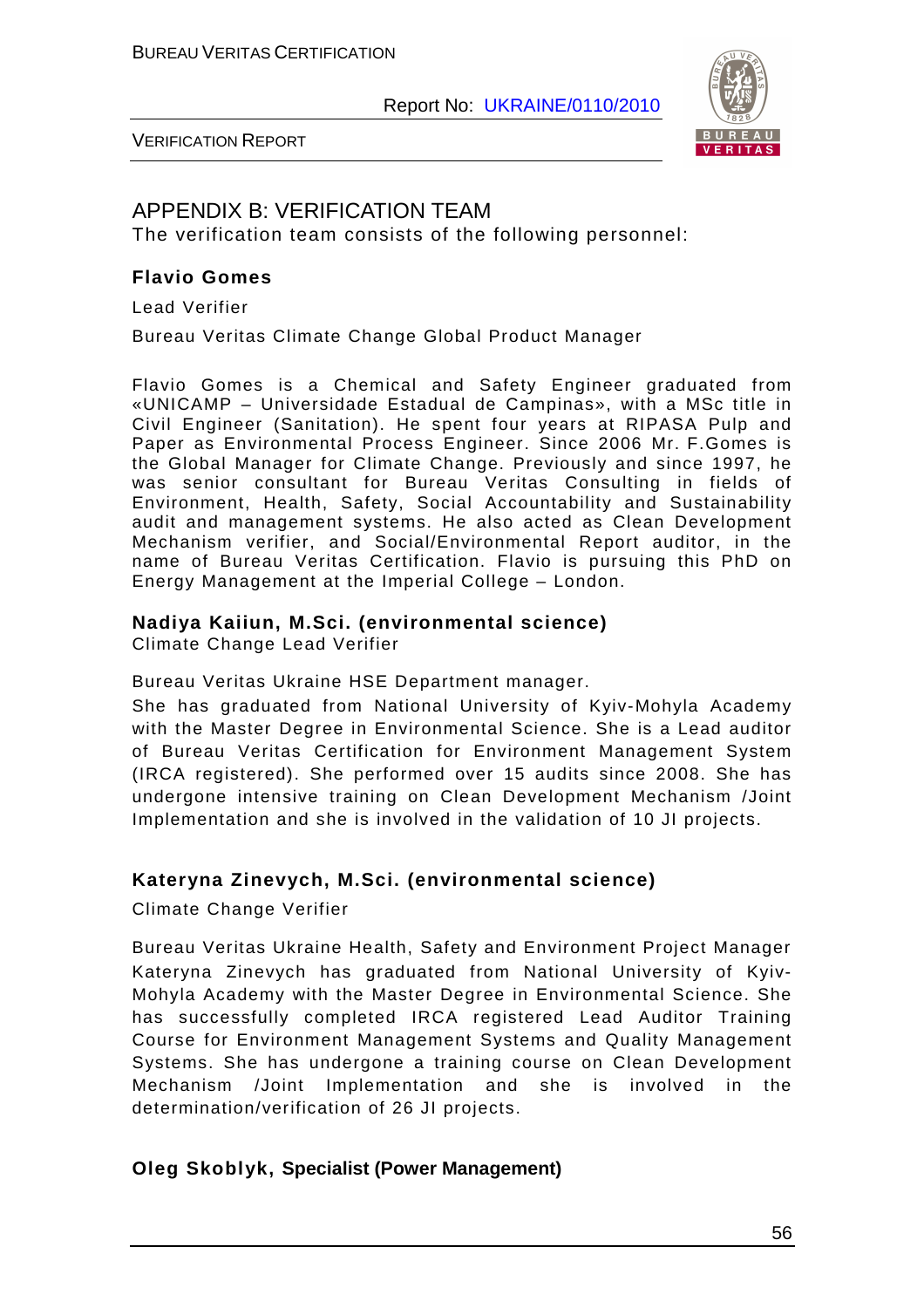

VERIFICATION REPORT

Team member

Bureau Veritas Ukraine HSE Department project manager.

He has graduated from National Technical University of Ukraine 'Kyiv Polytechnic University" with specialty Energy Management. He is a Lead auditor of Bureau Veritas Certification for Environment Management System (IRCA registered). He performed over 10 audits since 2008. He has undergone intensive training on Clean Development Mechanism /Joint Implementation and he is involved in the validation of 9 JI projects.

#### Report was verified by: **Ivan G. Sokolov, Dr. Sci. (biology, microbiology)**

Internal Technical Reviewer, Climate Change Lead Verifier, Bureau Veritas Certification Holding SAS Local Climate Change Product Manager for Ukraine

Acting CEO Bureau Veritas Black Sea District

He has over 25 years of experience in Research Institute in the field of biochemistry, biotechnology, and microbiology. He is a Lead auditor of Bureau Veritas Certification for Environment Management System (IRCA registered), Quality Management System (IRCA registered), Occupational Health and Safety Management System, and Food Safety Management System. He performed over 140 audits since 1999. Also he is Lead Tutor of the IRCA registered ISO 14000 EMS Lead Auditor Training Course, and Lead Tutor of the IRCA registered ISO 9000 QMS Lead Auditor Training Course. He is Lead Tutor of the Clean Development Mechanism /Joint Implementation Lead Verifier Training Course and he was involved in the determination/verification over 60 JI/CDM projects.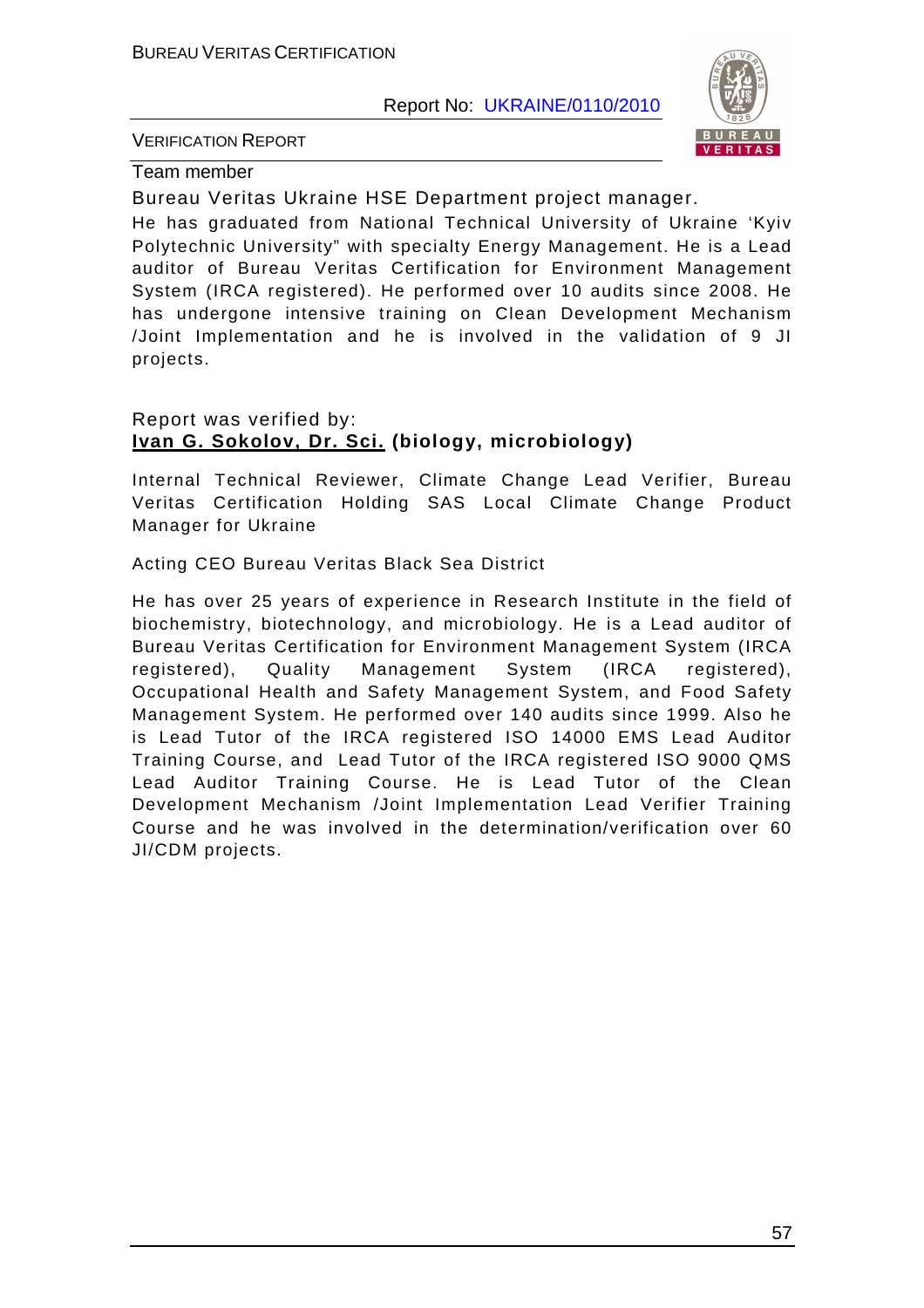

| APPENDIX C: DOCUMENTS CHECKED DURING VERIFICATION                                       |
|-----------------------------------------------------------------------------------------|
| Electricity meter LZQM 321.02.534 #346797                                               |
| Passport for electricity meter LZQM 321.02.534 #346797 dated 26.04.2006                 |
| Calibaration certificate of Electricity meter LZQM 321.02.534 #346797 dated             |
| 23.10.2008                                                                              |
| Electricity meter LZQM 321.02.534 #346790                                               |
| Electricity meter LZQM 321.02.534 #255530                                               |
| Passport for electricity meter LZQM 321.02.534 #255530 dated 26.04.2006 with the        |
| calibration date 06.05.2005                                                             |
| Manual for electricity meter LZQM 321.02.534 #255530                                    |
| Daily, monthly and annual data of water consumption                                     |
| Hour, daily, monthly and annual data of atmospheric expenditure                         |
| Natural gas Pressure data for 10.09.2009                                                |
| Natural gas Pressure data for 12.09.2009                                                |
| Passport for electricity meter LZQM 321.02.534                                          |
| Natural gas expenditure for 10.09.2009                                                  |
| Natural gas expenditure for 12.09.2009                                                  |
| Daily, monthly and annual data for electricity consumption                              |
| Parameters calculation tables for 07-09.2009                                            |
| Oxygen balance of the industrial complex for 01/02/2009.                                |
| Oxygen balance of the industrial complex for 05/02/2009.                                |
| Oxygen balance of the industrial complex for February 2009.                             |
| Oxygen balance of the industrial complex for January 2009.                              |
| Natural gas balance of the industrial complex for February 2009 Уксир-АБК-3.<br>1.1211. |
| Natural gas balance of the industrial complex for January 2009. #7867.                  |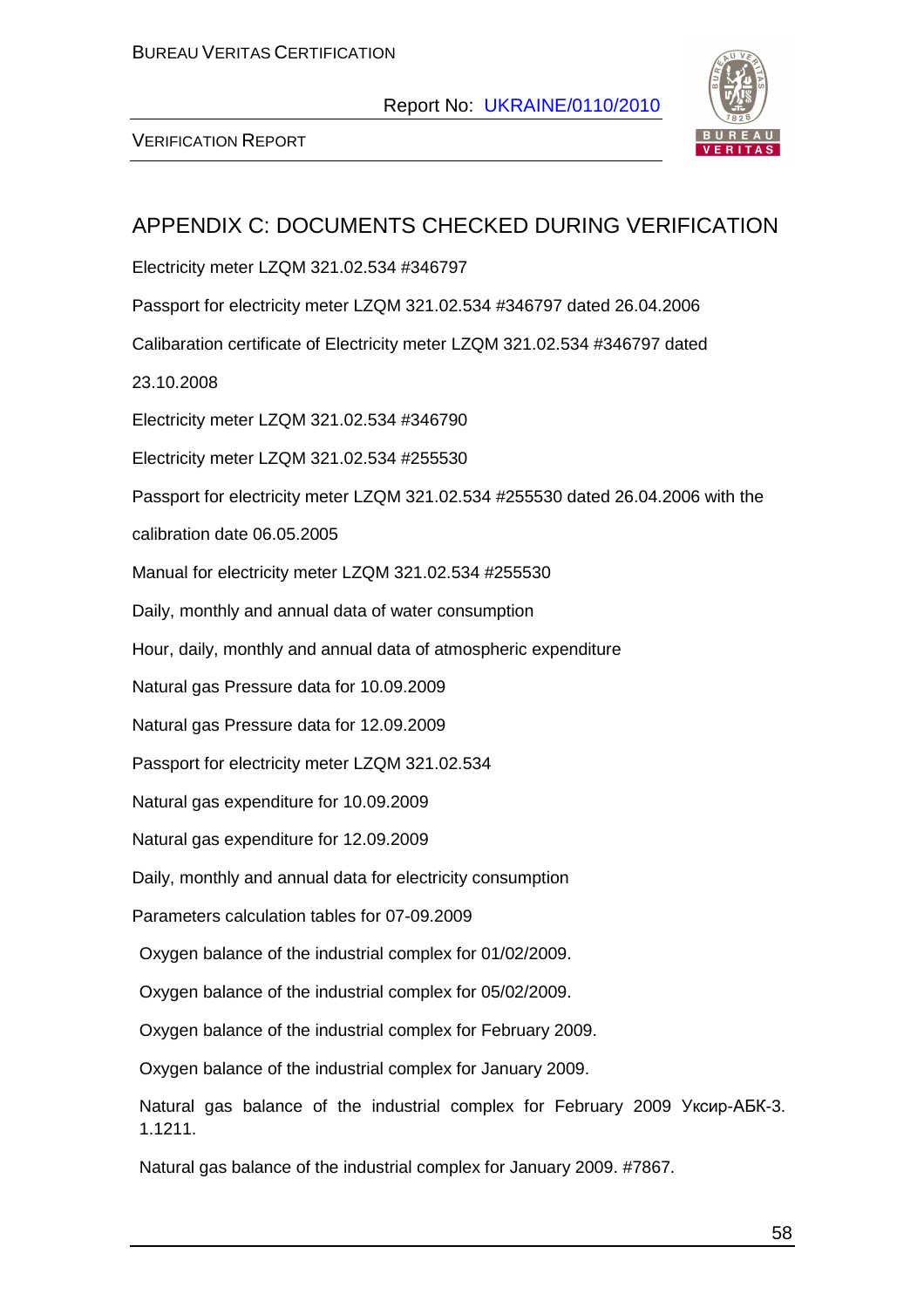

VERIFICATION REPORT

Journal of the acceptance and commission of the electric devices from the repair.

Training application to ККЦ for 2009.

Information of the training for oxigen-converter production unit. OJSC "АМК".

Passport Б26/10 of the flowmeter (variable difference) serial #91FCO4555. Results of the periodical verification 28/01/2009.

Passport Б26/10 of OJSC "Alchevsk iron and steel plant" production unit ЦНРС of the measurement canal that measuring flow of the natural gas for production unit from 28/01/2009. Verificatin 28/01/2009.

Passport Б26/11of the flowmeter (variable difference) serial #91FCO4556. Results of the periodical verification 28/01/2009.

Passport Б26/11 OJSC "Alchevsk iron and steel works" ЦНРС instrument channel shop measuring technical oxygen consumption for the shop dated 28.01.2009. Calibration (verification) 28.01.2009.

Passport СИТ Б26/11 OJSC "Alchevsk iron and steel works" the shop КИП and automatic equipment, area of the converter plant started on 31.01.2008. Name of measurement: technical oxygen consumption for the shop dated 28.01.2009. Calibration (verification) 28.01.2009.

Passport СИТ Б26/9 OJSC "Alchevsk iron and steel works" the shop КИП and automatic equipment, area of the converter plant started on 31.01.2008. Name of measurement: technical oxygen consumption for the shop dated 28.01.2009. Calibration (verification) 28.01.2009.

Product quality index 2001, 2002.

Results of prime cost of ЦВС, th.UAH.

Daily balance of natural gas at OJSC "Alchevsk iron and steel works". February 2009.

Photo - Dpharp transmitter. Style S1. Model EJA11SA

Photo - Meter СПГ762 №1104, 2005

Photo - Meter СПГ762 №1130, 2006

Photo - HMI 2 VOD/VD №74906

Photo - Slab А09К22690101

Photo - Chamber 2. Siemens. VAI. PC-VAC.VO

Photo - Логика. СПГ762 №1059. 2005.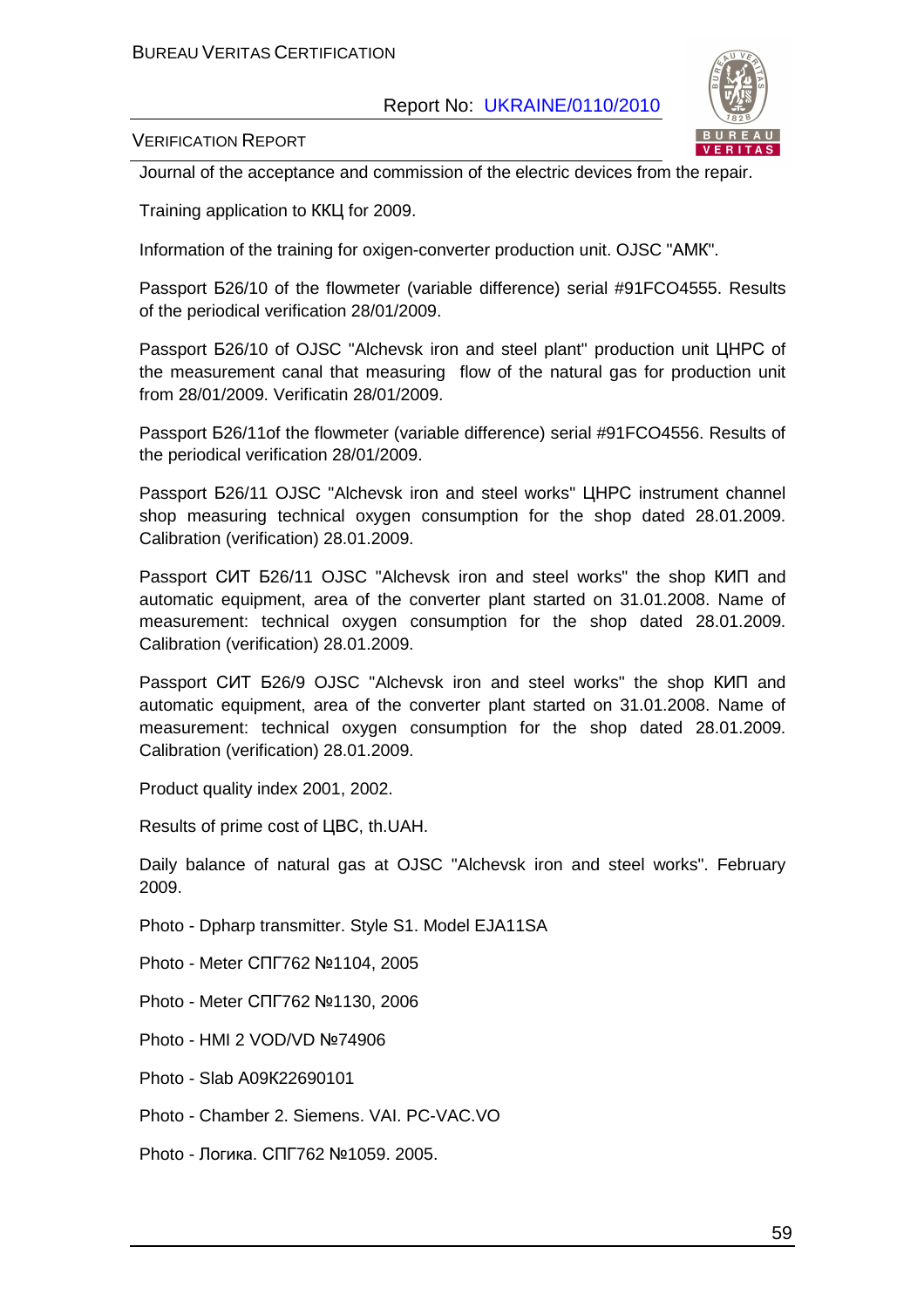

VERIFICATION REPORT

Photo, factual calculation for March 2009 at the blast-furnace workshop for pig iron

Photo, balance of the natural gas at the field for March 2009

Photo, balance of the coke oven gas at the field for March 2009

Photo, balance of the oxygen at the field for March 2009

Photo, diagaram of the natural gas usage dated 10.03.2009

Photo, diagaram of the coke oven gas usage dated 10.03.2009

Photo, diagaram of the natural gas usage dated 07.03.2009

Photo, screenshot of the meters data for 16.03.2009

List of monitoring and measuring equipment

Passmort of the measuring channel that measures the expenditure of oxygen for converter workshop: measuring device СПГ 762 №1059, sensor ∆Р EIA 110А №91G627699, sensor EIA 530А №91G627685, sensor Т ТСМ SIEMENS №100М1524513

Protocol № 4 of the metrological attestation measuring device СПГ 762 №1059, sensor ∆Р EIA 110А №91G627699, sensor EIA 530А №91G627685, sensor Т ТСМ SIEMENS №100М1524513 dated 28.01.2009

Passport of the measuring channel that measures the expenditure of oxygen for converter workshop: measuring device СПГ 762 №1059, sensor ∆Р EIA 110А № 91FC04556, sensor Метран 55 ДА № 222965, sensor Т ТСП W100=1,3850 №100М1524513

Protocol № 2 of the metrological attestation measuring device СПГ 762 №1059, sensor ∆Р EIA 110А № 91FC04556, sensor Метран 55 ДА № 222965, sensor Т ТСП W100=1,3850 від 28.01.2009

Passport of the measuring channel that measures the expenditure of oxygen for converter workshop: measuring device СПГ 762, sensor ∆Р EIA 110А № 91G627701, sensor EJA 530A№ 91G627690, sensor Т ТСМУ 0104 ТСМ № 11- 1154 1154

Protocol №9 of the metrological attestation measuring device СПГ 762, sensor ∆Р EIA 110А № 91G627701, sensor EJA 530A№ 91G627690, sensor Т ТСМУ 0104 ТСМ № 11-1154 1154

Manual «Metrological ensurance of the product quality» version 4.0 dated 2008

Manual «Metrological expertise of technical documtation for technological process and instructions" versio 3.0 dated 2008

Manual «System of environmental management, system of professional safety and